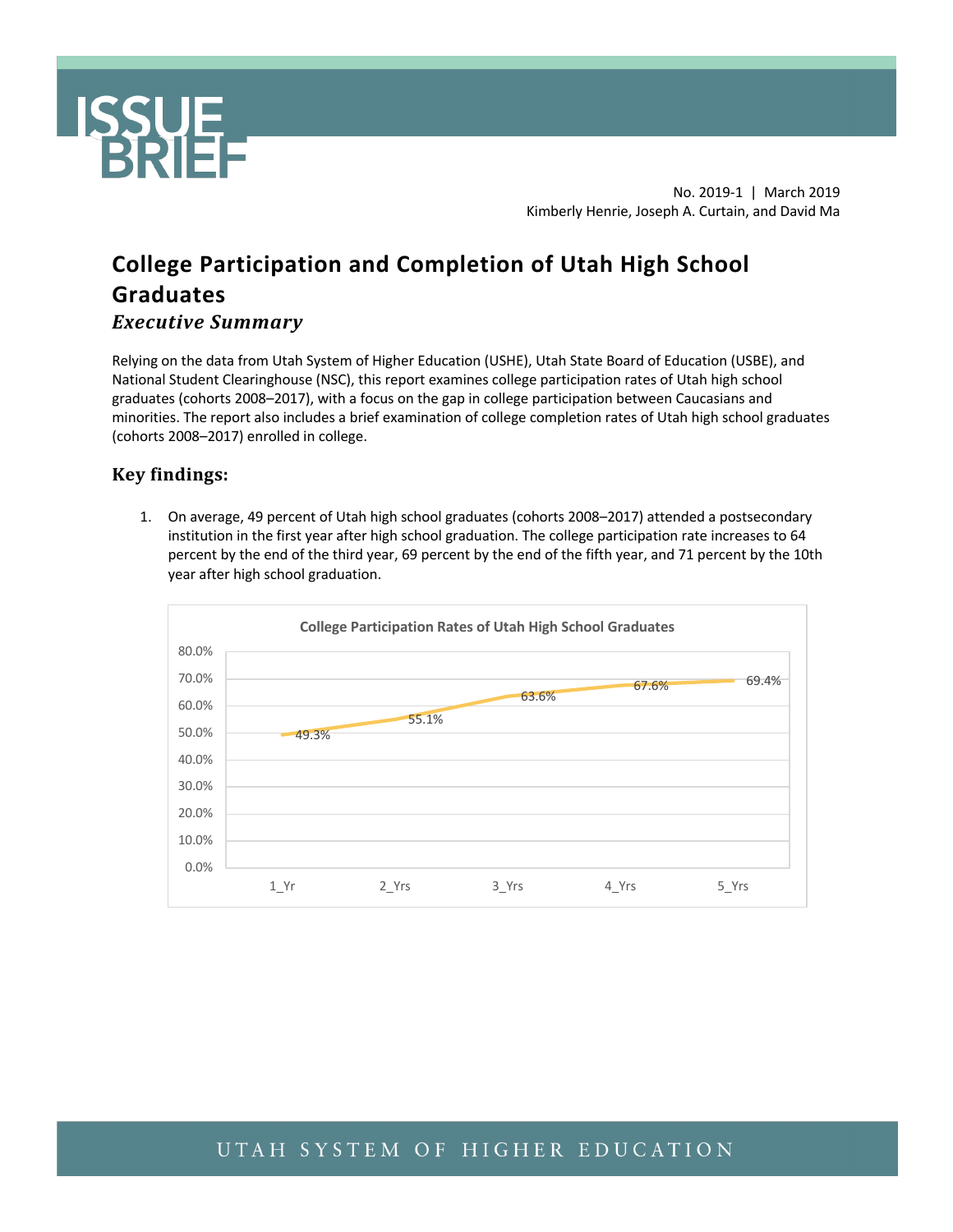2. In October 2012, The Church of Jesus Christ of Latter-day Saints announced that, effectively immediately, men may begin serving missions at age 18 instead of 19 and women at age 19 instead of 21. This change in age requirement for missionaries has led to a 7% decrease in college participation within the first year and the first two years after high school graduation. However, the impact of the change in missionary age requirement disappears three years after high school graduation (see Table B1 for more details).



3. On average, 80 percent of Utah high school graduates attended a Utah public institution, 11 percent attended a Utah private institution, 5 percent attended a public out-of-state institution, and 5 percent attended a private out-of-state institution.

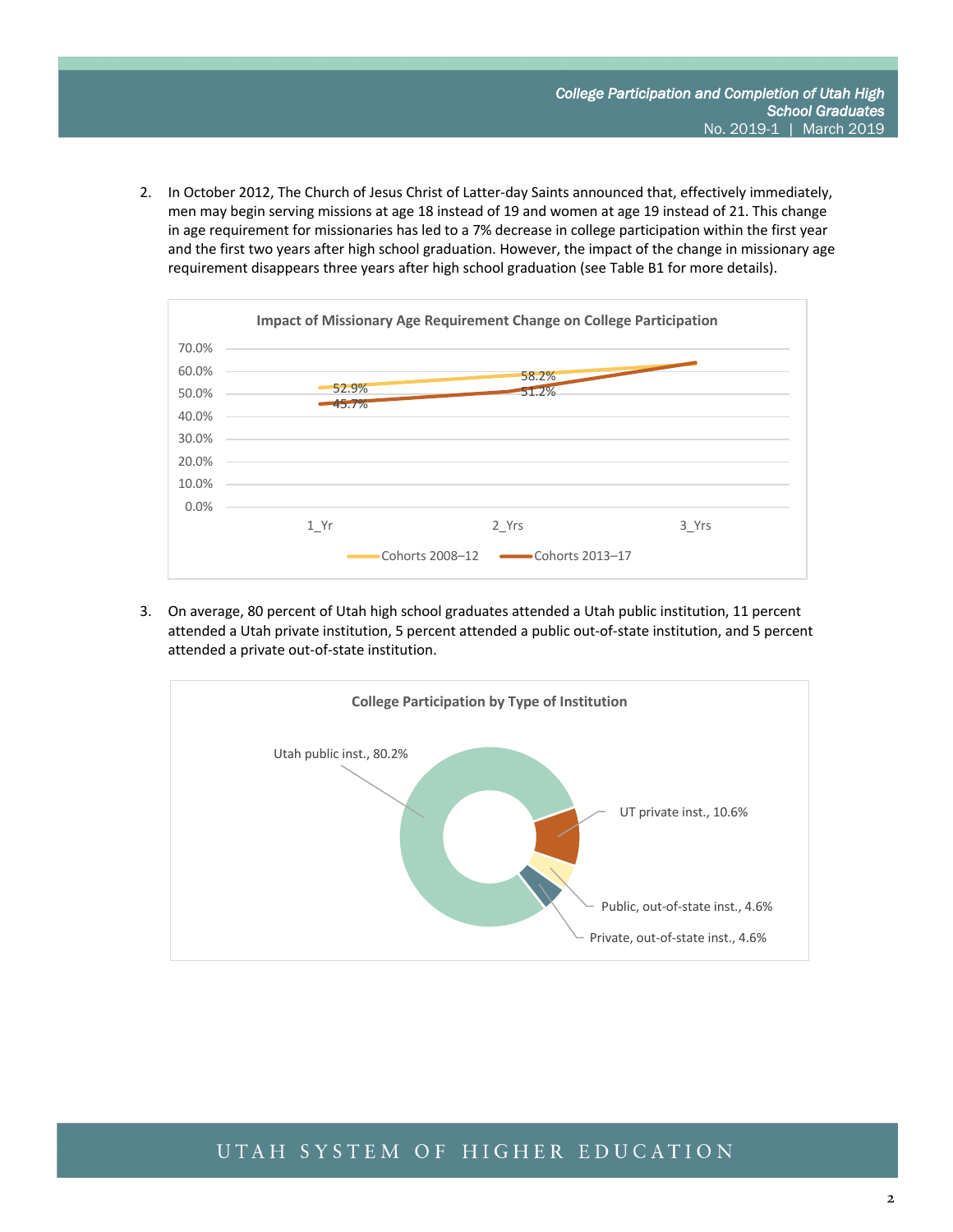4. On average, 60 percent of Utah female high school graduates attended a postsecondary institution in the first year after high school graduation, while 39 percent of male graduates did so. However, the gap in college participation rates between males and females gradually narrowed over time.



5. Comparisons between ethnic groups showed a gap in college participation based on ethnicity. On average, Asian American and Caucasian students had much higher college participation rates, while Hispanic graduates consistently had lower college participation rates.

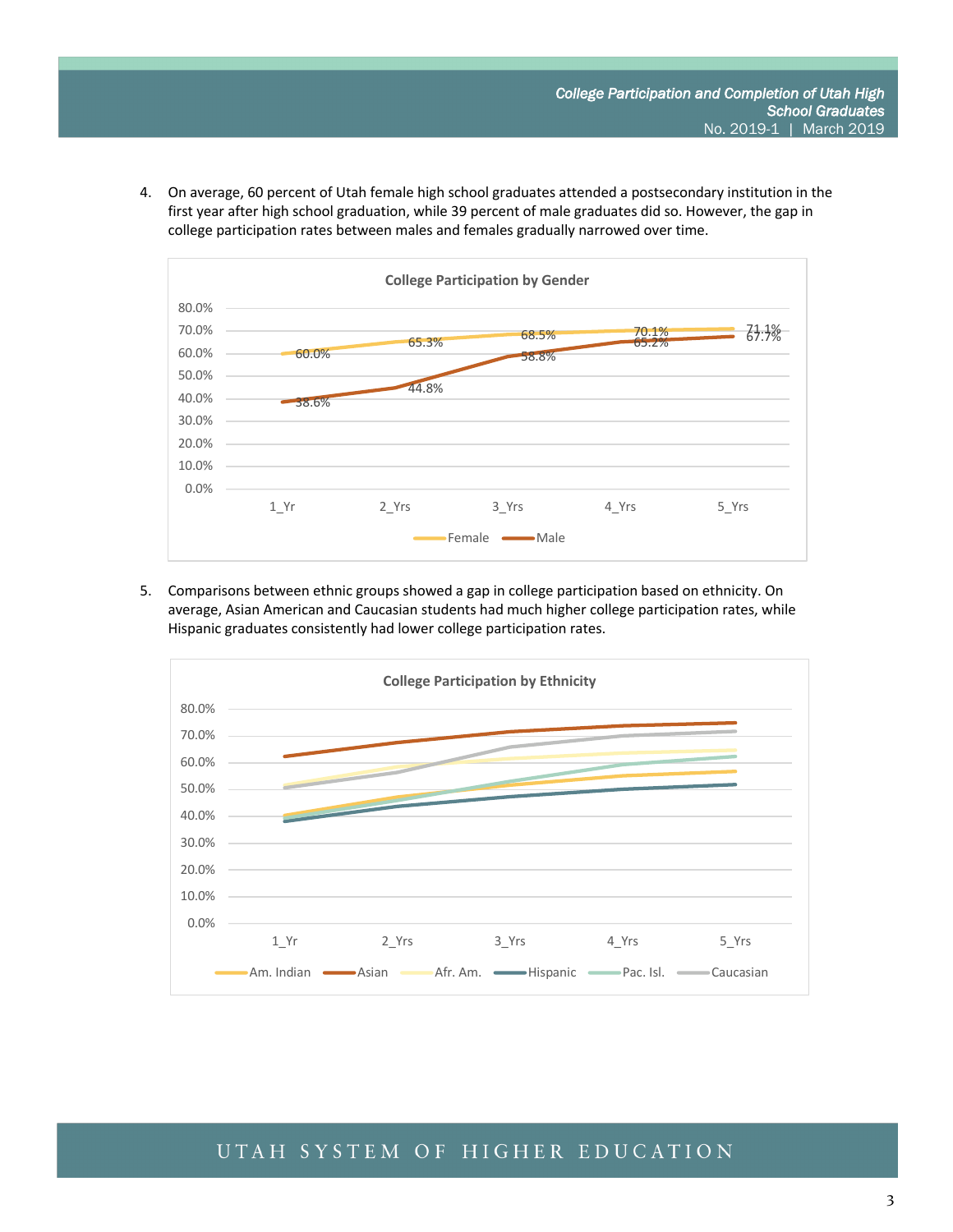6. The family income level, measured by a student's eligibility for free or reduced price lunch, was an important correlate to college participation rate. Specifically, the college participation rate for students from a low-income family was much lower than for students who were not considered low-income.



7. Limited English proficiency at high school graduation was another factor that adversely affected college participation. In other words, Utah high school graduates without limited English proficiency enrolled in college at a much higher rate than those with limited English skills.

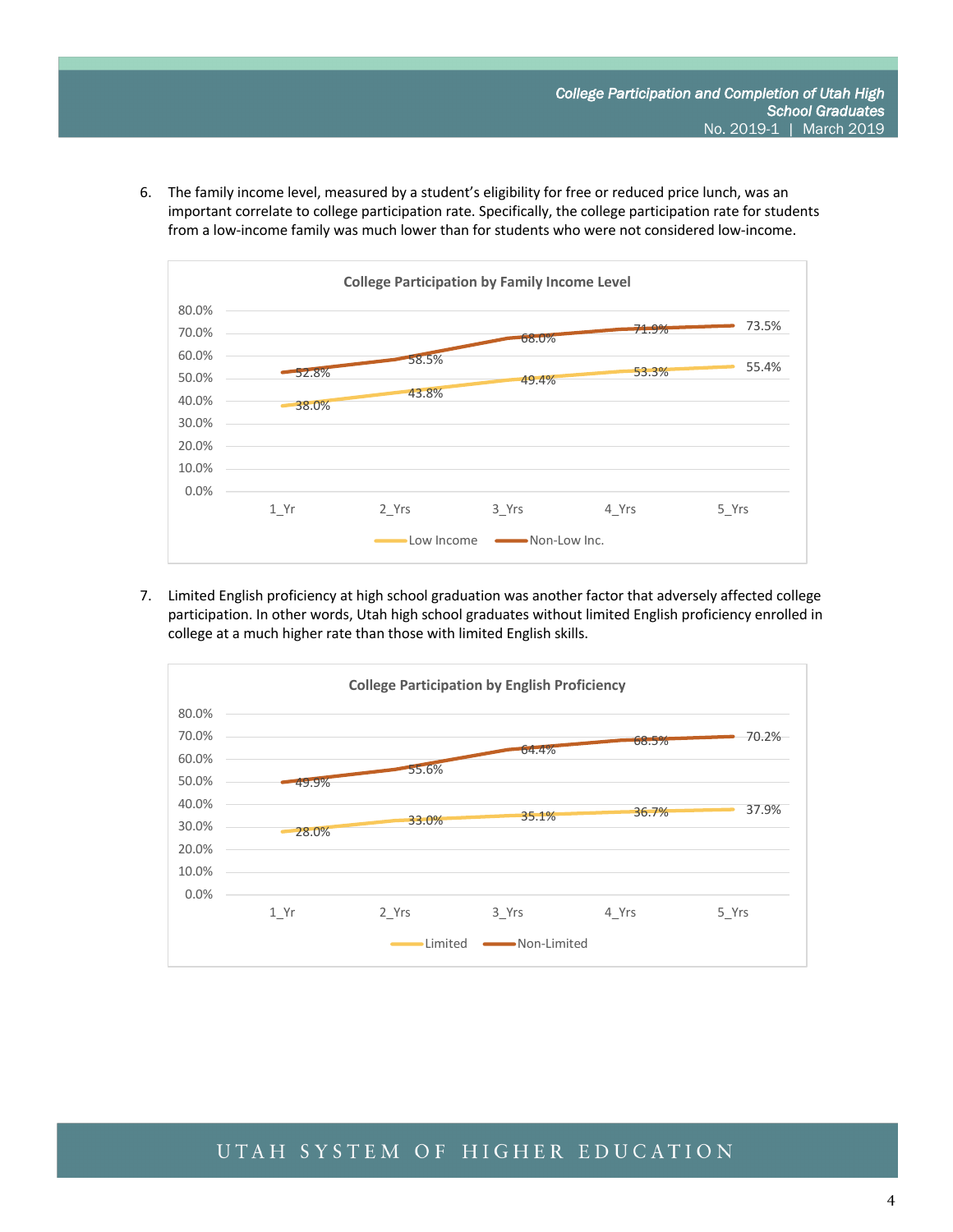8. In Utah, nearly all high school juniors take the ACT during the school day for free, and data indicate that college participation rates were favorable as long as students completed the ACT, even if their scores fell below 18.



9. Among Utah high school graduates (cohorts 2008–2010) enrolled in college, 52 percent earned a postsecondary degree or certificate within eight years after their initial entry into a postsecondary institution. Specifically, 58 percent of female students graduated from their institutions within eight years, while the comparative rate for male students was 47 percent. Additionally, students not from a lowincome family (55 percent) or not graduating from high school with limited English proficiency (53 percent) were more likely to graduate from college within eight years than those from a low-income family (38 percent) or graduating from high school with limited English proficiency (26 percent), respectively.

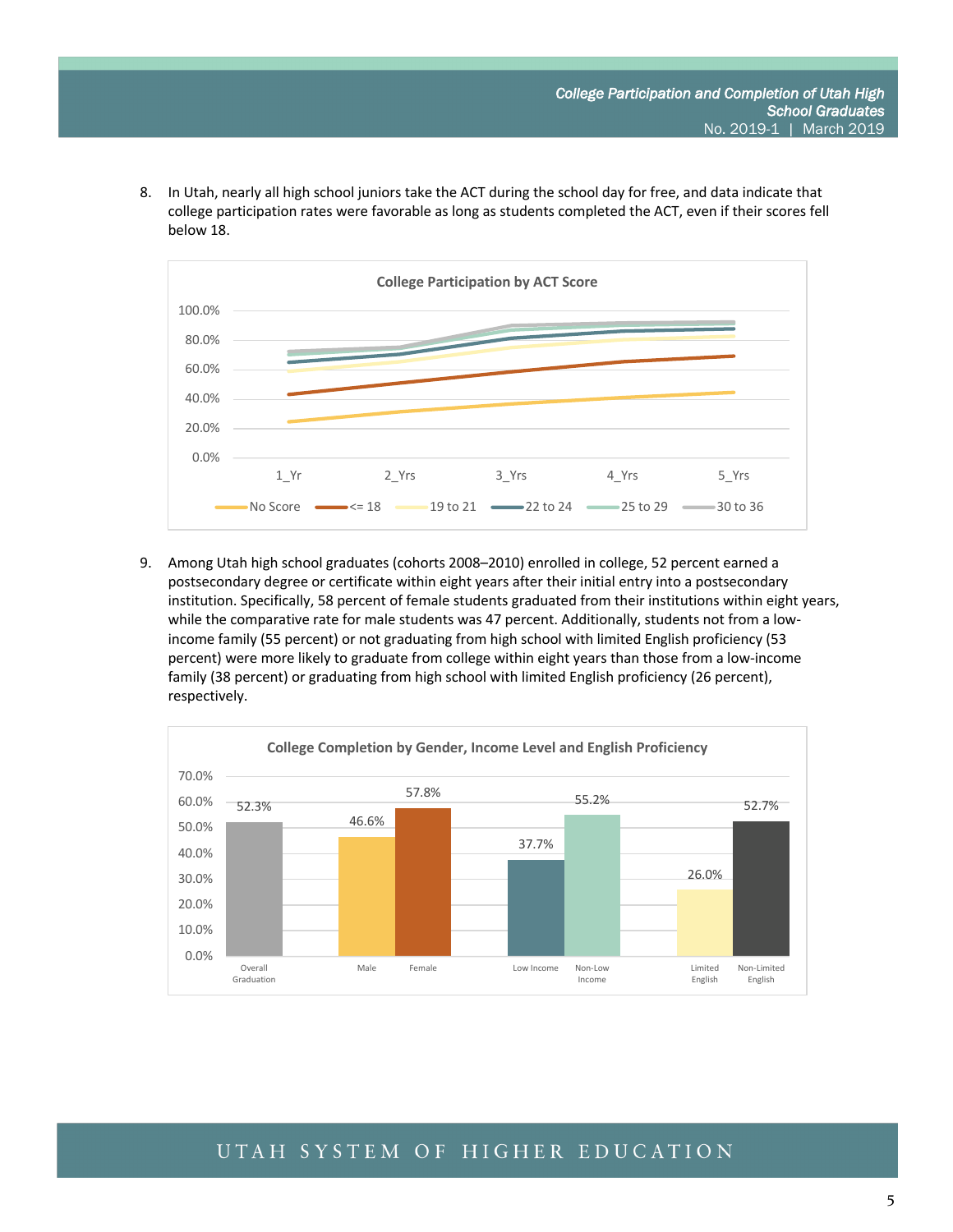

#### 10. In addition, the eight-year graduation rates were not consistent across ethnicities.

11. The average eight-year graduation rates for Utah high school graduates (cohorts 2008–2010) enrolled in college also showed that students with high ACT exam scores were more likely to graduate from college.

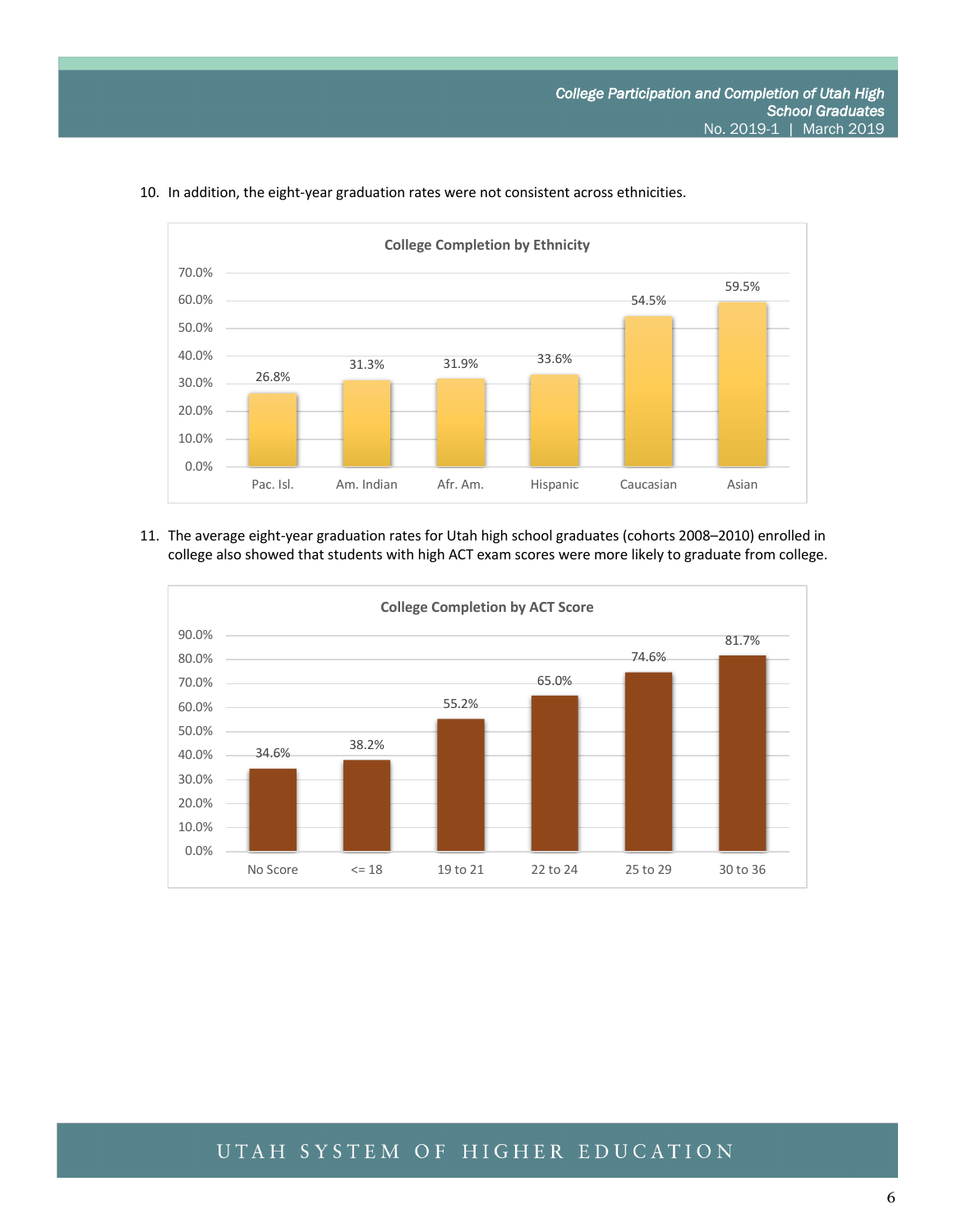

Table A1. Characteristics of Utah high school graduates (gender, family income level, and English proficiency)

| Cohort | Size    | Female | Male | Non-Low Income |      | Low-Income Non-Limited English Limited-English |       |
|--------|---------|--------|------|----------------|------|------------------------------------------------|-------|
| 2008   | 30,151  | 49.9   | 50.1 | 81.7           | 18.3 | 97.5                                           | 2.5   |
| 2009   | 30,560  | 50.5   | 49.5 | 80.7           | 19.3 | 97.5                                           | $2.5$ |
| 2010   | 32,114  | 50.2   | 49.8 | 77.3           | 22.7 | 97.6                                           | 2.4   |
| 2011   | 31,640  | 49.8   | 50.2 | 75.1           | 24.9 | 97.8                                           | 2.2   |
| 2012   | 33,283  | 50.1   | 49.9 | 73.2           | 26.8 | 97.9                                           | 2.1   |
| 2013   | 34,753  | 50.3   | 49.7 | 73.4           | 26.6 | 96.7                                           | 3.3   |
| 2014   | 35,661  | 49.3   | 50.7 | 77.2           | 22.8 | 96.7                                           | 3.3   |
| 2015   | 36,933  | 50.5   | 49.5 | 72.9           | 27.1 | 96.9                                           | 3.1   |
| 2016   | 38,326  | 50.1   | 49.9 | 73.5           | 26.5 | 96.8                                           | 3.2   |
| 2017   | 40,099  | 50.1   | 49.9 | 72.9           | 27.1 | 97.0                                           | 3.0   |
| All    | 372,630 | 50.1   | 49.9 | 76.3           | 23.7 | 97.3                                           | 2.7   |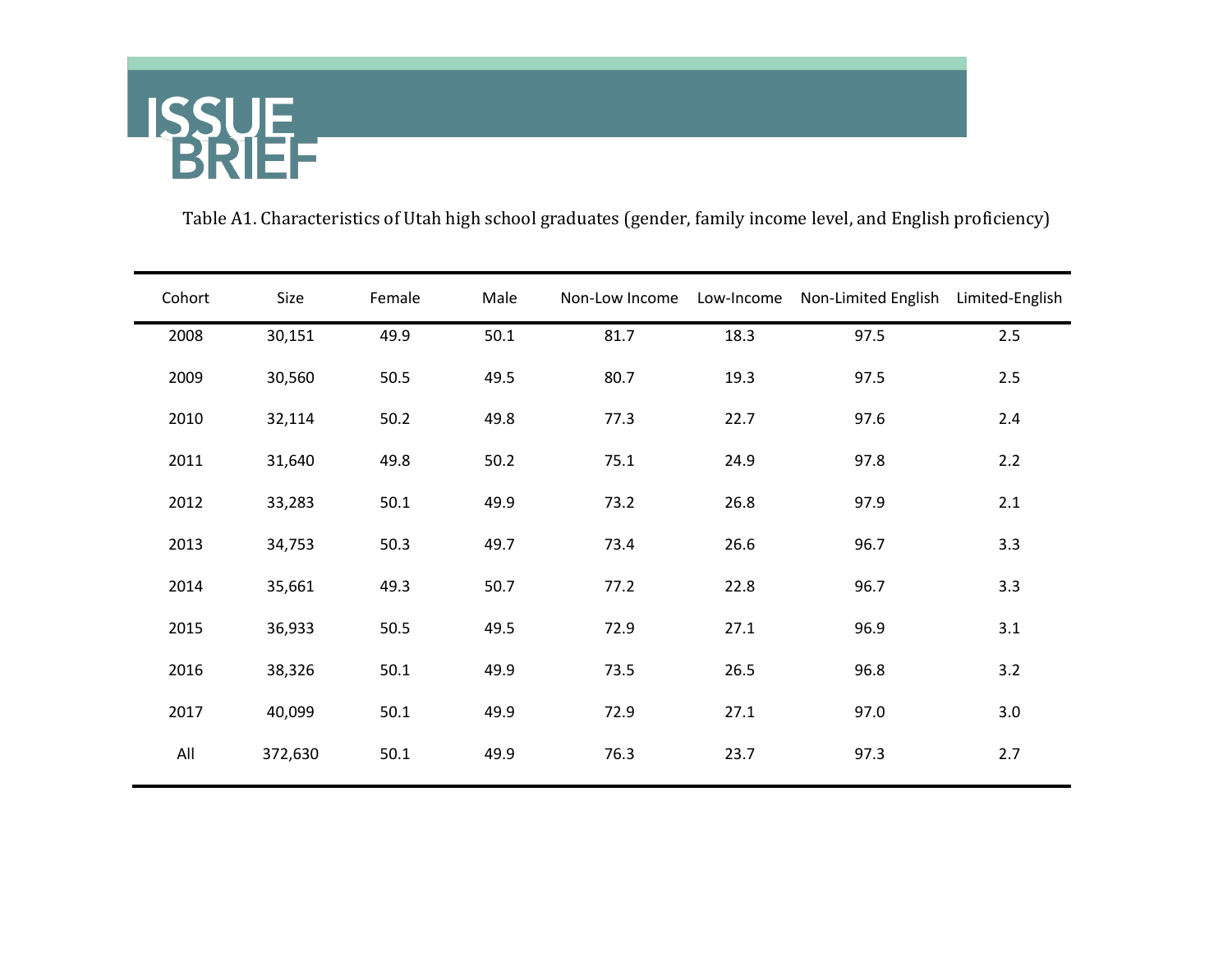# Table A2. Characteristics of Utah high school graduates (ethnicity)

| Cohort | Size    | Asian | <b>Black</b> | White | Hispanic | Am. Indian/<br>Alaskan | Multiple | Pac. Islander/<br>Hawaiian | Unknown |
|--------|---------|-------|--------------|-------|----------|------------------------|----------|----------------------------|---------|
| 2008   | 30,151  | $2.0$ | $1.0\,$      | 86.0  | 8.1      | 1.3                    |          | 1.4                        | 0.3     |
| 2009   | 30,560  | 2.1   | 1.2          | 84.5  | 9.1      | 1.3                    |          | 1.5                        | 0.3     |
| 2010   | 32,114  | $2.0$ | 1.2          | 83.5  | 10.0     | 1.4                    |          | 1.5                        | 0.4     |
| 2011   | 31,640  | 2.1   | 1.2          | 82.2  | 11.0     | 1.3                    | 0.7      | 1.5                        |         |
| 2012   | 33,283  | 2.1   | 1.2          | 80.5  | 12.4     | 1.3                    | $1.0\,$  | 1.5                        |         |
| 2013   | 34,753  | $2.0$ | 1.2          | 80.2  | 12.7     | $1.1\,$                | 1.3      | 1.5                        |         |
| 2014   | 35,661  | 2.1   | $1.1\,$      | 79.0  | 13.5     | $1.1\,$                | 1.7      | 1.6                        |         |
| 2015   | 36,933  | 2.0   | 1.2          | 78.3  | 13.9     | 1.2                    | 2.0      | 1.5                        |         |
| 2016   | 38,326  | $2.0$ | 1.2          | 77.6  | 14.4     | $1.1\,$                | 2.1      | 1.6                        |         |
| 2017   | 40,099  | 1.9   | 1.3          | 76.7  | 15.0     | 1.1                    | 2.4      | 1.7                        |         |
| All    | 372,630 | 2.0   | 1.1          | 81.1  | 11.8     | 1.2                    | 1.1      | 1.5                        | 0.1     |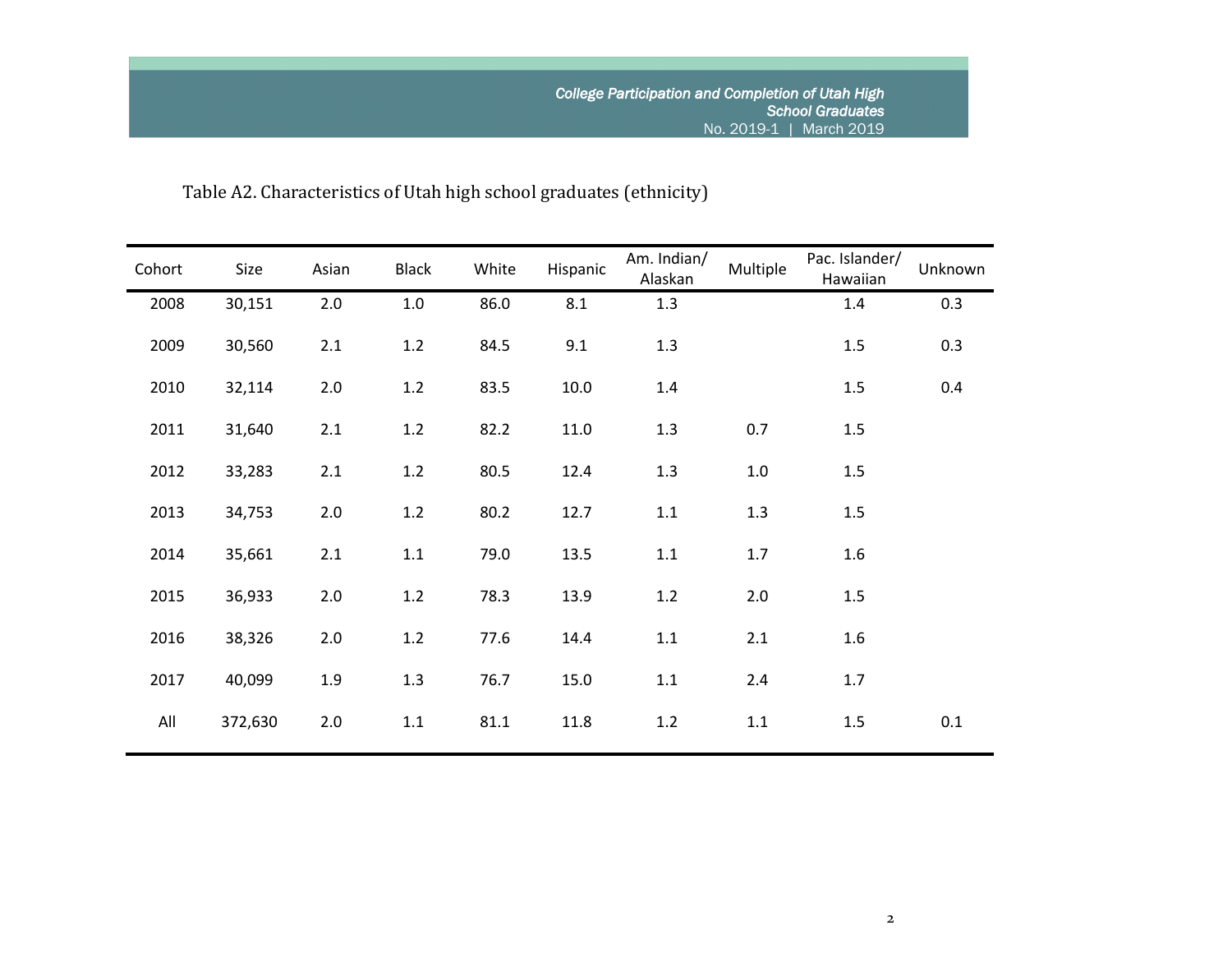# Table A3. Characteristics of Utah high school graduates (ACT score)

| Cohort | Size   | No Score | $\leq 18$ | 19 to 21 | 22 to 24 | 25 to 29 | 30 to 36 |
|--------|--------|----------|-----------|----------|----------|----------|----------|
| 2008   | 30,151 | 44.2     | 13.7      | 13.7     | 12.5     | 12.3     | 3.6      |
| 2009   | 30,560 | 40.3     | 14.9      | 14.4     | 13.2     | 13.4     | 3.8      |
| 2010   | 32,114 | 44.6     | 13.9      | 13.3     | 12.6     | 12.1     | 3.6      |
| 2011   | 31,640 | 35.6     | 16.0      | 15.1     | 14.6     | 14.5     | 4.2      |
| 2012   | 33,283 | 28.9     | 22.1      | 15.9     | 14.2     | 14.7     | 4.3      |
| 2013   | 34,753 | 15.2     | 28.8      | 18.3     | 16.3     | 16.4     | 5.1      |
| 2014   | 35,661 | 15.1     | 29.6      | 17.8     | 15.5     | 16.8     | 5.3      |
| 2015   | 36,933 | 6.1      | 35.7      | 19.7     | 16.1     | 16.8     | 5.7      |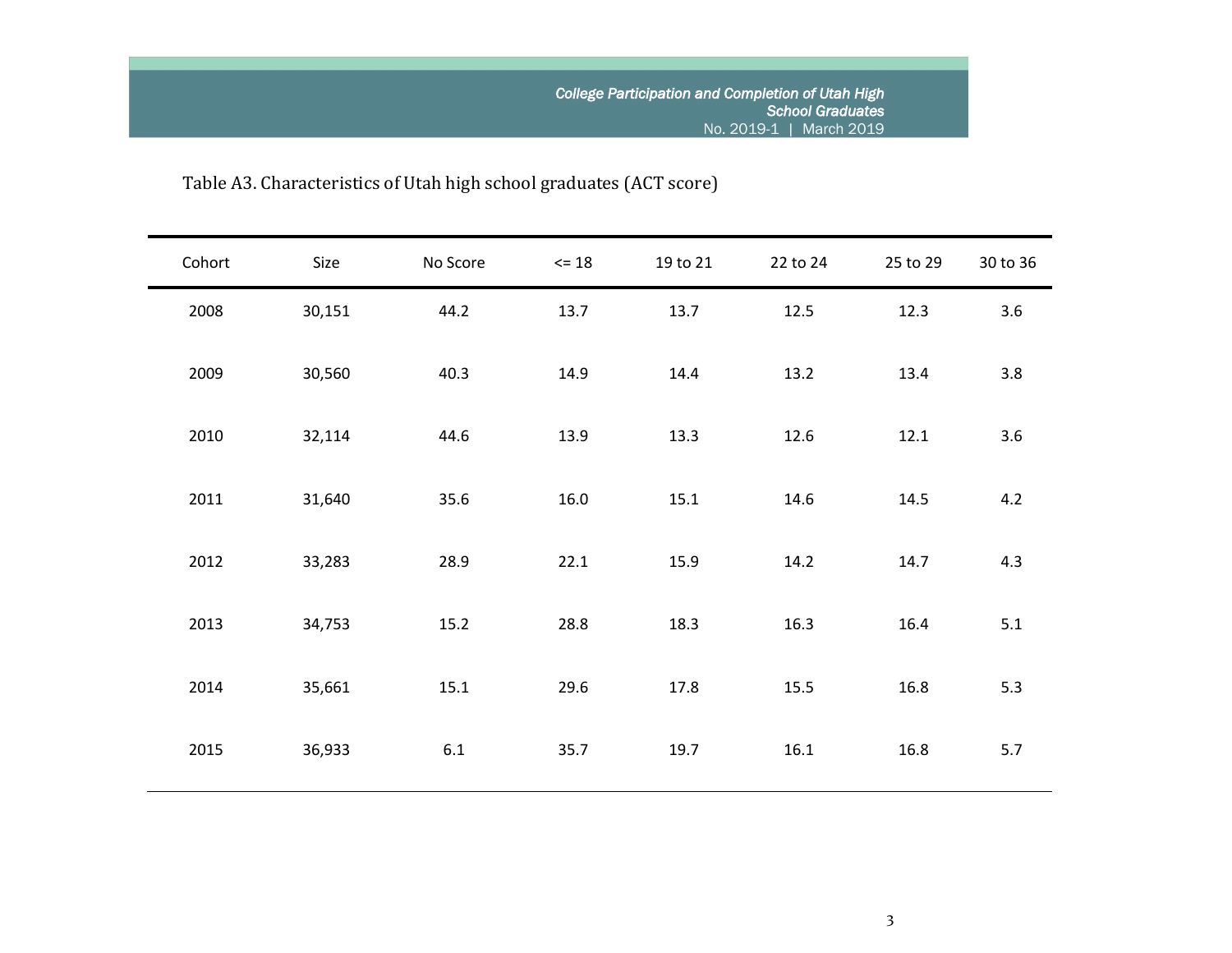|      |         |      | College Participation and Completion of Utah High<br><b>School Graduates</b><br>No. 2019-1  <br>March 2019 |      |      |      |     |  |  |
|------|---------|------|------------------------------------------------------------------------------------------------------------|------|------|------|-----|--|--|
| 2016 | 38,326  | 6.9  | 35.9                                                                                                       | 19.1 | 15.9 | 16.2 | 5.9 |  |  |
| 2017 | 40,099  | 6.5  | 36.7                                                                                                       | 18.9 | 15.5 | 16.0 | 6.5 |  |  |
| All  | 372,630 | 24.8 | 24.6                                                                                                       | 16.5 | 14.5 | 14.8 | 4.8 |  |  |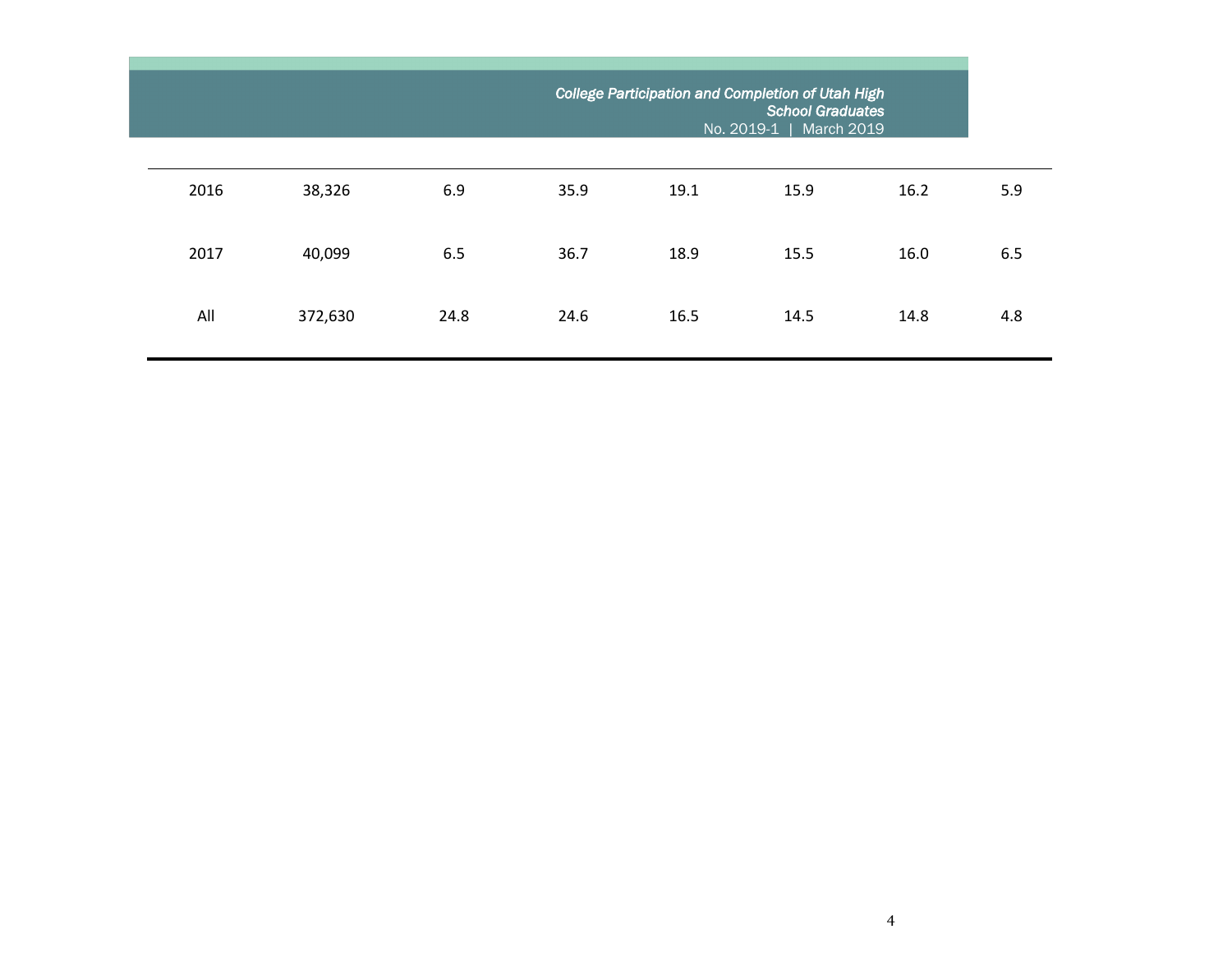Table B1. College participation rates<sup>1</sup> of Utah high school graduates

| Cohort <sup>2</sup> | Size   | $1_Yr$ | $2_Yrs$ | $3$ <sup>Yrs</sup> | 4_Yrs | $5$ <sup>Yrs</sup> | $6$ <sup>Yrs</sup> | 7_Yrs | 8_Yrs | $9$ Yrs | $10$ Yrs |
|---------------------|--------|--------|---------|--------------------|-------|--------------------|--------------------|-------|-------|---------|----------|
| 2008                | 30,151 | 51.0%  | 56.6%   | 62.0%              | 66.4% | 68.1%              | 69.2%              | 70.0% | 70.5% | 70.9%   | 71.2%    |
| 2009                | 30,560 | 52.6%  | 57.8%   | 63.2%              | 67.2% | 68.8%              | 69.9%              | 70.6% | 71.2% | 71.6%   |          |
| 2010                | 32,114 | 53.9%  | 59.4%   | 64.5%              | 68.4% | 70.3%              | 71.4%              | 72.1% | 72.6% |         |          |
| 2011                | 31,640 | 53.8%  | 58.8%   | 64.0%              | 68.4% | 70.3%              | 71.2%              | 71.9% |       |         |          |
| 2012                | 33,283 | 53.4%  | 58.3%   | 63.4%              | 67.6% | 69.3%              | 70.2%              |       |       |         |          |
| 2013                | 34,753 | 45.7%  | 50.9%   | 64.3%              | 68.0% | 69.4%              |                    |       |       |         |          |
| 2014                | 35,661 | 45.5%  | 50.9%   | 63.9%              | 67.5% |                    |                    |       |       |         |          |
| 2015                | 36,933 | 45.6%  | 51.3%   | 63.7%              |       |                    |                    |       |       |         |          |
| 2016                | 38,326 | 46.2%  | 51.6%   |                    |       |                    |                    |       |       |         |          |
| 2017                | 40,099 | 45.5%  |         |                    |       |                    |                    |       |       |         |          |
| Average             |        | 49.3%  | 55.1%   | 63.6%              | 67.6% | 69.4%              | 70.4%              | 71.2% | 71.4% | 71.3%   | 71.2%    |

Notes:

1. College participation rate is the percentage of high school graduates of a given year who enroll in 2- or 4-year colleges for at least one time after graduating from high schools.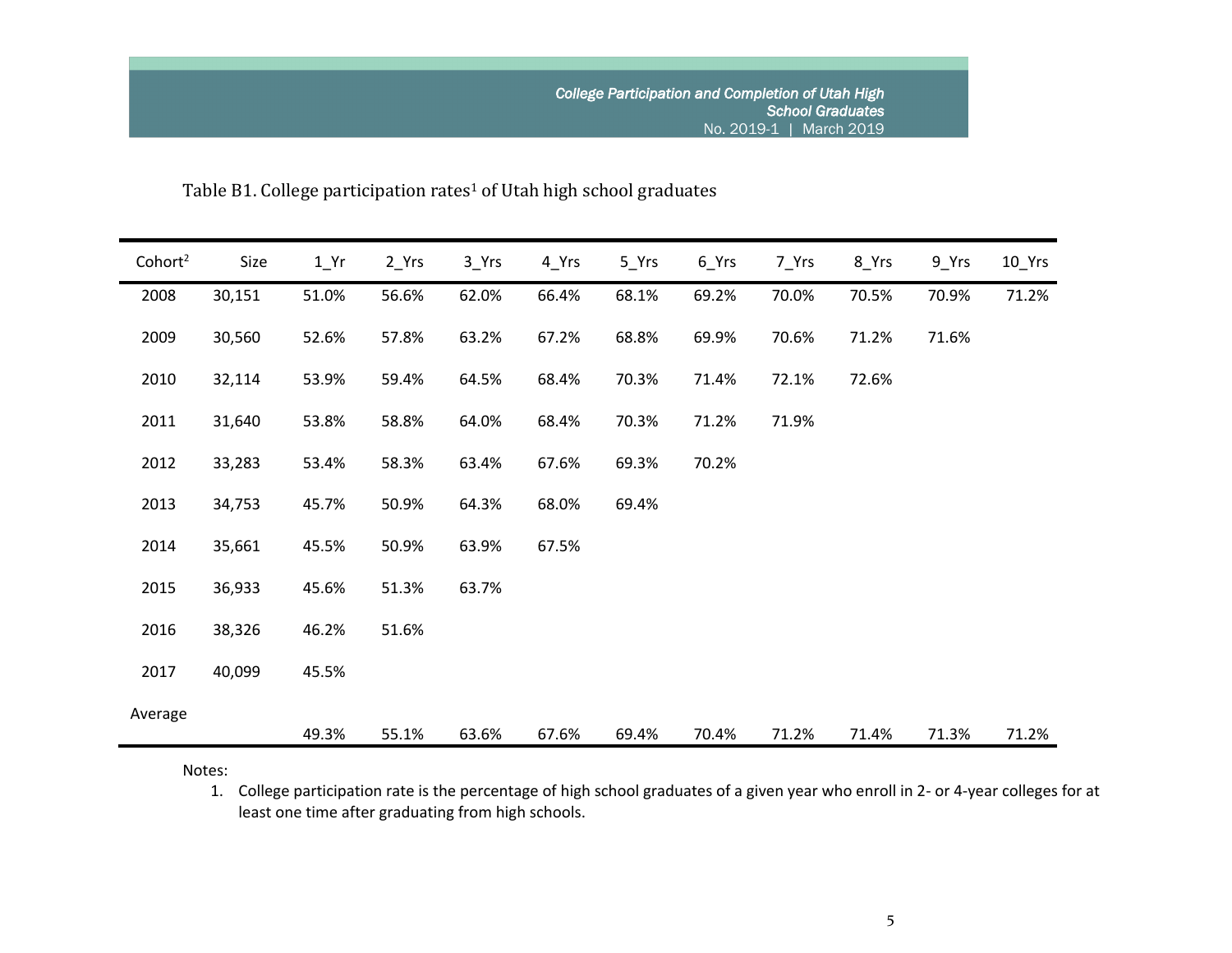# Table B2. Postsecondary enrollment of Utah high school graduates by types of educational institutions

|         | Postsecondary enrollment as of September 2018 (%) |                           |                                      |                                       |  |  |  |  |  |  |  |
|---------|---------------------------------------------------|---------------------------|--------------------------------------|---------------------------------------|--|--|--|--|--|--|--|
| Cohort  | Utah public institutions                          | Utah private institutions | Public, out-of-state<br>institutions | Private, out-of-state<br>institutions |  |  |  |  |  |  |  |
| 2008    | 78.9                                              | $11.0\,$                  | $5.2$                                | 4.9                                   |  |  |  |  |  |  |  |
| 2009    | 79.8                                              | 11.2                      | 4.5                                  | 4.4                                   |  |  |  |  |  |  |  |
| 2010    | 79.5                                              | 10.9                      | 4.9                                  | 4.7                                   |  |  |  |  |  |  |  |
| 2011    | 79.7                                              | $11.0\,$                  | 4.7                                  | 4.7                                   |  |  |  |  |  |  |  |
| 2012    | 79.5                                              | $11.1\,$                  | $4.4\,$                              | $5.0\,$                               |  |  |  |  |  |  |  |
| 2013    | 79.1                                              | 11.7                      | 4.5                                  | 4.7                                   |  |  |  |  |  |  |  |
| 2014    | 80.0                                              | 11.0                      | 4.4                                  | 4.7                                   |  |  |  |  |  |  |  |
| 2015    | 80.4                                              | 10.7                      | 4.6                                  | 4.3                                   |  |  |  |  |  |  |  |
| 2016    | 83.7                                              | 7.9                       | 4.5                                  | 3.9                                   |  |  |  |  |  |  |  |
| 2017    | 83.8                                              | 7.7                       | 4.7                                  | 3.9                                   |  |  |  |  |  |  |  |
| Average | 80.2                                              | 10.6                      | 4.6                                  | 4.6                                   |  |  |  |  |  |  |  |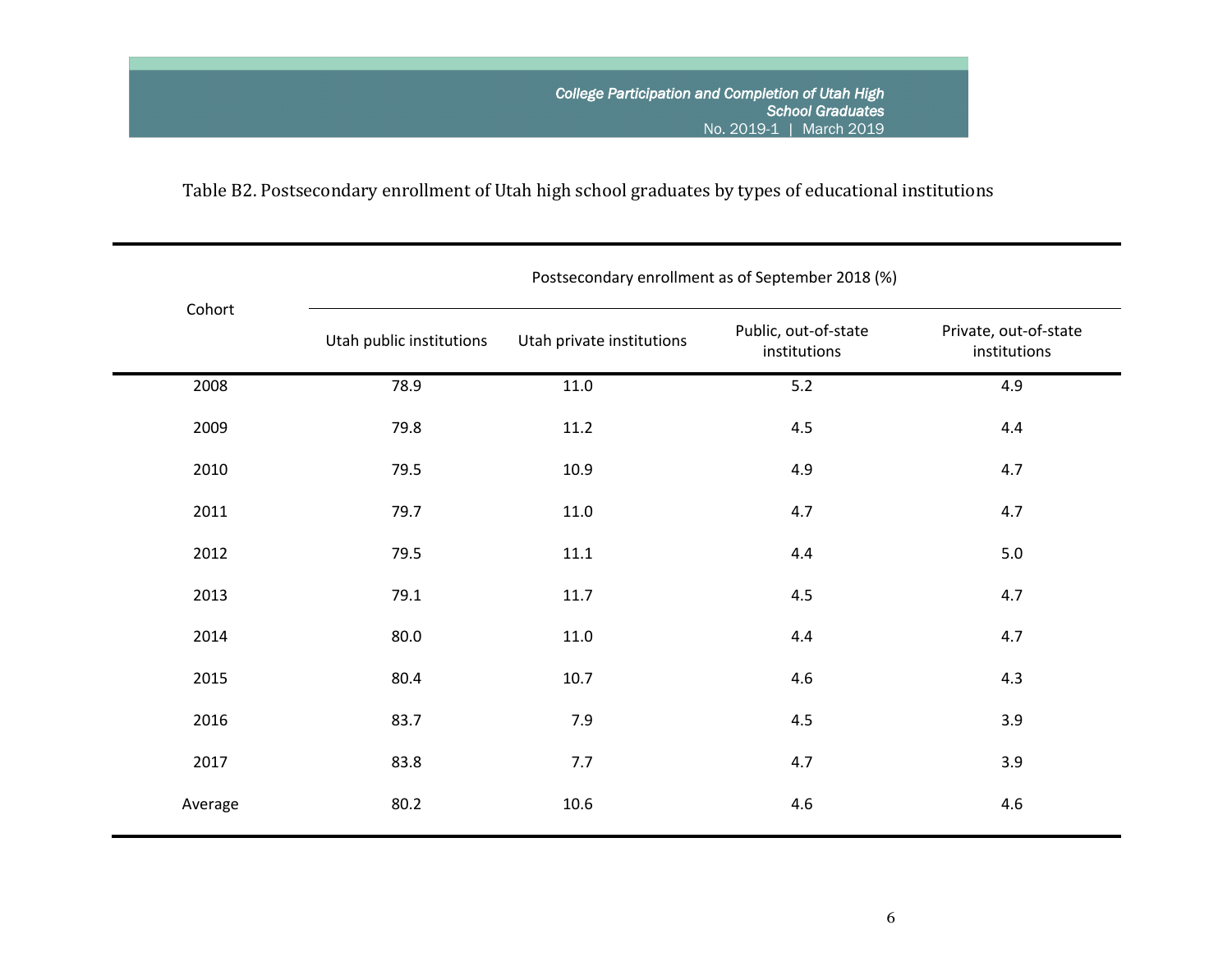# Table B3. Top 30 colleges and universities for Utah high school graduates

| <b>College Name</b>                 | n      | %     | <b>College Name</b>                         | n   | %    |
|-------------------------------------|--------|-------|---------------------------------------------|-----|------|
| Salt Lake Community College         | 42,751 | 17.41 | Arizona State University                    | 271 | 0.11 |
| <b>Utah Valley University</b>       | 35,034 | 14.27 | <b>ITT Technical Institute</b>              | 266 | 0.11 |
| <b>Utah State University</b>        | 31,652 | 12.89 | <b>Broadview University</b>                 | 237 | 0.10 |
| <b>Weber State University</b>       | 25,343 | 10.32 | Stevens-Henager Ogden                       | 229 | 0.09 |
| University of Utah                  | 21,821 | 8.89  | Southwest Applied Technology                | 228 | 0.09 |
| <b>Brigham Young University</b>     | 19,715 | 8.03  | Colorado Mesa University                    | 226 | 0.09 |
| <b>Dixie State University</b>       | 13,946 | 5.68  | College of Southern Idaho                   | 214 | 0.09 |
| Snow College                        | 12,642 | 5.15  | Brigham Young University - Hawaii           | 213 | 0.09 |
| Southern Utah University            | 11,932 | 4.86  | Colorado Northwestern Community College     | 211 | 0.09 |
| Brigham Young University -<br>Idaho | 5,602  | 2.28  | Western Nebraska Community College          | 185 | 0.08 |
| <b>Westminster College</b>          | 2,262  | 0.92  | University of Maryland - University College | 166 | 0.07 |
| <b>LDS Business College</b>         | 1,789  | 0.73  | Broadview University-Layton                 | 161 | 0.07 |
| <b>Davis Technical College</b>      | 1,653  | 0.67  | Altierus Career College- West               | 158 | 0.06 |
| University of Phoenix               | 433    | 0.18  | WyoTech - Laramie                           | 151 | 0.06 |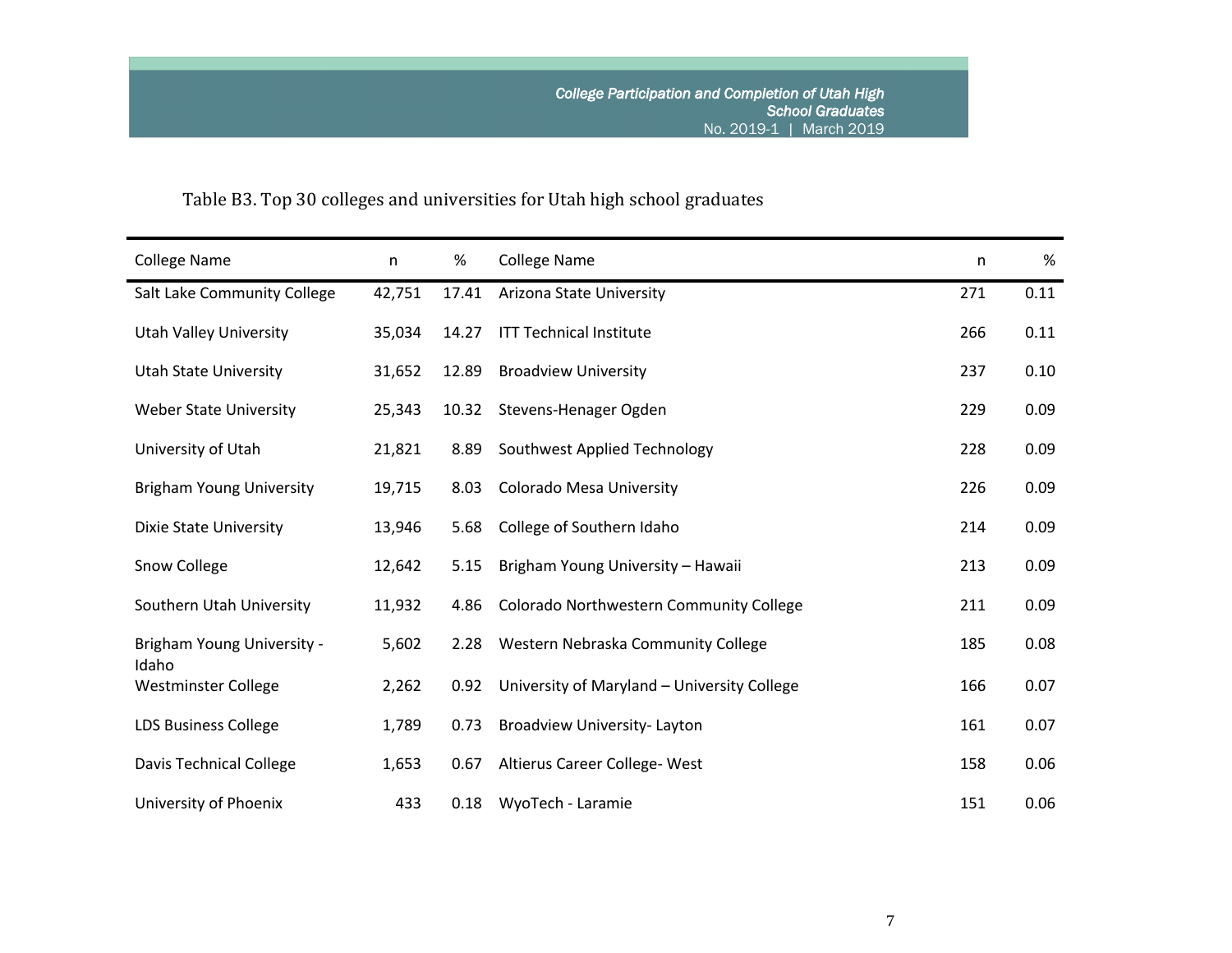|                                             |     |      |       | College Participation and Completion of Utah High<br><b>School Graduates</b><br>No. 2019-1  <br><b>March 2019</b> |         |
|---------------------------------------------|-----|------|-------|-------------------------------------------------------------------------------------------------------------------|---------|
| Western Wyoming<br><b>Community College</b> | 364 | 0.15 |       |                                                                                                                   |         |
| Stevens Henager Salt Lake City              | 336 | 0.14 | Total |                                                                                                                   | 230,191 |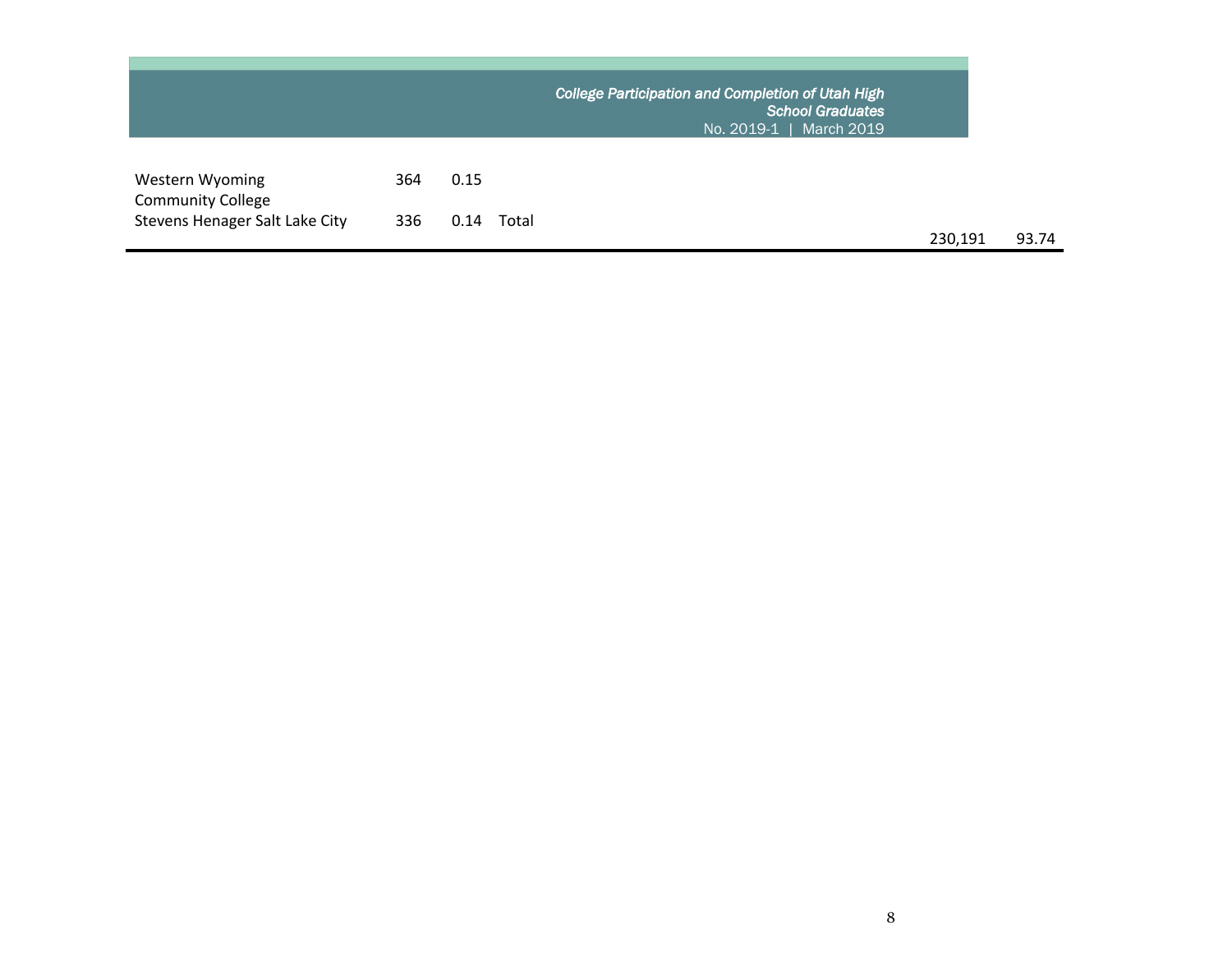Table B4. College participation rates of Utah high school graduates by gender

|      | Cohort Gender | Size   | 1 Yr   | 2 Yrs                                            | 3 Yrs  | 4 Yrs  | 5 Yrs                | 6 Yrs  | 7 Yrs  | 8 Yrs  | 9 Yrs  | 10 Yrs |
|------|---------------|--------|--------|--------------------------------------------------|--------|--------|----------------------|--------|--------|--------|--------|--------|
| 2008 | F.            | 15,031 | 58.78% | 64.57%                                           | 67.15% | 68.68% | 69.70%               | 70.45% | 71.03% | 71.49% | 71.81% | 72.10% |
|      | M             |        |        | 15,120 43.19% 48.60% 56.87%                      |        |        | 64.02% 66.50% 67.98% |        | 68.96% | 69.60% | 70.07% | 70.36% |
| 2009 | F.            | 15,440 |        | 59.55% 65.04% 67.49%                             |        | 69.02% | 69.96%               | 70.67% | 71.29% | 71.68% | 72.09% |        |
|      | M             |        |        | 15,120 45.44% 50.47% 58.72% 65.28% 67.65% 69.01% |        |        |                      |        | 69.97% | 70.62% | 71.01% |        |
| 2010 | F.            | 16,123 |        | 61.50% 67.25% 69.58%                             |        | 71.08% | 72.15% 72.99%        |        | 73.60% | 74.01% |        |        |
|      | M             |        |        | 15,991 46.22% 51.40% 59.39%                      |        |        | 65.69% 68.35% 69.70% |        | 70.53% | 71.13% |        |        |
| 2011 | F.            |        |        | 15,763 62.35% 67.36% 69.75%                      |        | 71.16% | 72.17% 72.69%        |        | 73.19% |        |        |        |
|      | M             |        |        | 15,877 45.29% 50.28% 58.37% 65.74% 68.50% 69.78% |        |        |                      |        | 70.55% |        |        |        |
| 2012 | F.            | 16,659 |        | 61.23% 66.02% 68.64%                             |        |        | 70.15% 71.21% 71.85% |        |        |        |        |        |
|      | M             |        |        | 16,624 45.50% 50.59% 58.19%                      |        |        | 65.11% 67.29% 68.55% |        |        |        |        |        |
| 2013 | F.            |        |        | 17,494 59.56% 64.26% 68.46%                      |        |        | 70.18% 71.14%        |        |        |        |        |        |
|      | M             | 17,259 |        | 31.60% 37.38% 60.03% 65.83% 67.67%               |        |        |                      |        |        |        |        |        |
| 2014 | F.            |        |        | 17,576 60.24% 64.81% 68.68%                      |        | 70.52% |                      |        |        |        |        |        |
|      | M             | 18,085 | 31.19% | 37.32% 59.30% 64.65%                             |        |        |                      |        |        |        |        |        |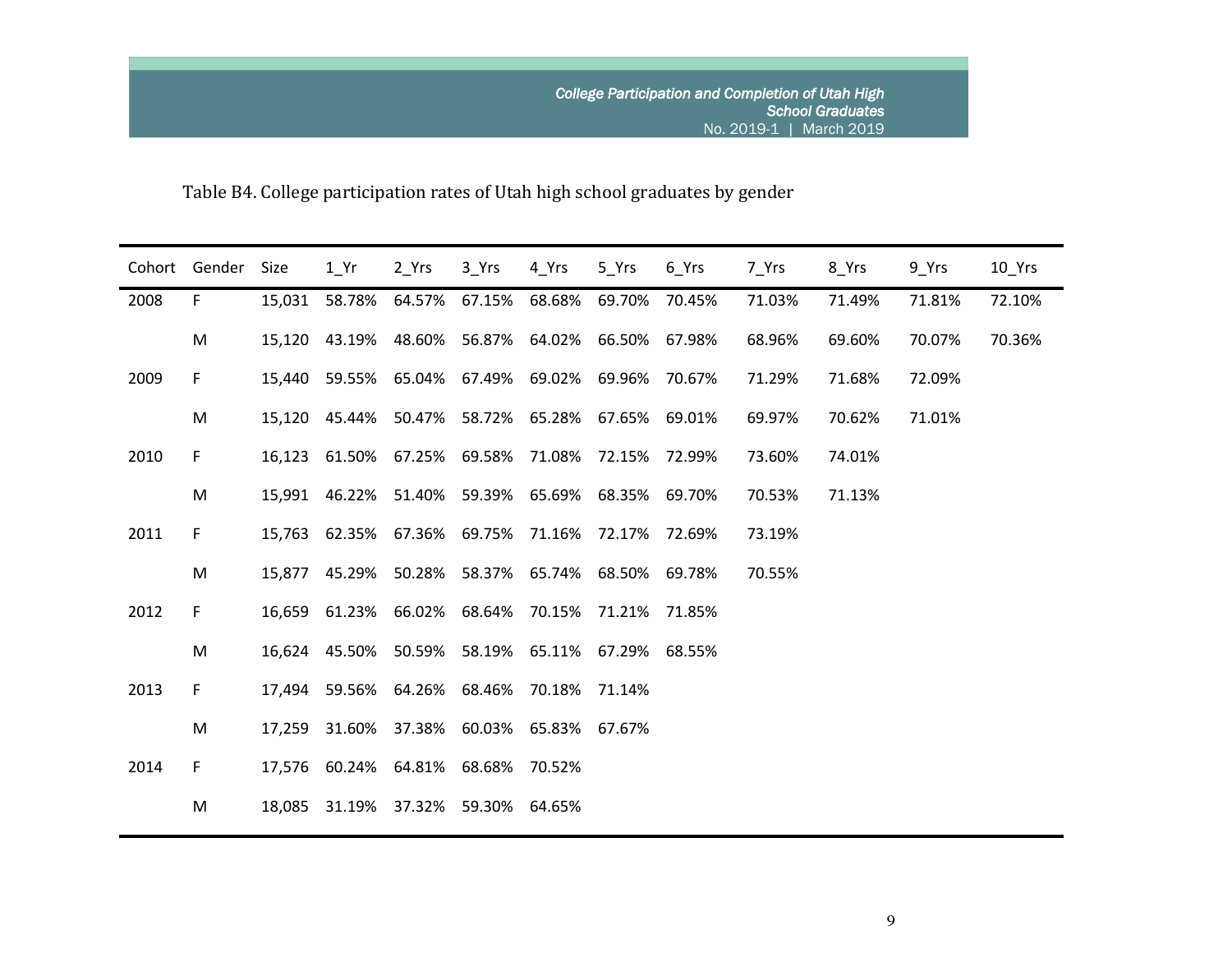|        |        |        |               |        |        | College Participation and Completion of Utah High<br><b>School Graduates</b><br><b>March 2019</b><br>No. 2019-1 |       |       |       |       |       |        |  |  |  |
|--------|--------|--------|---------------|--------|--------|-----------------------------------------------------------------------------------------------------------------|-------|-------|-------|-------|-------|--------|--|--|--|
| Cohort | Gender | Size   | 1 Yr          | 2 Yrs  | 3 Yrs  | 4 Yrs                                                                                                           | 5 Yrs | 6_Yrs | 7_Yrs | 8 Yrs | 9 Yrs | 10 Yrs |  |  |  |
| 2015   | F      | 18,640 | 58.67%        | 63.80% | 68.00% |                                                                                                                 |       |       |       |       |       |        |  |  |  |
|        | M      | 18,293 | 32.20%        | 38.51% | 59.38% |                                                                                                                 |       |       |       |       |       |        |  |  |  |
| 2016   | F      | 19,187 | 59.46% 64.51% |        |        |                                                                                                                 |       |       |       |       |       |        |  |  |  |
|        | M      | 19,139 | 32.96%        | 38.73% |        |                                                                                                                 |       |       |       |       |       |        |  |  |  |
| 2017   | F      | 20,087 | 58.56%        |        |        |                                                                                                                 |       |       |       |       |       |        |  |  |  |
|        | M      | 20,012 | 32.39%        |        |        |                                                                                                                 |       |       |       |       |       |        |  |  |  |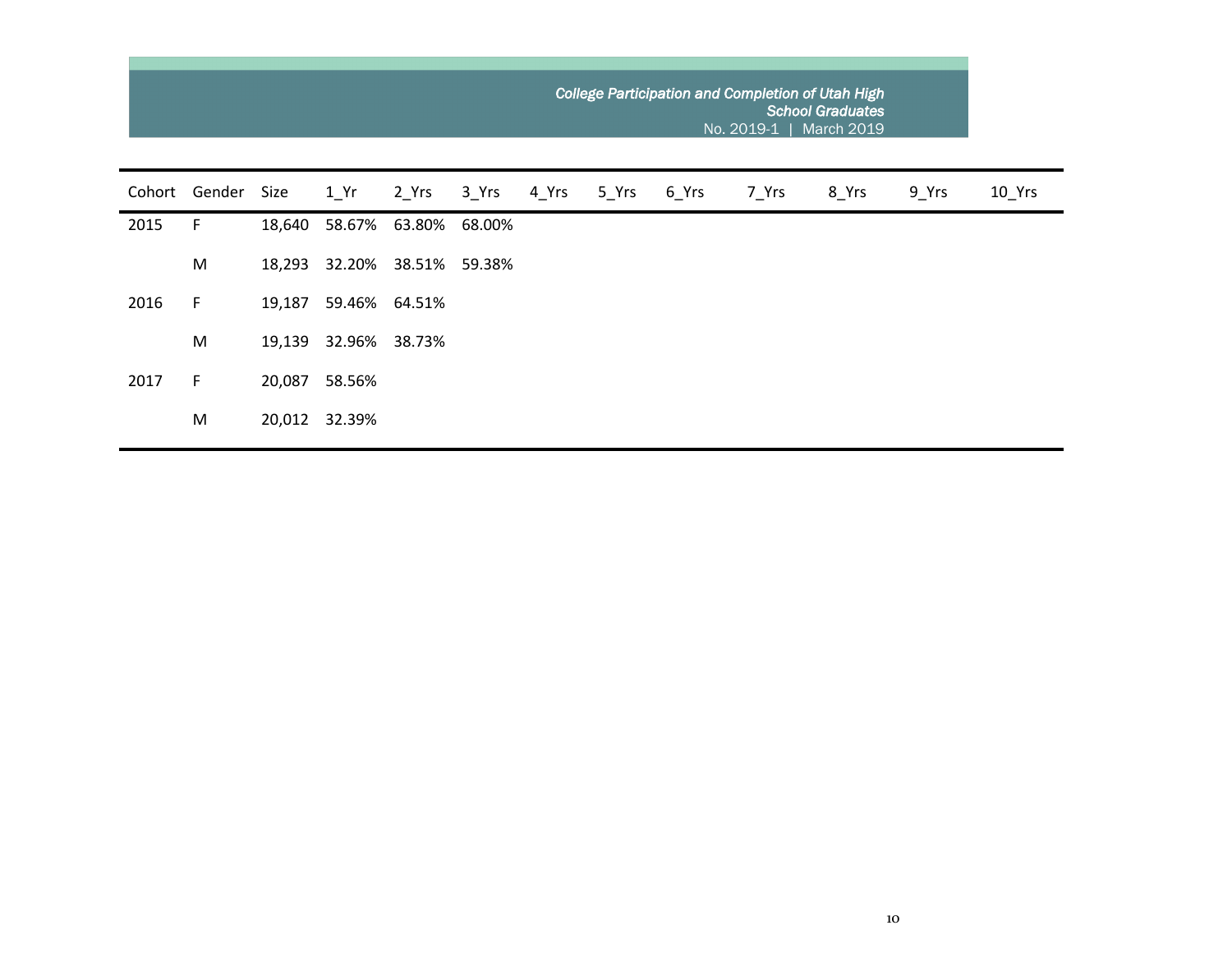| Cohort | Ethnicity    | Size   | $1_Yr$ | $2_Yrs$ | 3_Yrs  | 4_Yrs  | 5 Yrs  | $6$ <sup>Yrs</sup> | 7_Yrs  | 8_Yrs  | 9 Yrs  | $10$ Yrs |
|--------|--------------|--------|--------|---------|--------|--------|--------|--------------------|--------|--------|--------|----------|
|        | Am. Ind.     | 388    | 30.67% | 38.14%  | 44.07% | 49.23% | 51.29% | 52.58%             | 53.87% | 54.90% | 55.41% | 55.93%   |
|        | Asian        | 588    | 61.56% | 66.16%  | 69.73% | 71.43% | 72.79% | 74.83%             | 75.51% | 75.85% | 76.02% | 76.19%   |
|        | <b>Black</b> | 294    | 46.26% | 55.10%  | 58.16% | 60.54% | 62.93% | 64.63%             | 66.33% | 66.67% | 67.01% | 67.01%   |
|        | Hispanic     | 2,444  | 32.73% | 39.16%  | 42.10% | 45.17% | 47.59% | 49.14%             | 50.53% | 51.19% | 51.96% | 52.54%   |
| 2008   | Multiple     |        |        |         |        |        |        |                    |        |        |        |          |
|        | Pac. Isl.    | 421    | 44.42% | 49.88%  | 54.39% | 58.19% | 61.28% | 62.71%             | 63.90% | 64.85% | 66.51% | 66.75%   |
|        | Caucasian    | 25,941 | 52.89% | 58.36%  | 64.12% | 68.68% | 70.34% | 71.38%             | 72.07% | 72.61% | 72.95% | 73.21%   |
|        | Unknown      | 75     | 53.33% | 64.00%  | 65.33% | 68.00% | 69.33% | 69.33%             | 73.33% | 73.33% | 73.33% | 74.67%   |
|        | Am. Ind.     | 410    | 34.88% | 39.51%  | 48.29% | 51.22% | 51.95% | 53.17%             | 54.39% | 54.88% | 55.37% |          |
|        | Asian        | 635    | 60.63% | 65.04%  | 69.29% | 71.81% | 72.60% | 73.54%             | 74.65% | 74.96% | 75.12% |          |
|        | <b>Black</b> | 353    | 49.86% | 55.24%  | 57.22% | 60.62% | 61.76% | 62.89%             | 64.59% | 64.87% | 66.01% |          |
| 2009   | Hispanic     | 2,774  | 35.47% | 40.66%  | 43.26% | 47.33% | 49.96% | 51.30%             | 52.45% | 53.03% | 53.50% |          |
|        | Multiple     |        |        |         |        |        |        |                    |        |        |        |          |
|        | Pac. Isl.    | 461    | 41.65% | 48.16%  | 52.93% | 58.13% | 61.17% | 62.47%             | 63.12% | 63.56% | 63.77% |          |

Table B5. College participation rates of Utah high school graduates by ethnicity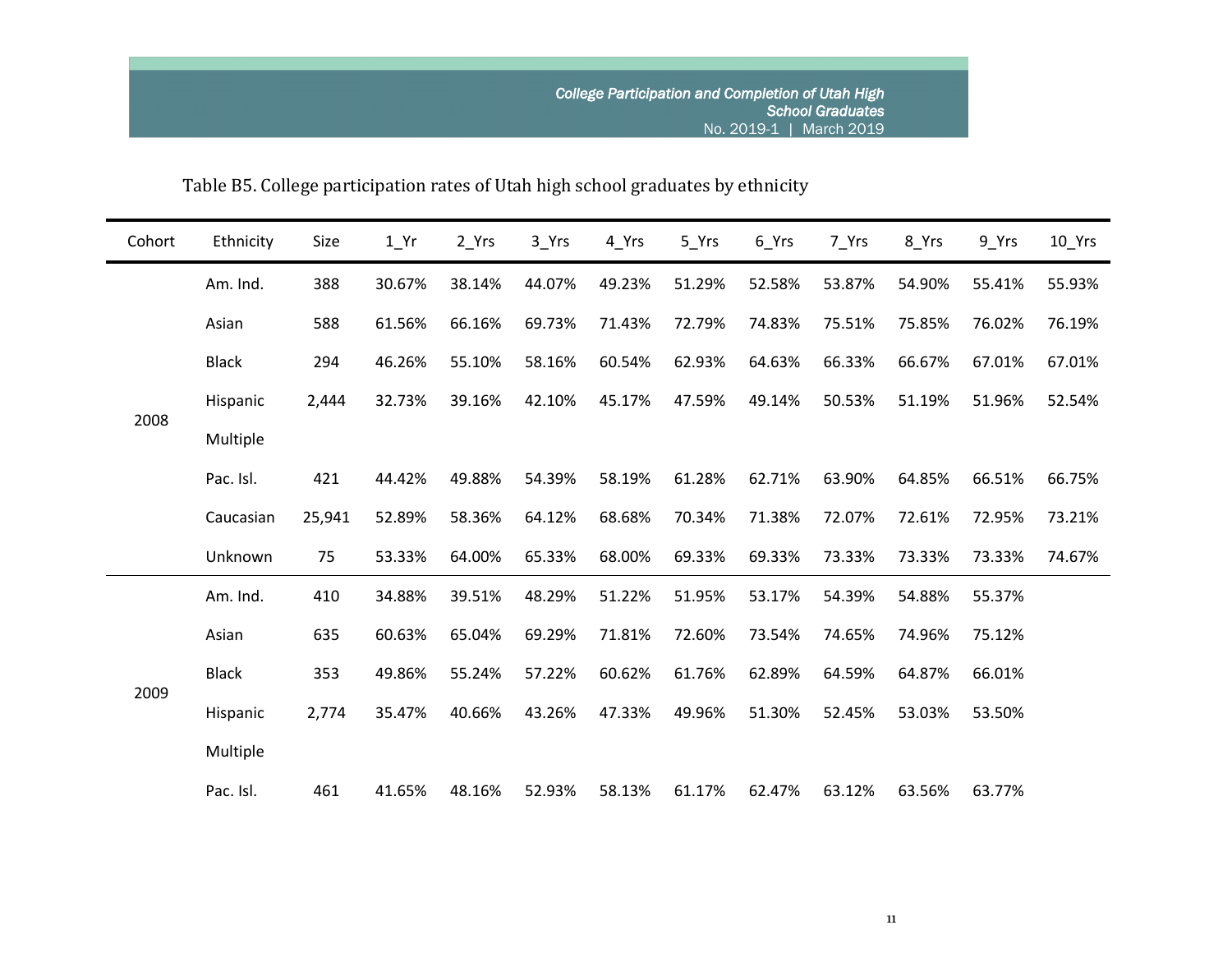|        |              |        |                   |        |        | College Participation and Completion of Utah High |        | No. 2019-1         | <b>School Graduates</b><br>March 2019 |        |        |          |
|--------|--------------|--------|-------------------|--------|--------|---------------------------------------------------|--------|--------------------|---------------------------------------|--------|--------|----------|
| Cohort | Ethnicity    | Size   | $1$ <sup>Yr</sup> | 2_Yrs  | 3_Yrs  | 4_Yrs                                             | 5_Yrs  | $6$ <sup>Yrs</sup> | 7_Yrs                                 | 8_Yrs  | 9_Yrs  | $10$ Yrs |
|        | Caucasian    | 25,823 | 54.71%            | 60.00% | 65.65% | 69.71%                                            | 71.27% | 72.27%             | 72.99%                                | 73.52% | 73.90% |          |
|        | Unknown      | 104    | 53.85%            | 56.73% | 59.62% | 62.50%                                            | 63.46% | 64.42%             | 64.42%                                | 64.42% | 64.42% |          |
|        | Am. Ind.     | 464    | 41.16%            | 53.45% | 56.68% | 58.62%                                            | 61.21% | 61.64%             | 62.72%                                | 63.58% |        |          |
|        | Asian        | 653    | 61.72%            | 67.08% | 69.53% | 72.13%                                            | 73.51% | 74.27%             | 74.89%                                | 75.65% |        |          |
|        | <b>Black</b> | 383    | 53.00%            | 60.31% | 62.92% | 64.49%                                            | 64.75% | 66.32%             | 66.58%                                | 67.10% |        |          |
|        | Hispanic     | 3,209  | 36.52%            | 42.63% | 46.65% | 49.95%                                            | 52.42% | 54.07%             | 55.10%                                | 56.00% |        |          |
| 2010   | Multiple     |        |                   |        |        |                                                   |        |                    |                                       |        |        |          |
|        | Pac. Isl.    | 489    | 50.51%            | 56.85% | 61.35% | 66.46%                                            | 68.51% | 69.94%             | 70.76%                                | 70.76% |        |          |
|        | Caucasian    | 26,805 | 56.09%            | 61.34% | 66.78% | 70.83%                                            | 72.64% | 73.66%             | 74.34%                                | 74.79% |        |          |
|        | Unknown      | 111    | 49.55%            | 52.25% | 54.05% | 54.05%                                            | 57.66% | 59.46%             | 61.26%                                | 62.16% |        |          |
|        | Am. Ind.     | 404    | 45.30%            | 51.49% | 55.45% | 59.41%                                            | 60.64% | 61.39%             | 61.88%                                |        |        |          |
|        | Asian        | 658    | 68.24%            | 71.73% | 76.60% | 78.72%                                            | 80.40% | 81.31%             | 81.46%                                |        |        |          |
| 2011   | <b>Black</b> | 383    | 53.79%            | 59.01% | 61.62% | 65.27%                                            | 66.32% | 67.36%             | 67.36%                                |        |        |          |
|        | Hispanic     | 3,465  | 38.87%            | 44.10% | 48.20% | 51.69%                                            | 53.28% | 54.49%             | 55.18%                                |        |        |          |
|        | Multiple     | 232    | 56.03%            | 62.07% | 65.52% | 68.53%                                            | 69.83% | 71.12%             | 71.55%                                |        |        |          |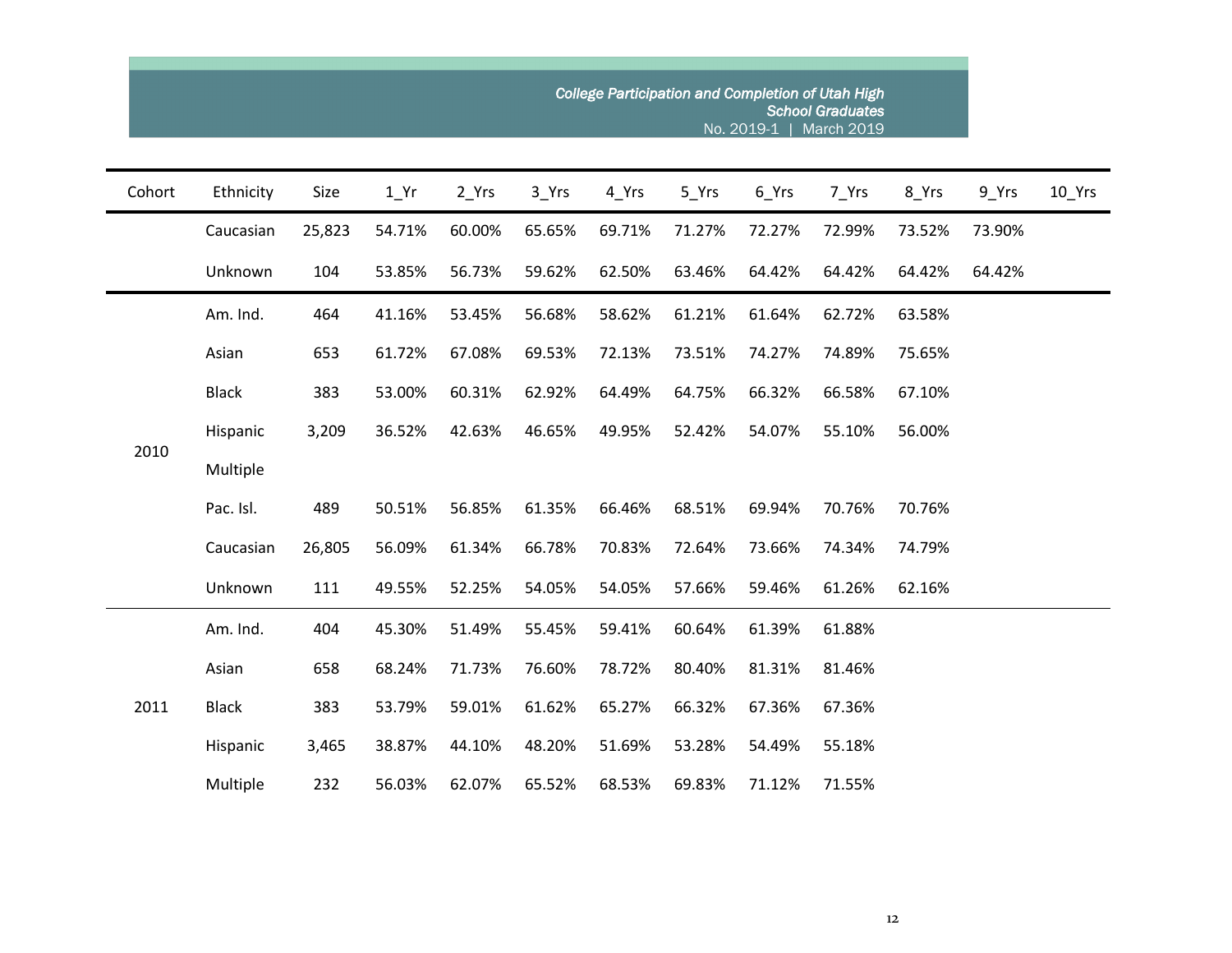|        |              |        |        |         |        |        |        |        | College Participation and Completion of Utah High<br><b>School Graduates</b><br>No. 2019-1   March 2019 |       |       |          |
|--------|--------------|--------|--------|---------|--------|--------|--------|--------|---------------------------------------------------------------------------------------------------------|-------|-------|----------|
| Cohort | Ethnicity    | Size   | $1$ Yr | $2_Yrs$ | 3_Yrs  | 4_Yrs  | 5_Yrs  | 6_Yrs  | 7_Yrs                                                                                                   | 8_Yrs | 9_Yrs | $10$ Yrs |
|        | Pac. Isl.    | 488    | 45.90% | 49.80%  | 56.15% | 60.66% | 62.91% | 64.55% | 65.98%                                                                                                  |       |       |          |
|        | Caucasian    | 26,010 | 55.67% | 60.67%  | 66.14% | 70.74% | 72.70% | 73.54% | 74.18%                                                                                                  |       |       |          |
|        | Unknown      |        |        |         |        |        |        |        |                                                                                                         |       |       |          |
|        | Am. Ind.     | 426    | 46.24% | 51.64%  | 54.23% | 57.28% | 58.92% | 58.92% |                                                                                                         |       |       |          |
|        | Asian        | 697    | 63.27% | 69.15%  | 72.17% | 73.74% | 75.04% | 75.75% |                                                                                                         |       |       |          |
|        | <b>Black</b> | 400    | 53.25% | 59.50%  | 62.50% | 64.75% | 65.50% | 66.25% |                                                                                                         |       |       |          |
|        | Hispanic     | 4,132  | 39.57% | 45.62%  | 49.64% | 52.71% | 54.19% | 55.54% |                                                                                                         |       |       |          |
| 2012   | Multiple     | 347    | 56.48% | 60.81%  | 64.55% | 70.03% | 71.47% | 71.76% |                                                                                                         |       |       |          |
|        | Pac. Isl.    | 487    | 42.71% | 47.84%  | 51.95% | 57.49% | 61.19% | 62.01% |                                                                                                         |       |       |          |
|        | Caucasian    | 26,794 | 55.52% | 60.24%  | 65.67% | 70.14% | 71.76% | 72.68% |                                                                                                         |       |       |          |
|        | Unknown      |        |        |         |        |        |        |        |                                                                                                         |       |       |          |
|        | Am. Ind.     | 388    | 42.53% | 48.71%  | 53.61% | 55.93% | 56.96% |        |                                                                                                         |       |       |          |
| 2013   | Asian        | 697    | 59.25% | 64.71%  | 71.02% | 73.60% | 75.47% |        |                                                                                                         |       |       |          |
|        | <b>Black</b> | 431    | 47.80% | 56.15%  | 63.34% | 65.89% | 67.29% |        |                                                                                                         |       |       |          |
|        | Hispanic     | 4,403  | 38.56% | 44.72%  | 49.78% | 52.62% | 54.03% |        |                                                                                                         |       |       |          |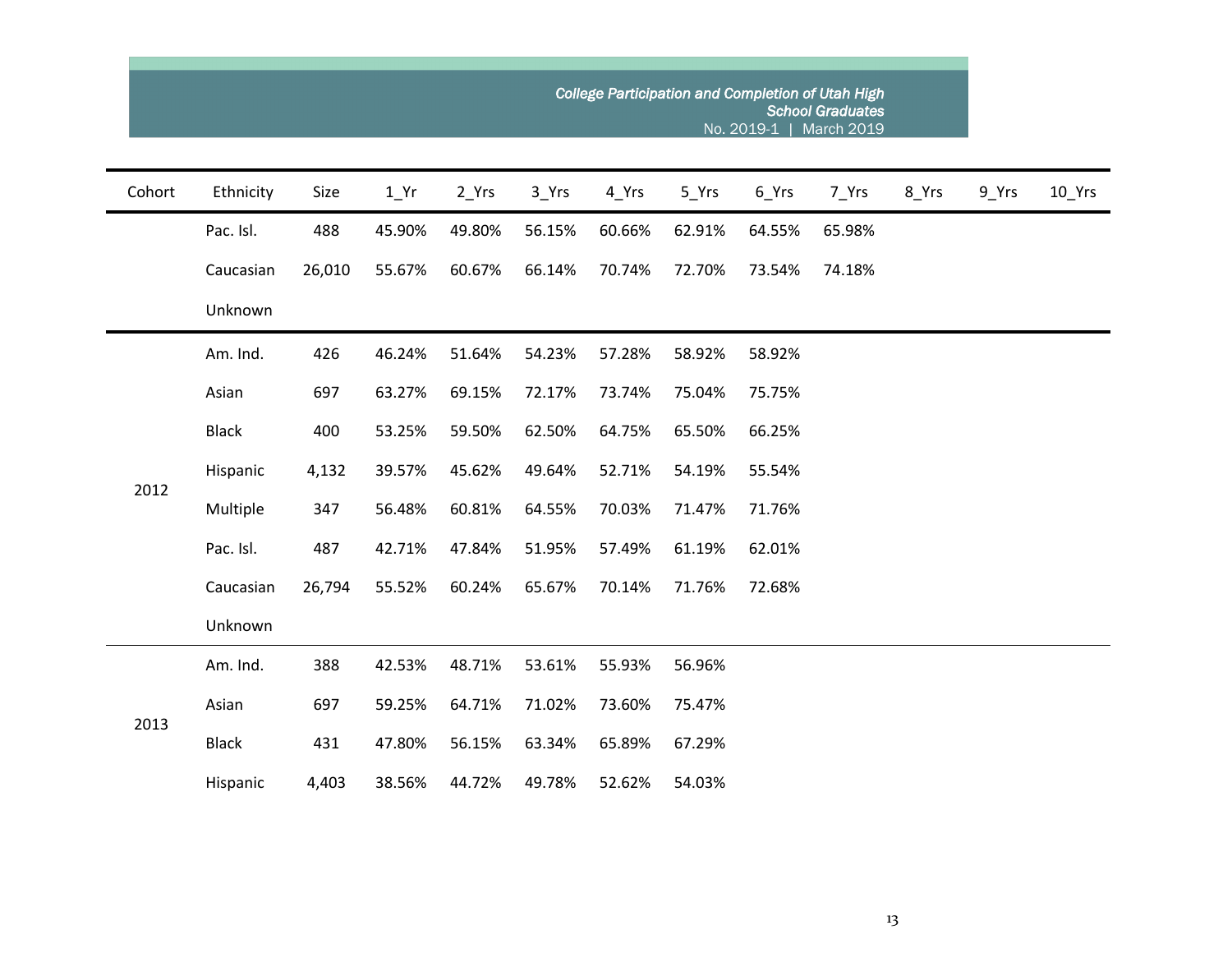|        |              |        |        |         |        |        | College Participation and Completion of Utah High |                    | <b>School Graduates</b><br>No. 2019-1   March 2019 |       |       |                     |
|--------|--------------|--------|--------|---------|--------|--------|---------------------------------------------------|--------------------|----------------------------------------------------|-------|-------|---------------------|
| Cohort | Ethnicity    | Size   | $1$ Yr | $2_Yrs$ | 3_Yrs  | 4_Yrs  | $5$ <sup>Yrs</sup>                                | $6$ <sup>Yrs</sup> | 7_Yrs                                              | 8_Yrs | 9_Yrs | $10$ <sup>Yrs</sup> |
|        | Multiple     | 464    | 57.54% | 62.93%  | 71.34% | 74.78% | 76.29%                                            |                    |                                                    |       |       |                     |
|        | Pac. Isl.    | 510    | 34.12% | 39.41%  | 49.41% | 58.24% | 59.41%                                            |                    |                                                    |       |       |                     |
|        | Caucasian    | 27,859 | 46.48% | 51.51%  | 66.71% | 70.58% | 71.98%                                            |                    |                                                    |       |       |                     |
|        | Unknown      |        |        |         |        |        |                                                   |                    |                                                    |       |       |                     |
|        | Am. Ind.     | 398    | 42.46% | 47.49%  | 52.76% | 54.77% |                                                   |                    |                                                    |       |       |                     |
|        | Asian        | 738    | 62.74% | 68.02%  | 73.17% | 75.20% |                                                   |                    |                                                    |       |       |                     |
|        | <b>Black</b> | 394    | 53.05% | 59.14%  | 62.69% | 63.96% |                                                   |                    |                                                    |       |       |                     |
| 2014   | Hispanic     | 4,814  | 39.09% | 44.52%  | 49.52% | 52.20% |                                                   |                    |                                                    |       |       |                     |
|        | Multiple     | 593    | 50.59% | 55.48%  | 67.28% | 71.84% |                                                   |                    |                                                    |       |       |                     |
|        | Pac. Isl.    | 566    | 34.28% | 40.64%  | 51.06% | 56.89% |                                                   |                    |                                                    |       |       |                     |
|        | Caucasian    | 28,158 | 46.21% | 51.54%  | 66.51% | 70.32% |                                                   |                    |                                                    |       |       |                     |
|        | Unknown      |        |        |         |        |        |                                                   |                    |                                                    |       |       |                     |
| 2015   | Am. Ind.     | 435    | 35.17% | 43.45%  | 48.51% |        |                                                   |                    |                                                    |       |       |                     |
|        | Asian        | 739    | 60.62% | 64.82%  | 71.72% |        |                                                   |                    |                                                    |       |       |                     |
|        | <b>Black</b> | 427    | 51.99% | 57.61%  | 63.93% |        |                                                   |                    |                                                    |       |       |                     |

14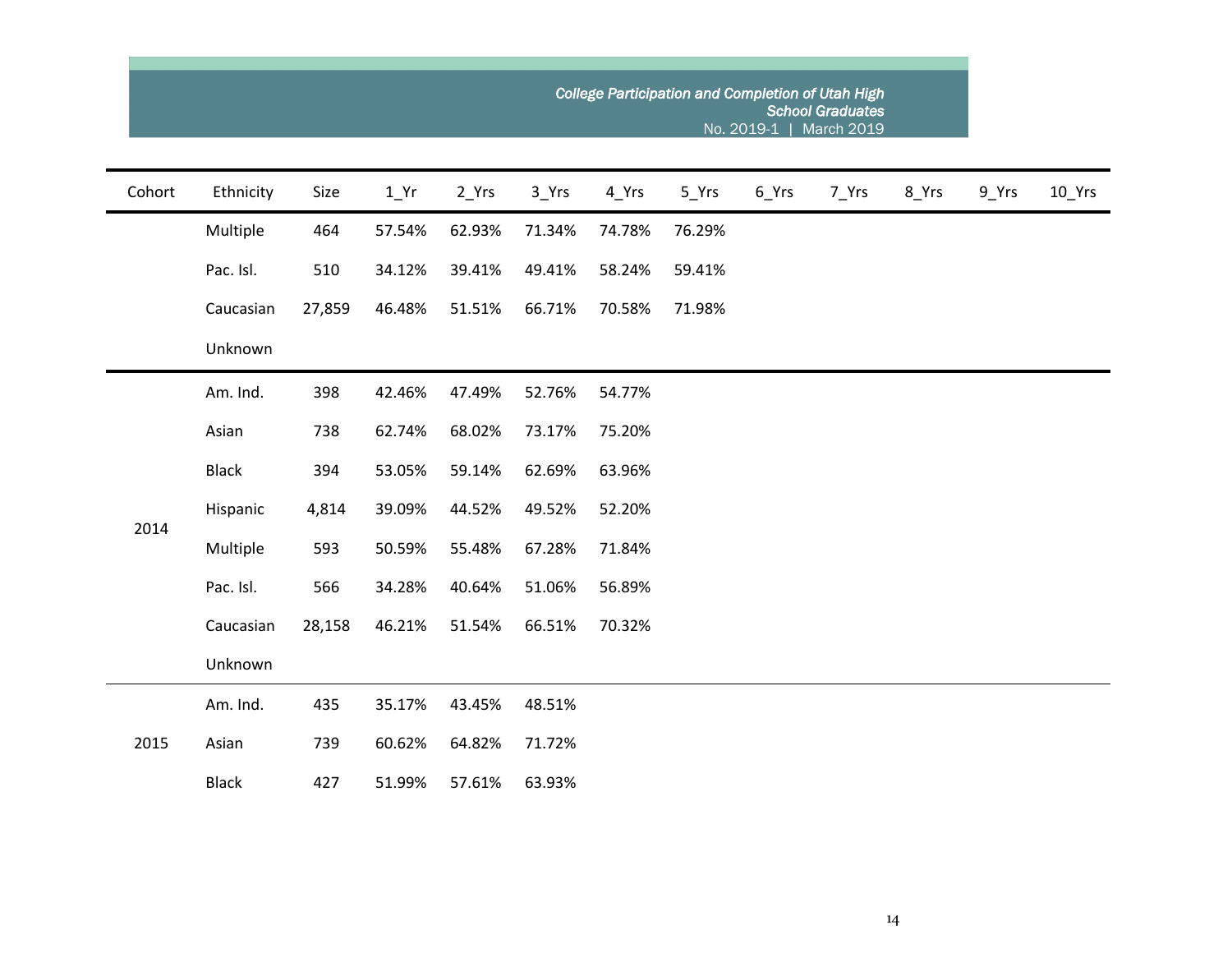|        |              |        | College Participation and Completion of Utah High<br><b>School Graduates</b><br>No. 2019-1   March 2019 |         |        |       |       |                    |       |       |       |                     |  |  |  |
|--------|--------------|--------|---------------------------------------------------------------------------------------------------------|---------|--------|-------|-------|--------------------|-------|-------|-------|---------------------|--|--|--|
| Cohort | Ethnicity    | Size   | $1$ <sup>Yr</sup>                                                                                       | $2_Yrs$ | 3_Yrs  | 4_Yrs | 5_Yrs | $6$ <sup>Yrs</sup> | 7_Yrs | 8_Yrs | 9_Yrs | $10$ <sup>Yrs</sup> |  |  |  |
|        | Hispanic     | 5,142  | 39.40%                                                                                                  | 45.10%  | 50.31% |       |       |                    |       |       |       |                     |  |  |  |
|        | Multiple     | 732    | 53.69%                                                                                                  | 58.06%  | 68.58% |       |       |                    |       |       |       |                     |  |  |  |
|        | Pac. Isl.    | 545    | 32.11%                                                                                                  | 39.63%  | 47.16% |       |       |                    |       |       |       |                     |  |  |  |
|        | Caucasian    | 28,912 | 46.38%                                                                                                  | 52.10%  | 66.33% |       |       |                    |       |       |       |                     |  |  |  |
|        | Unknown      |        |                                                                                                         |         |        |       |       |                    |       |       |       |                     |  |  |  |
|        | Am. Ind.     | 422    | 45.02%                                                                                                  | 50.95%  |        |       |       |                    |       |       |       |                     |  |  |  |
|        | Asian        | 765    | 67.84%                                                                                                  | 71.76%  |        |       |       |                    |       |       |       |                     |  |  |  |
|        | <b>Black</b> | 458    | 56.77%                                                                                                  | 64.41%  |        |       |       |                    |       |       |       |                     |  |  |  |
| 2016   | Hispanic     | 5,515  | 41.02%                                                                                                  | 46.85%  |        |       |       |                    |       |       |       |                     |  |  |  |
|        | Multiple     | 791    | 52.47%                                                                                                  | 58.91%  |        |       |       |                    |       |       |       |                     |  |  |  |
|        | Pac. Isl.    | 627    | 34.45%                                                                                                  | 41.15%  |        |       |       |                    |       |       |       |                     |  |  |  |
|        | Caucasian    | 29,748 | 46.57%                                                                                                  | 51.85%  |        |       |       |                    |       |       |       |                     |  |  |  |
|        | Unknown      |        |                                                                                                         |         |        |       |       |                    |       |       |       |                     |  |  |  |
| 2017   | Am. Ind.     | 431    | 40.37%                                                                                                  |         |        |       |       |                    |       |       |       |                     |  |  |  |
|        | Asian        | 779    | 58.15%                                                                                                  |         |        |       |       |                    |       |       |       |                     |  |  |  |

 $\sim$ 

and the control of the control of the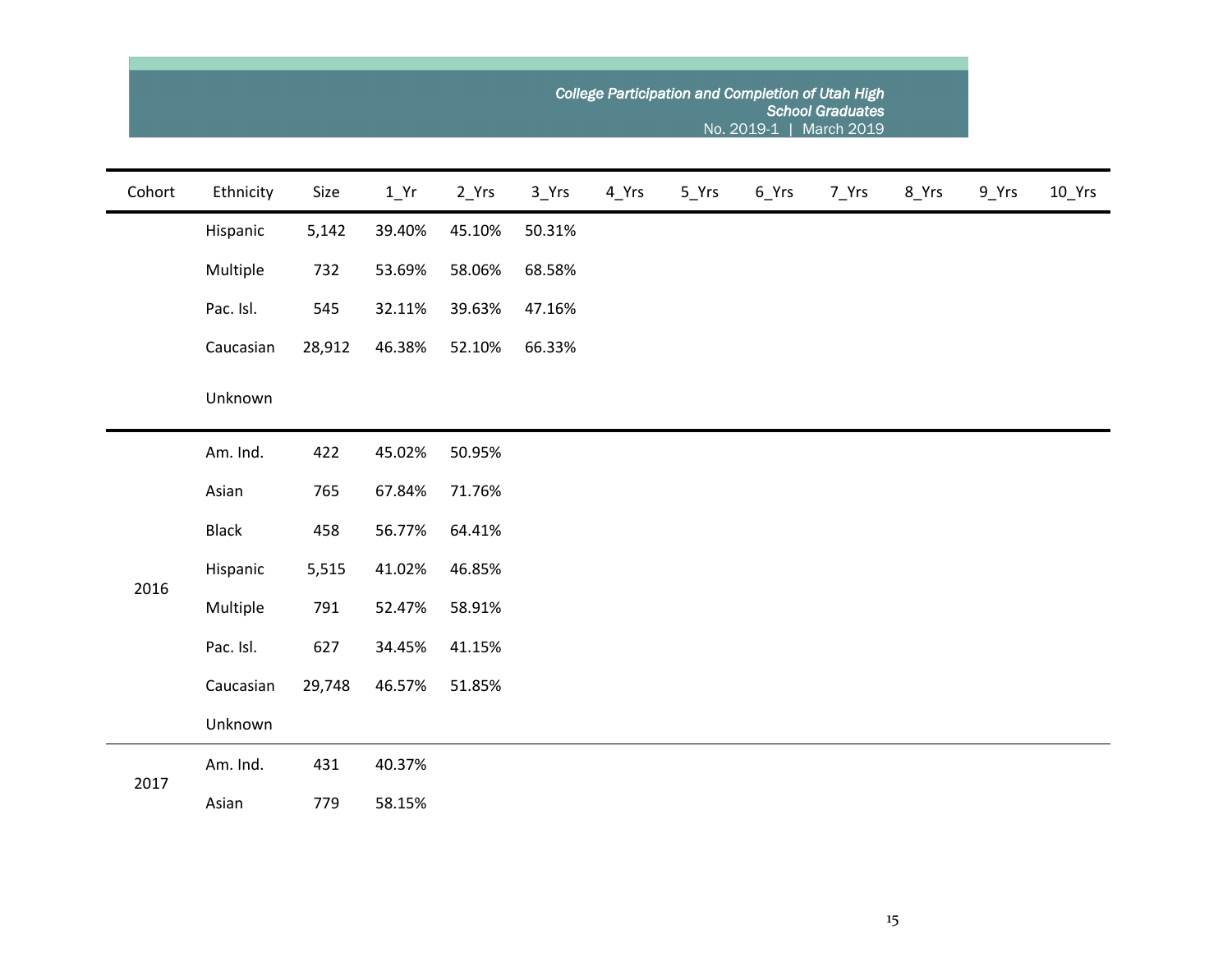|        |              |        |                   | College Participation and Completion of Utah High<br><b>School Graduates</b><br>No. 2019-1<br><b>March 2019</b> |                    |       |       |       |       |       |       |          |  |  |  |
|--------|--------------|--------|-------------------|-----------------------------------------------------------------------------------------------------------------|--------------------|-------|-------|-------|-------|-------|-------|----------|--|--|--|
| Cohort | Ethnicity    | Size   | $1$ <sup>Yr</sup> | 2_Yrs                                                                                                           | $3$ <sup>Yrs</sup> | 4 Yrs | 5 Yrs | 6_Yrs | 7 Yrs | 8_Yrs | 9_Yrs | $10$ Yrs |  |  |  |
|        | <b>Black</b> | 512    | 50.98%            |                                                                                                                 |                    |       |       |       |       |       |       |          |  |  |  |
|        | Hispanic     | 6,015  | 40.42%            |                                                                                                                 |                    |       |       |       |       |       |       |          |  |  |  |
|        | Multiple     | 950    | 48.21%            |                                                                                                                 |                    |       |       |       |       |       |       |          |  |  |  |
|        | Pac. Isl.    | 668    | 33.38%            |                                                                                                                 |                    |       |       |       |       |       |       |          |  |  |  |
|        | Caucasian    | 30,744 | 46.33%            |                                                                                                                 |                    |       |       |       |       |       |       |          |  |  |  |
|        | Unknown      |        |                   |                                                                                                                 |                    |       |       |       |       |       |       |          |  |  |  |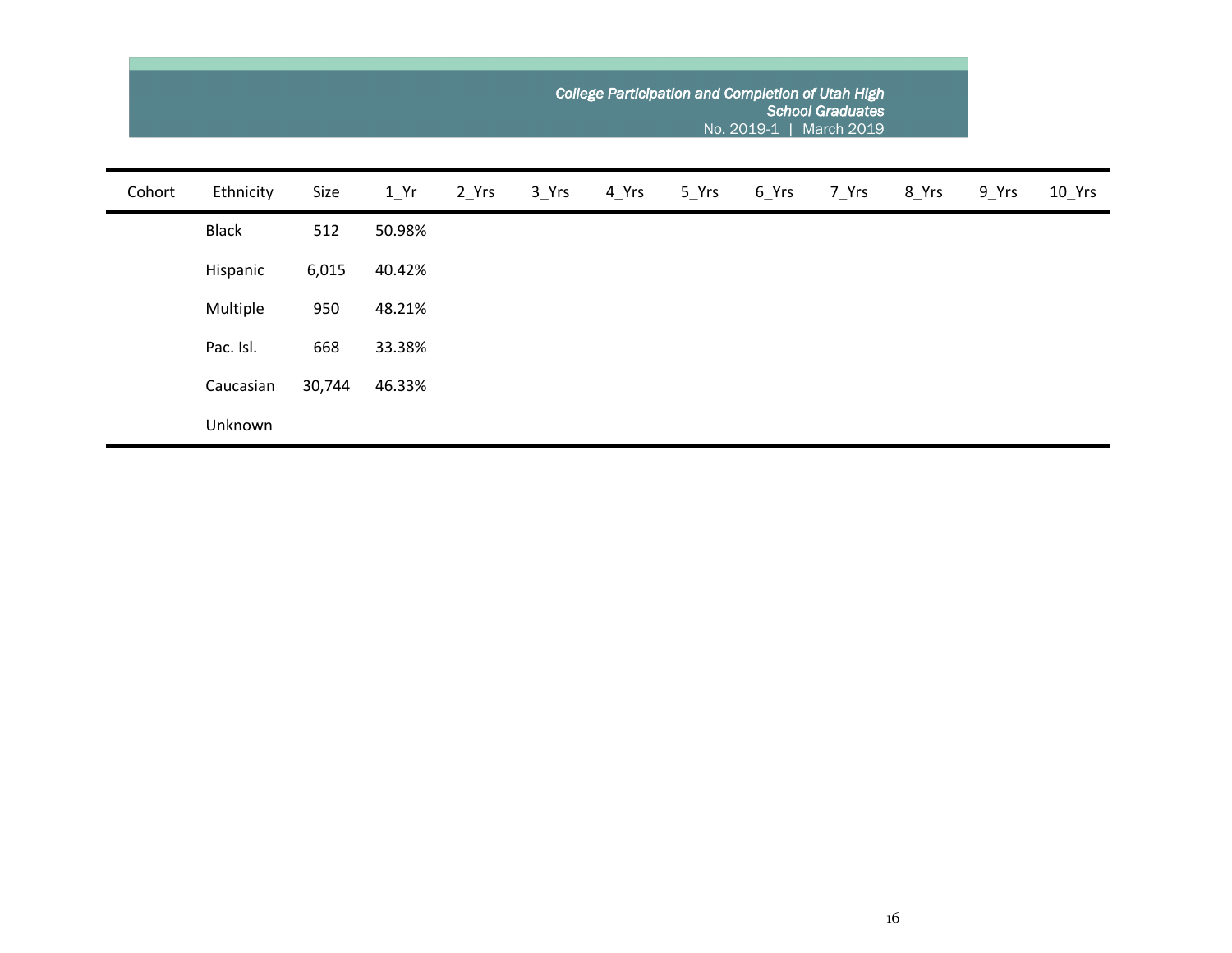# Table B6. College participation rates of Utah high school graduates by family income level

| Cohort | Income       | Size   | $1_Yr$ | 2_Yrs  | 3_Yrs  | 4_Yrs  | 5 Yrs  | 6_Yrs  | 7 Yrs  | 8_Yrs  | $9$ Yrs | $10$ Yrs |
|--------|--------------|--------|--------|--------|--------|--------|--------|--------|--------|--------|---------|----------|
| 2008   | Low Income   | 5,525  | 34.57% | 40.85% | 45.14% | 49.38% | 51.87% | 53.56% | 54.71% | 55.38% | 56.05%  | 56.38%   |
|        | Non-Low Inc. | 24,626 | 54.64% | 60.08% | 65.78% | 70.15% | 71.73% | 72.72% | 73.41% | 73.94% | 74.28%  | 74.56%   |
|        | Low Income   | 5,899  | 37.60% | 43.41% | 48.08% | 52.35% | 54.69% | 55.98% | 57.04% | 57.81% | 58.28%  |          |
| 2009   | Non-Low Inc. | 24,661 | 56.15% | 61.28% | 66.75% | 70.71% | 72.20% | 73.17% | 73.89% | 74.35% | 74.73%  |          |
|        | Low Income   | 7,282  | 39.88% | 46.18% | 50.56% | 54.19% | 56.50% | 57.88% | 58.91% | 59.49% |         |          |
| 2010   | Non-Low Inc. | 24,832 | 58.00% | 63.22% | 68.59% | 72.56% | 74.30% | 75.30% | 75.93% | 76.41% |         |          |
| 2011   | Low Income   | 7,887  | 41.76% | 47.22% | 51.53% | 55.39% | 57.40% | 58.55% | 59.40% |        |         |          |
|        | Non-Low Inc. | 23,753 | 57.78% | 62.63% | 68.20% | 72.77% | 74.62% | 75.44% | 76.01% |        |         |          |
| 2012   | Low Income   | 8,922  | 41.21% | 46.95% | 50.91% | 54.77% | 56.74% | 58.01% |        |        |         |          |
|        | Non-Low Inc. | 24,361 | 57.83% | 62.48% | 68.00% | 72.35% | 73.84% | 74.66% |        |        |         |          |
| 2013   | Low Income   | 9,240  | 36.73% | 42.61% | 50.09% | 53.76% | 55.39% |        |        |        |         |          |
|        | Non-Low Inc. | 25,513 | 48.91% | 53.92% | 69.41% | 73.18% | 74.50% |        |        |        |         |          |
|        | Low Income   | 8,150  | 37.25% | 42.33% | 49.87% | 53.24% |        |        |        |        |         |          |
| 2014   | Non-Low Inc. | 27,511 | 47.96% | 53.40% | 68.09% | 71.78% |        |        |        |        |         |          |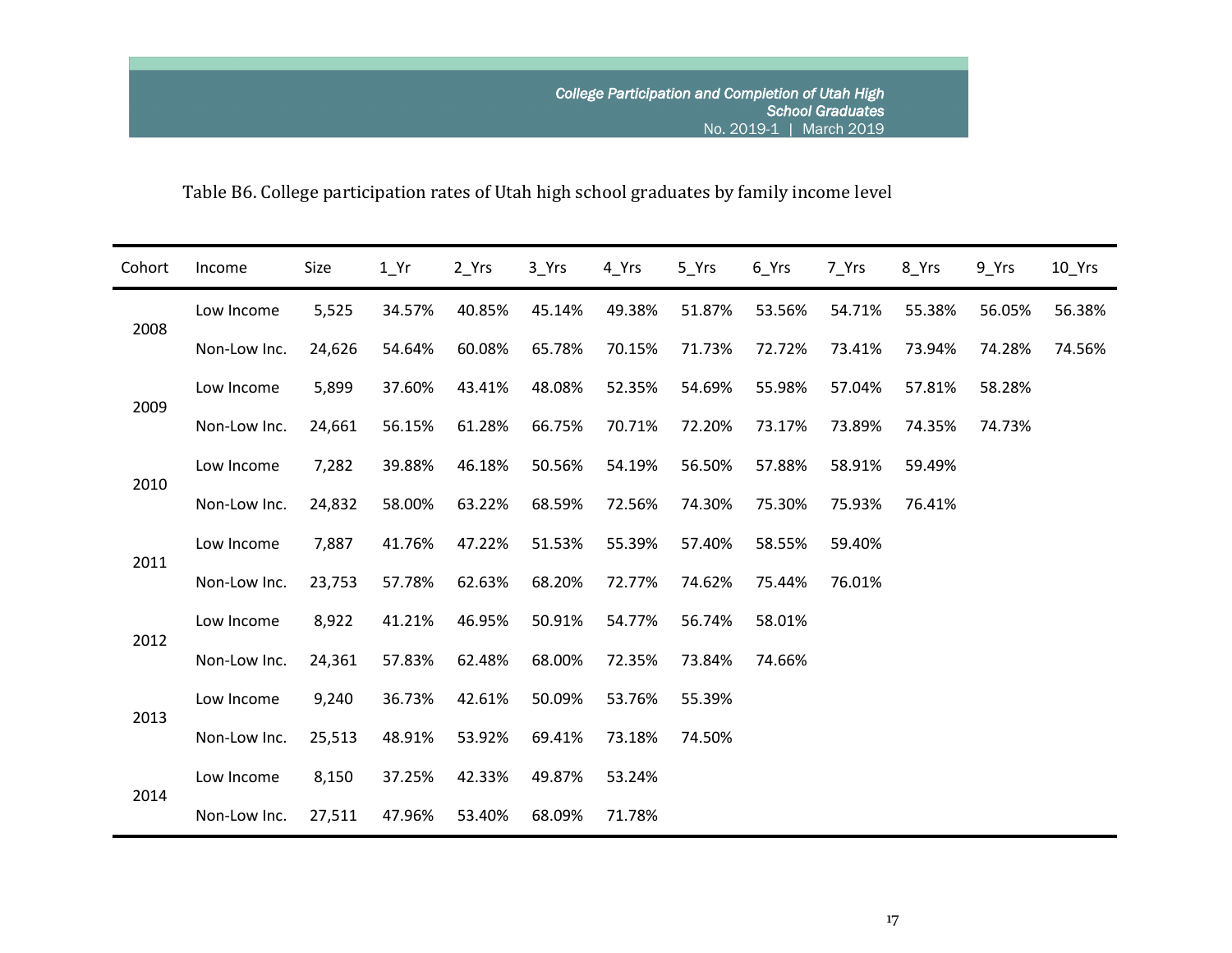|        |              |        |        |        | College Participation and Completion of Utah High | <b>School Graduates</b><br>March 2019 |       |       |       |       |       |          |
|--------|--------------|--------|--------|--------|---------------------------------------------------|---------------------------------------|-------|-------|-------|-------|-------|----------|
| Cohort | Income       | Size   | 1 Yr   | 2 Yrs  | 3 Yrs                                             | 4 Yrs                                 | 5 Yrs | 6 Yrs | 7 Yrs | 8_Yrs | 9 Yrs | $10$ Yrs |
| 2015   | Low Income   | 10,026 | 36.19% | 42.12% | 49.03%                                            |                                       |       |       |       |       |       |          |
|        | Non-Low Inc. | 26,907 | 49.05% | 54.68% | 69.21%                                            |                                       |       |       |       |       |       |          |
|        | Low Income   | 10,161 | 37.37% | 42.88% |                                                   |                                       |       |       |       |       |       |          |
| 2016   | Non-Low Inc. | 28,165 | 49.42% | 54.79% |                                                   |                                       |       |       |       |       |       |          |
| 2017   | Low Income   | 10,865 | 37.47% |        |                                                   |                                       |       |       |       |       |       |          |
|        | Non-Low Inc. | 29,234 | 48.48% |        |                                                   |                                       |       |       |       |       |       |          |

Note: A high school graduate' family income level was determined by qualifying for the free or reduced lunch program.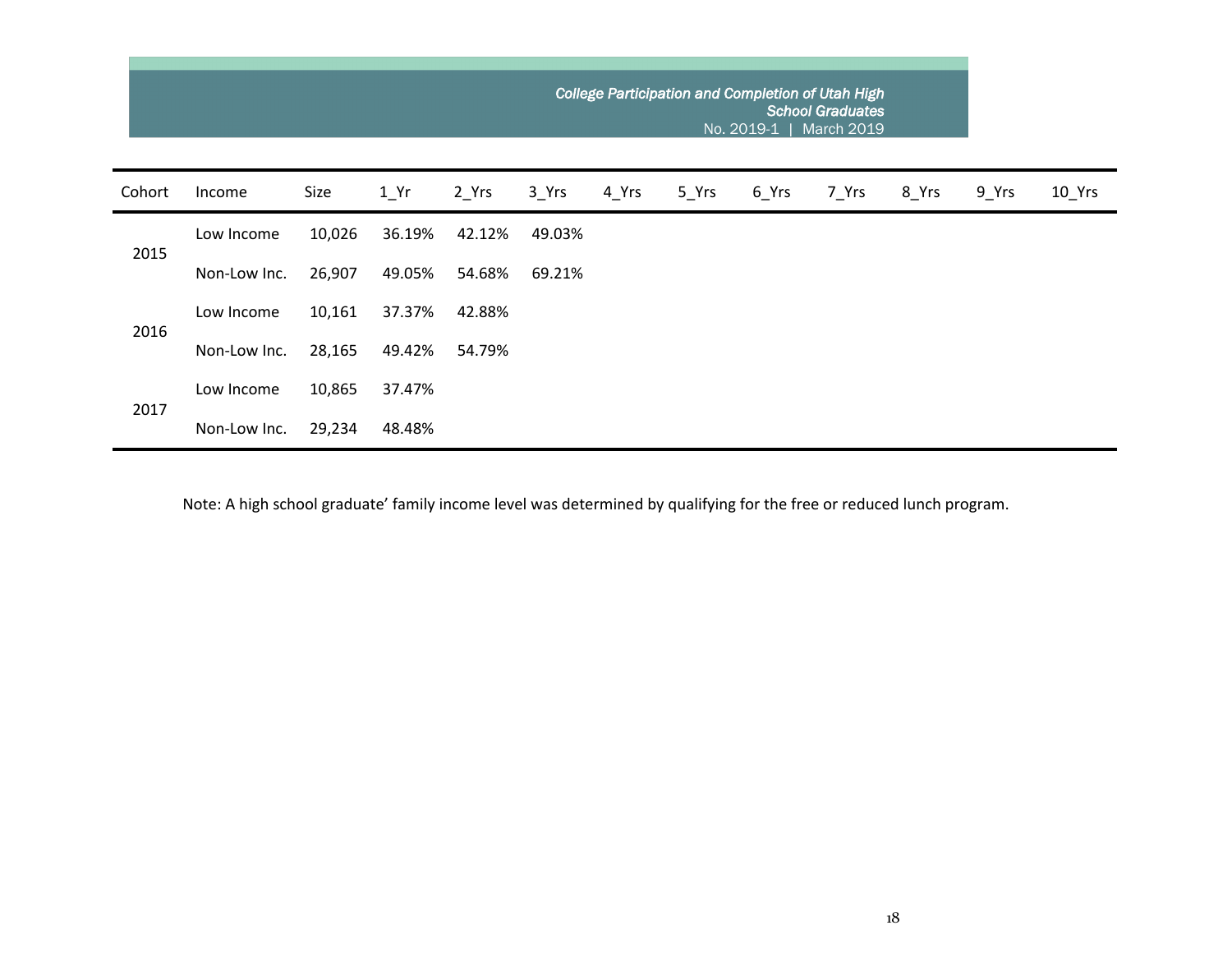# Table B7. College participation rates of Utah high school graduates by English proficiency

| Cohort | English     | Size   | $1_Yr$ | 2 Yrs  | $3$ <sup>Yrs</sup> | 4 Yrs  | 5_Yrs  | $6$ <sup>Yrs</sup> | 7 Yrs  | 8_Yrs  | $9$ Yrs | $10$ Yrs |
|--------|-------------|--------|--------|--------|--------------------|--------|--------|--------------------|--------|--------|---------|----------|
|        | Limited     | 762    | 25.07% | 29.13% | 31.23%             | 33.60% | 35.83% | 38.06%             | 39.11% | 39.50% | 39.90%  | 40.03%   |
| 2008   | Non-Limited | 29,389 | 51.63% | 57.27% | 62.80%             | 67.20% | 68.93% | 70.02%             | 70.79% | 71.35% | 71.74%  | 72.03%   |
| 2009   | Limited     | 751    | 21.57% | 26.76% | 29.56%             | 32.22% | 34.62% | 35.95%             | 37.15% | 37.55% | 37.55%  |          |
|        | Non-Limited | 29,809 | 53.35% | 58.61% | 63.99%             | 68.05% | 69.68% | 70.71%             | 71.48% | 72.01% | 72.41%  |          |
| 2010   | Limited     | 784    | 22.70% | 28.70% | 31.51%             | 33.67% | 35.97% | 36.99%             | 38.14% | 39.03% |         |          |
|        | Non-Limited | 31,330 | 54.67% | 60.12% | 65.33%             | 69.27% | 71.12% | 72.21%             | 72.92% | 73.41% |         |          |
| 2011   | Limited     | 693    | 27.42% | 31.60% | 35.79%             | 38.10% | 39.68% | 40.98%             | 41.56% |        |         |          |
|        | Non-Limited | 30,947 | 54.38% | 59.40% | 64.68%             | 69.12% | 71.01% | 71.91%             | 72.55% |        |         |          |
| 2012   | Limited     | 688    | 26.02% | 30.96% | 32.85%             | 34.74% | 35.90% | 36.63%             |        |        |         |          |
|        | Non-Limited | 32,595 | 53.95% | 58.89% | 64.06%             | 68.33% | 69.96% | 70.91%             |        |        |         |          |
| 2013   | Limited     | 1,163  | 31.90% | 38.78% | 41.62%             | 43.68% | 45.14% |                    |        |        |         |          |
|        | Non-Limited | 33,590 | 46.15% | 51.33% | 65.06%             | 68.86% | 70.26% |                    |        |        |         |          |
| 2014   | Limited     | 1,178  | 30.73% | 35.31% | 39.22%             | 41.00% |        |                    |        |        |         |          |
|        | Non-Limited | 34,483 | 46.01% | 51.40% | 64.77%             | 68.45% |        |                    |        |        |         |          |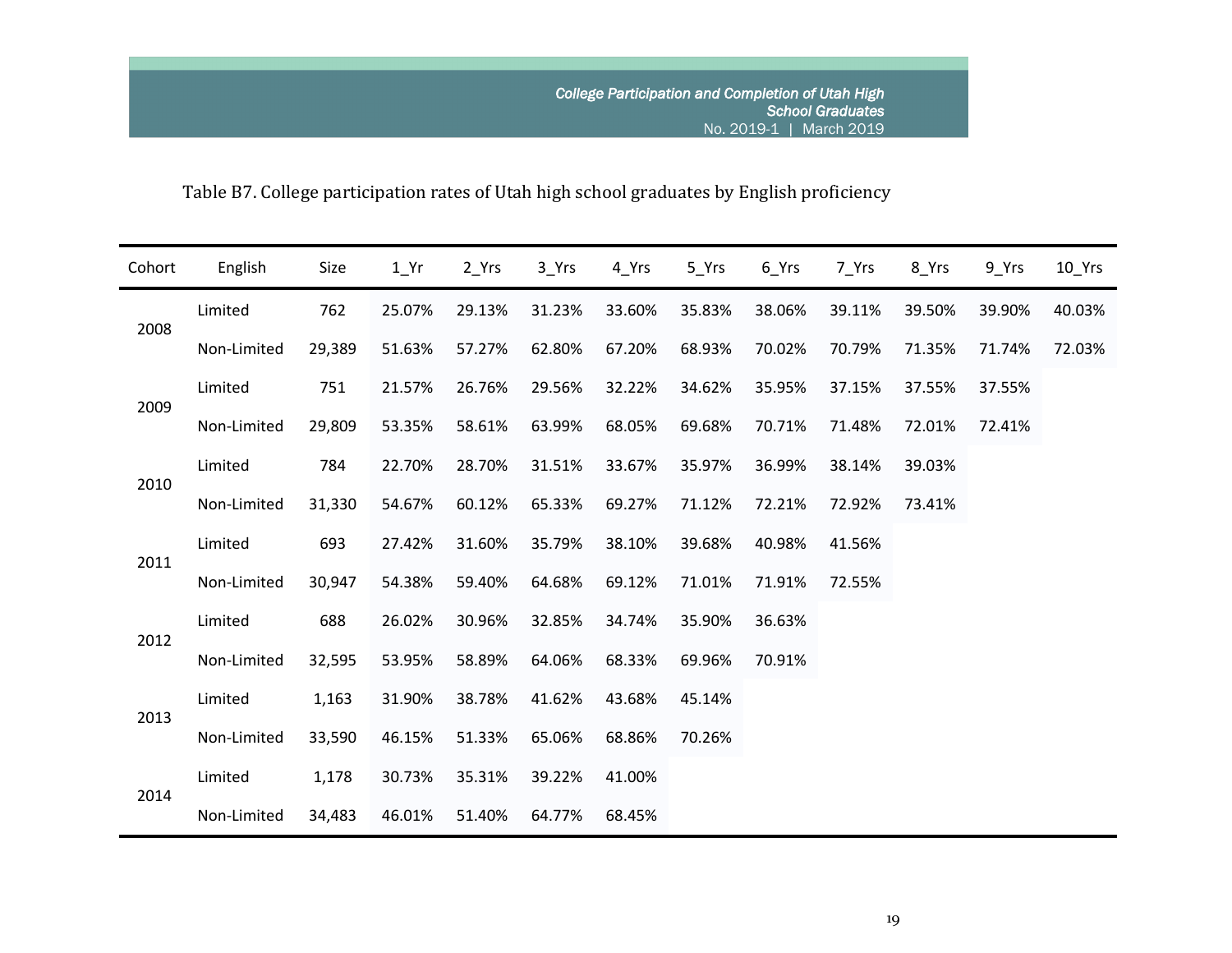|        |             |        |                   |        | College Participation and Completion of Utah High |       |       |       |       |       |       |          |
|--------|-------------|--------|-------------------|--------|---------------------------------------------------|-------|-------|-------|-------|-------|-------|----------|
| Cohort | English     | Size   | $1$ <sup>Yr</sup> | 2 Yrs  | 3 Yrs                                             | 4 Yrs | 5 Yrs | 6_Yrs | 7 Yrs | 8 Yrs | 9 Yrs | $10$ Yrs |
| 2015   | Limited     | 1,164  | 30.33%            | 36.17% | 38.66%                                            |       |       |       |       |       |       |          |
|        | Non-Limited | 35,769 | 46.06%            | 51.77% | 64.55%                                            |       |       |       |       |       |       |          |
| 2016   | Limited     | 1,237  | 34.92%            | 39.29% |                                                   |       |       |       |       |       |       |          |
|        | Non-Limited | 37,089 | 46.60%            | 52.05% |                                                   |       |       |       |       |       |       |          |
| 2017   | Limited     | 1,185  | 29.28%            |        |                                                   |       |       |       |       |       |       |          |
|        | Non-Limited | 38,914 | 45.99%            |        |                                                   |       |       |       |       |       |       |          |

Note: A high school graduate' English proficiency was determined by the student' status as an English learner. Specifically, the students with the code of N and F are not English learner, and the students with the code of O and Y are English learners.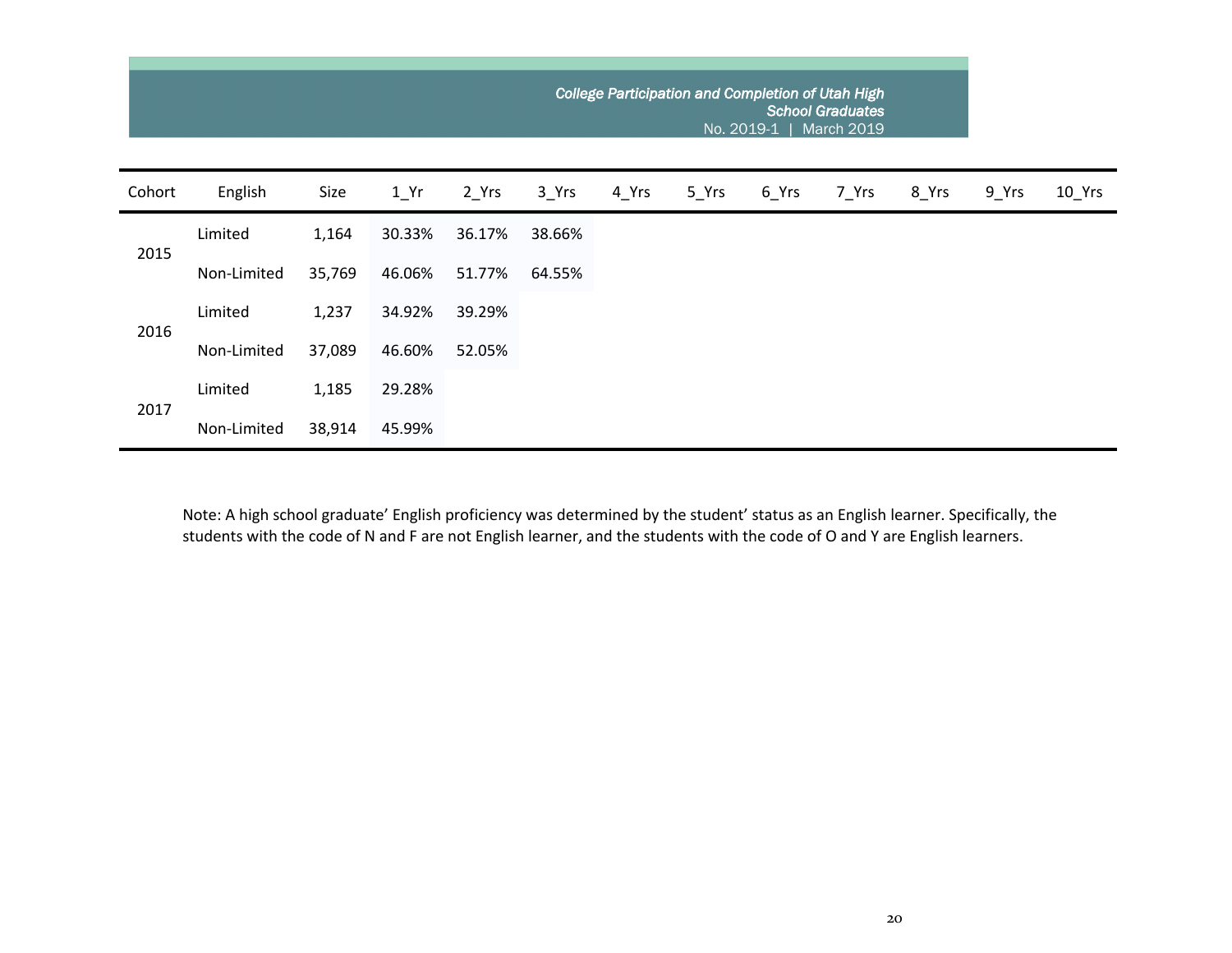# Table B8. College participation rates of Utah High School Graduates by ACT scores

| Cohort | ACT      | Size   | $1_Yr$ | 2_Yrs  | $3$ <sup>Yrs</sup> | 4 Yrs  | $5$ <sup>Yrs</sup> | $6$ <sup>Yrs</sup> | 7_Yrs  | 8_Yrs  | $9$ Yrs | $10$ Yrs |
|--------|----------|--------|--------|--------|--------------------|--------|--------------------|--------------------|--------|--------|---------|----------|
|        | No Score | 13,319 | 27.73% | 34.32% | 39.13%             | 43.49% | 45.87%             | 47.54%             | 48.63% | 49.48% | 50.12%  | 50.60%   |
|        | $= 18$   | 4,119  | 55.33% | 62.98% | 69.05%             | 74.58% | 76.47%             | 77.54%             | 78.34% | 78.71% | 79.07%  | 79.29%   |
|        | 19 to 21 | 4,142  | 67.04% | 72.60% | 78.54%             | 83.24% | 84.50%             | 85.20%             | 85.78% | 86.14% | 86.38%  | 86.50%   |
| 2008   | 22 to 24 | 3,763  | 73.88% | 78.05% | 83.55%             | 88.01% | 89.34%             | 89.77%             | 90.09% | 90.46% | 90.51%  | 90.62%   |
|        | 25 to 29 | 3,716  | 79.63% | 82.21% | 88.21%             | 91.33% | 92.03%             | 92.55%             | 93.03% | 93.22% | 93.35%  | 93.43%   |
|        | 30 to 36 | 1,092  | 80.22% | 81.41% | 88.10%             | 90.20% | 90.66%             | 91.12%             | 91.39% | 91.67% | 91.85%  | 92.03%   |
|        | No Score | 12,319 | 26.91% | 33.36% | 37.95%             | 42.05% | 44.32%             | 45.89%             | 47.20% | 48.10% | 48.70%  |          |
|        | $\le$ 18 | 4,538  | 56.57% | 63.27% | 68.44%             | 73.23% | 75.12%             | 76.29%             | 77.02% | 77.39% | 77.81%  |          |
|        | 19 to 21 | 4,412  | 68.27% | 73.78% | 79.94%             | 83.93% | 85.45%             | 86.17%             | 86.54% | 86.70% | 87.04%  |          |
| 2009   | 22 to 24 | 4,047  | 73.56% | 77.39% | 83.42%             | 87.84% | 88.78%             | 89.25%             | 89.57% | 89.89% | 90.09%  |          |
|        | 25 to 29 | 4,087  | 78.79% | 81.28% | 87.20%             | 90.43% | 91.07%             | 91.49%             | 91.83% | 92.02% | 92.15%  |          |
|        | 30 to 36 | 1,157  | 84.18% | 84.96% | 90.75%             | 92.39% | 93.09%             | 93.26%             | 93.52% | 93.69% | 93.69%  |          |
| 2010   | No Score | 14,312 | 35.33% | 41.57% | 46.07%             | 49.65% | 51.94%             | 53.46%             | 54.47% | 55.23% |         |          |

21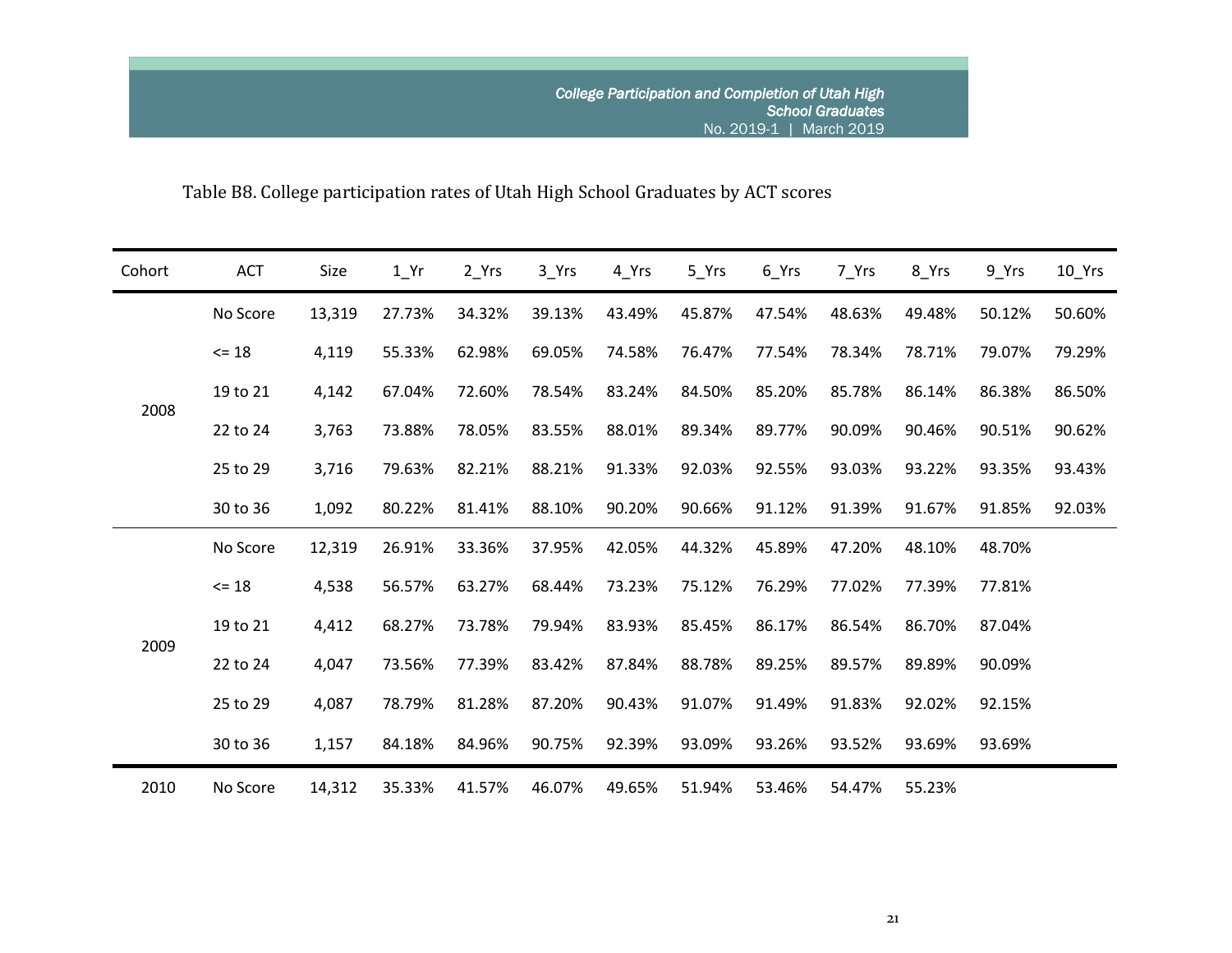| Cohort | <b>ACT</b> | Size   | 1 Yr   | 2 Yrs  | 3 Yrs  | 4 Yrs  | 5 Yrs  | 6_Yrs  | 7 Yrs  | 8_Yrs  | 9_Yrs | $10$ Yrs |
|--------|------------|--------|--------|--------|--------|--------|--------|--------|--------|--------|-------|----------|
|        | $\le$ 18   | 4,476  | 54.20% | 61.77% | 66.44% | 71.87% | 73.93% | 75.02% | 75.83% | 76.34% |       |          |
|        | 19 to 21   | 4,257  | 66.38% | 71.88% | 77.92% | 82.31% | 84.05% | 84.85% | 85.41% | 85.65% |       |          |
|        | 22 to 24   | 4,041  | 73.22% | 77.63% | 83.77% | 87.92% | 89.33% | 90.18% | 90.40% | 90.70% |       |          |
|        | 25 to 29   | 3,882  | 78.93% | 81.50% | 87.56% | 90.67% | 91.63% | 91.96% | 92.35% | 92.45% |       |          |
|        | 30 to 36   | 1,146  | 85.08% | 86.13% | 91.27% | 92.93% | 93.89% | 94.07% | 94.33% | 94.59% |       |          |
| 2011   | No Score   | 11,254 | 27.27% | 33.05% | 37.56% | 41.93% | 44.40% | 45.75% | 46.76% |        |       |          |
|        | $\leq 18$  | 5,063  | 54.67% | 60.99% | 65.81% | 70.77% | 72.86% | 73.81% | 74.38% |        |       |          |
|        | 19 to 21   | 4,782  | 66.65% | 71.64% | 77.81% | 82.92% | 84.71% | 85.40% | 85.82% |        |       |          |
|        | 22 to 24   | 4,628  | 72.86% | 77.05% | 82.99% | 87.19% | 88.53% | 89.11% | 89.61% |        |       |          |
|        | 25 to 29   | 4,582  | 77.43% | 80.73% | 86.64% | 90.20% | 91.27% | 91.66% | 91.97% |        |       |          |
|        | 30 to 36   | 1,331  | 80.77% | 82.79% | 88.05% | 91.59% | 92.86% | 93.39% | 93.61% |        |       |          |
|        | No Score   | 9,608  | 29.90% | 35.45% | 39.73% | 43.44% | 45.51% | 46.88% |        |        |       |          |
|        | $\leq 18$  | 7,344  | 42.81% | 49.31% | 54.47% | 59.44% | 61.53% | 62.81% |        |        |       |          |
| 2012   | 19 to 21   | 5,285  | 63.08% | 68.72% | 74.32% | 79.32% | 80.96% | 81.80% |        |        |       |          |
|        | 22 to 24   | 4,711  | 70.90% | 74.87% | 80.66% | 85.27% | 86.46% | 87.14% |        |        |       |          |
|        | 25 to 29   | 4,900  | 78.84% | 81.47% | 87.08% | 90.65% | 91.41% | 91.61% |        |        |       |          |

**College**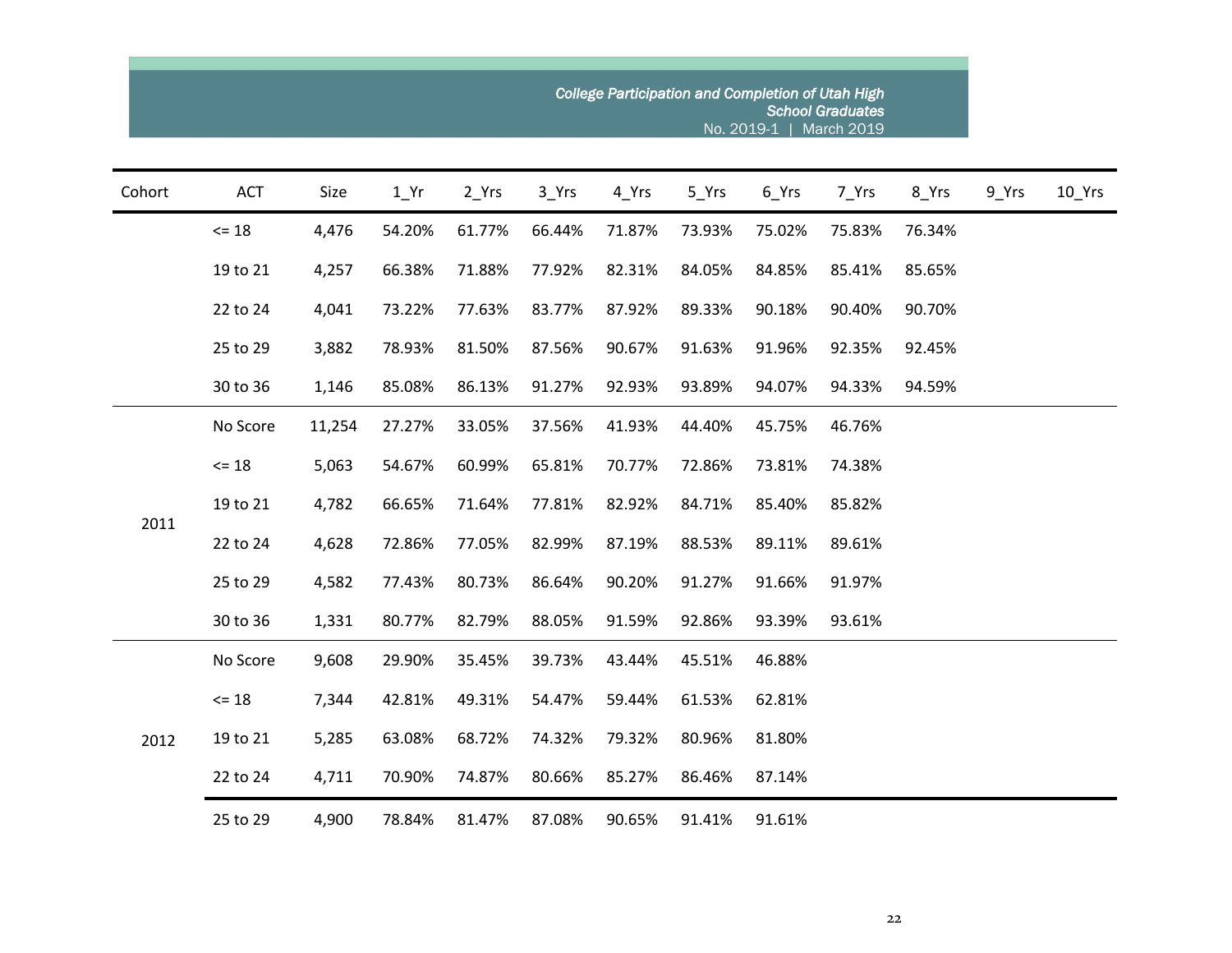|        |            |        |                   |        |        |        |        | College Participation and Completion of Utah High<br>No. 2019-1 | <b>School Graduates</b><br><b>March 2019</b> |       |       |          |
|--------|------------|--------|-------------------|--------|--------|--------|--------|-----------------------------------------------------------------|----------------------------------------------|-------|-------|----------|
| Cohort | <b>ACT</b> | Size   | $1$ <sup>Yr</sup> | 2_Yrs  | 3_Yrs  | 4_Yrs  | 5_Yrs  | 6_Yrs                                                           | 7_Yrs                                        | 8_Yrs | 9_Yrs | $10$ Yrs |
|        | 30 to 36   | 1,435  | 84.39%            | 85.78% | 90.24% | 92.06% | 92.40% | 92.68%                                                          |                                              |       |       |          |
|        | No Score   | 5,266  | 20.41%            | 26.59% | 31.33% | 34.66% | 36.18% |                                                                 |                                              |       |       |          |
|        | $<= 18$    | 10,000 | 36.28%            | 42.48% | 50.59% | 54.52% | 56.42% |                                                                 |                                              |       |       |          |
|        | 19 to 21   | 6,365  | 51.81%            | 57.47% | 71.39% | 75.99% | 77.38% |                                                                 |                                              |       |       |          |
| 2013   | 22 to 24   | 5,668  | 57.34%            | 62.03% | 79.29% | 83.75% | 85.06% |                                                                 |                                              |       |       |          |
|        | 25 to 29   | 5,694  | 61.73%            | 65.54% | 87.62% | 90.52% | 91.34% |                                                                 |                                              |       |       |          |
|        | 30 to 36   | 1,760  | 62.84%            | 64.77% | 90.97% | 92.22% | 92.73% |                                                                 |                                              |       |       |          |
|        | No Score   | 5,374  | 20.10%            | 25.08% | 30.54% | 33.61% |        |                                                                 |                                              |       |       |          |
|        | $<= 18$    | 10,569 | 36.17%            | 42.58% | 50.16% | 53.99% |        |                                                                 |                                              |       |       |          |
|        | 19 to 21   | 6,337  | 53.26%            | 59.22% | 71.75% | 75.82% |        |                                                                 |                                              |       |       |          |
| 2014   | 22 to 24   | 5,512  | 57.44%            | 62.52% | 80.06% | 84.40% |        |                                                                 |                                              |       |       |          |
|        | 25 to 29   | 5,983  | 61.07%            | 65.17% | 86.65% | 89.90% |        |                                                                 |                                              |       |       |          |
|        | 30 to 36   | 1,886  | 59.97%            | 63.31% | 90.67% | 92.15% |        |                                                                 |                                              |       |       |          |
|        | No Score   | 2,239  | 21.57%            | 28.09% | 33.05% |        |        |                                                                 |                                              |       |       |          |
| 2015   | $= 18$     | 13,170 | 31.68%            | 37.94% | 44.54% |        |        |                                                                 |                                              |       |       |          |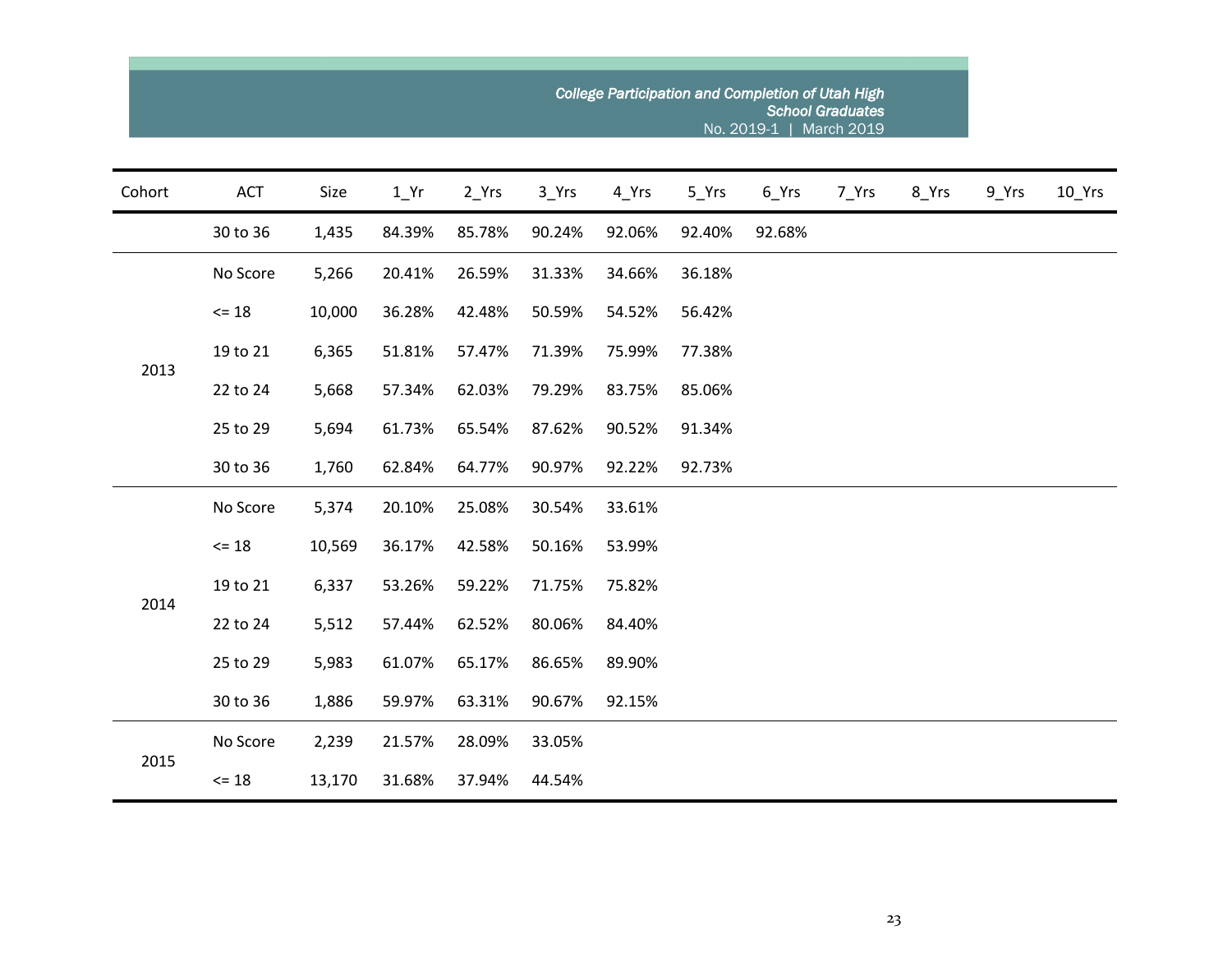| Cohort | ACT             | Size   | $1$ Yr | $2_Yrs$ | 3_Yrs  | $4$ <sup>Yrs</sup> | 5_Yrs | $6$ <sup>Yrs</sup> | 7_Yrs | 8_Yrs | $9$ <sup>Yrs</sup> | $10$ <sup>Yrs</sup> |
|--------|-----------------|--------|--------|---------|--------|--------------------|-------|--------------------|-------|-------|--------------------|---------------------|
|        | 19 to 21        | 7,290  | 50.34% | 56.78%  | 68.75% |                    |       |                    |       |       |                    |                     |
|        | 22 to 24        | 5,937  | 56.17% | 61.95%  | 78.44% |                    |       |                    |       |       |                    |                     |
|        | 25 to 29        | 6,211  | 62.28% | 66.51%  | 86.62% |                    |       |                    |       |       |                    |                     |
|        | 30 to 36        | 2,086  | 62.27% | 65.34%  | 90.27% |                    |       |                    |       |       |                    |                     |
| 2016   | No Score        | 2,656  | 20.52% | 25.30%  |        |                    |       |                    |       |       |                    |                     |
|        | $<= 18$         | 13,757 | 32.73% | 38.74%  |        |                    |       |                    |       |       |                    |                     |
|        | 19 to 21        | 7,330  | 51.58% | 57.86%  |        |                    |       |                    |       |       |                    |                     |
|        | 22 to 24        | 6,094  | 58.35% | 63.77%  |        |                    |       |                    |       |       |                    |                     |
|        | 25 to 29        | 6,222  | 63.15% | 67.28%  |        |                    |       |                    |       |       |                    |                     |
|        | 30 to 36        | 2,267  | 61.89% | 65.11%  |        |                    |       |                    |       |       |                    |                     |
|        | No Score        | 2,608  | 17.18% |         |        |                    |       |                    |       |       |                    |                     |
|        | $\Leftarrow$ 18 | 14,699 | 32.19% |         |        |                    |       |                    |       |       |                    |                     |
| 2017   | 19 to 21        | 7,564  | 51.49% |         |        |                    |       |                    |       |       |                    |                     |
|        | 22 to 24        | 6,203  | 57.25% |         |        |                    |       |                    |       |       |                    |                     |
|        | 25 to 29        | 6,414  | 61.65% |         |        |                    |       |                    |       |       |                    |                     |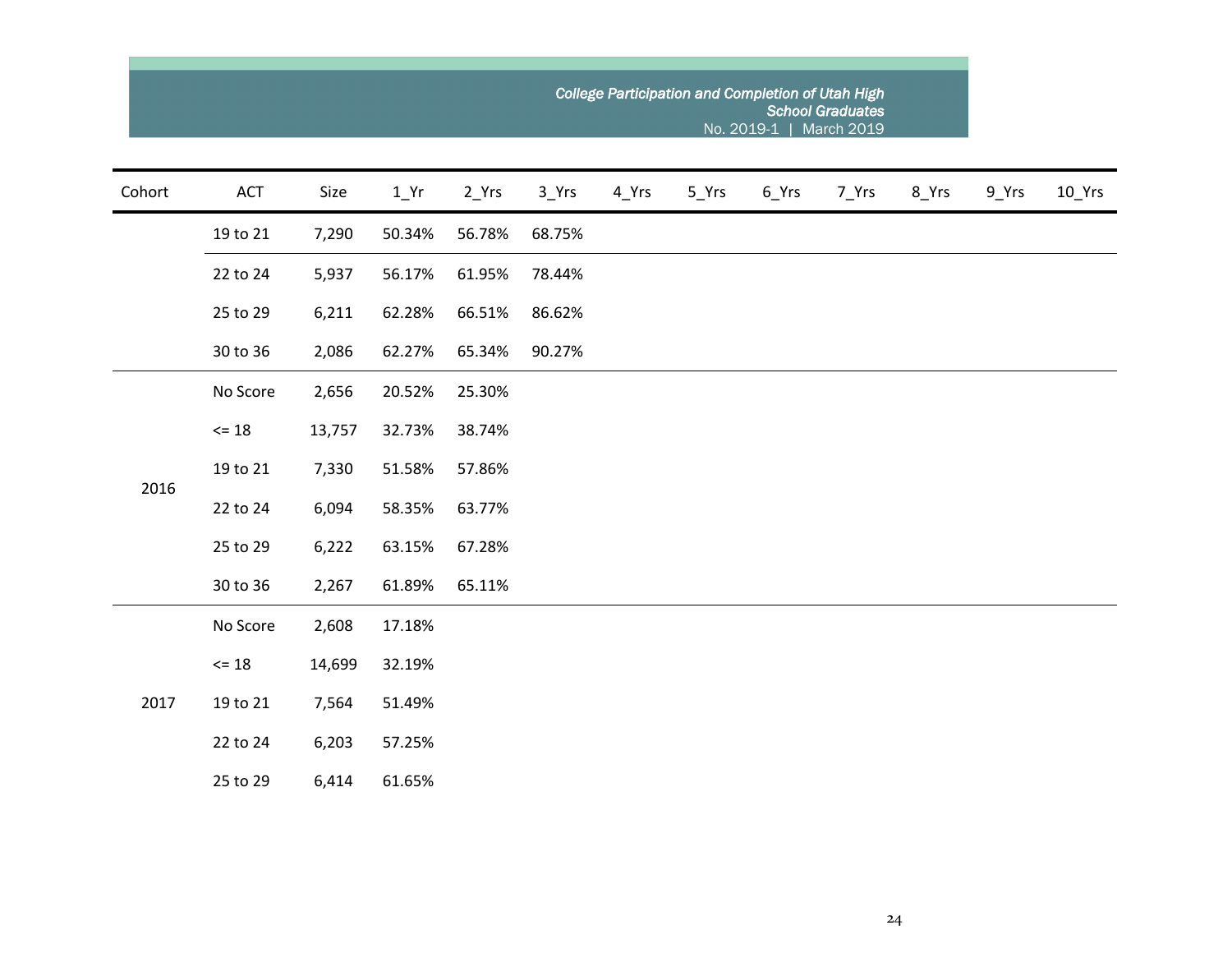|        |            |       |        |       |       |       | College Participation and Completion of Utah High<br>No. 2019-1 |       | <b>School Graduates</b><br>March 2019 |       |       |        |
|--------|------------|-------|--------|-------|-------|-------|-----------------------------------------------------------------|-------|---------------------------------------|-------|-------|--------|
| Cohort | <b>ACT</b> | Size  | 1 Yr   | 2 Yrs | 3 Yrs | 4 Yrs | 5 Yrs                                                           | 6 Yrs | 7 Yrs                                 | 8 Yrs | 9 Yrs | 10 Yrs |
|        | 30 to 36   | 2,611 | 63.73% |       |       |       |                                                                 |       |                                       |       |       |        |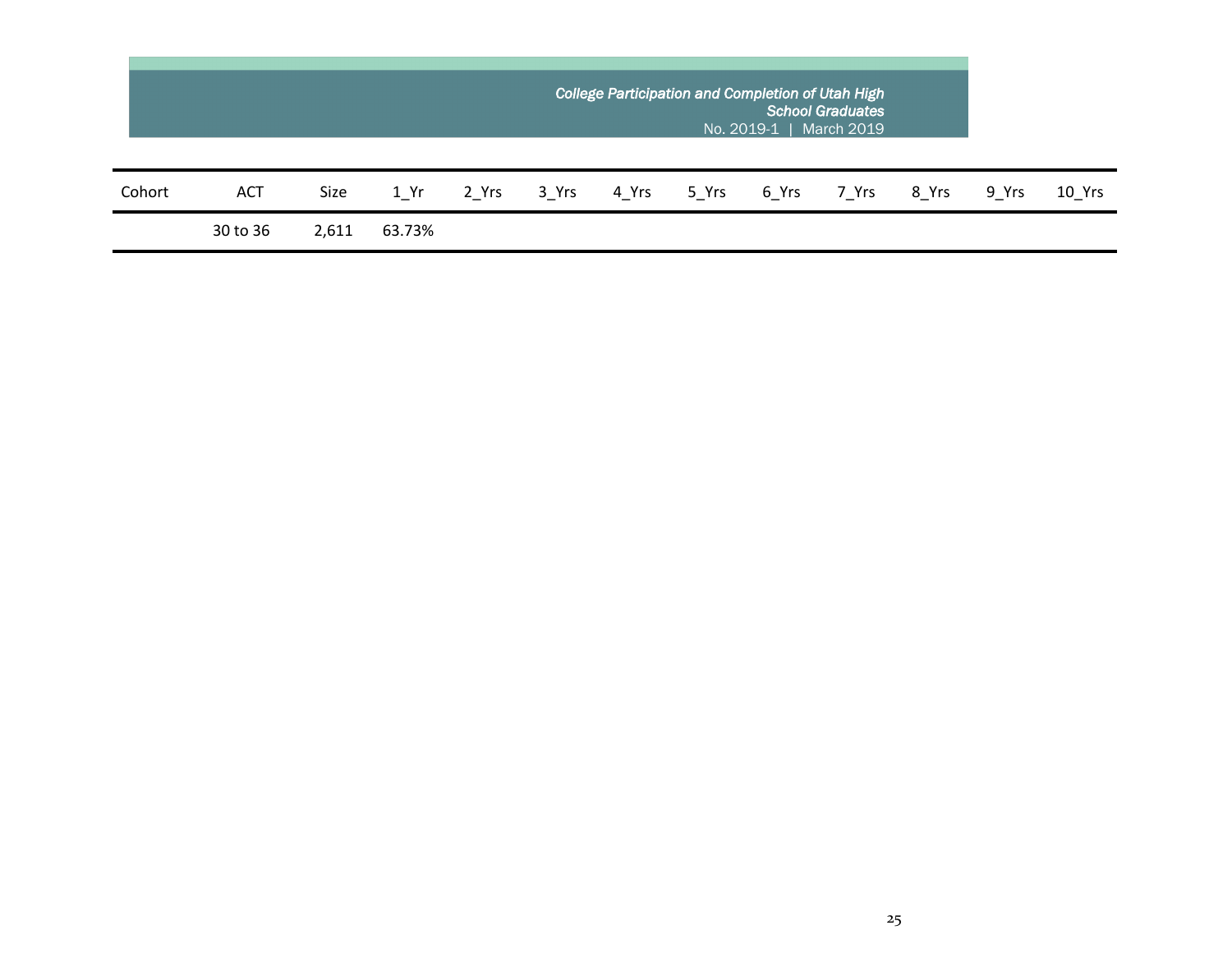Table C1. College completion rates of Utah high school graduates

| Cohort  | Size   | $1_Yr$ | 2 <sub>Yrs</sub> | $3$ <sup>Yrs</sup> | 4 Yrs  | $5$ <sup>Yrs</sup> | $6$ <sup>Yrs</sup> | 7_Yrs  | 8_Yrs  | $9$ <sup>Yrs</sup> | $10$ Yrs |
|---------|--------|--------|------------------|--------------------|--------|--------------------|--------------------|--------|--------|--------------------|----------|
| 2008    | 21,475 | 1.61%  | 6.32%            | 11.35%             | 21.76% | 30.99%             | 39.04%             | 46.90% | 52.54% | 55.96%             | 58.20%   |
| 2009    | 21,866 | 1.65%  | 6.86%            | 12.15%             | 21.84% | 31.41%             | 39.43%             | 47.39% | 52.32% | 55.31%             |          |
| 2010    | 23,306 | 1.79%  | 7.17%            | 12.35%             | 22.82% | 31.98%             | 39.91%             | 47.35% | 52.03% |                    |          |
| 2011    | 22,739 | 1.64%  | 7.22%            | 12.00%             | 22.16% | 31.58%             | 40.30%             | 47.74% |        |                    |          |
| 2012    | 23,364 | 1.77%  | 6.43%            | 11.24%             | 21.74% | 31.10%             | 39.75%             |        |        |                    |          |
| 2013    | 24,126 | 1.49%  | 6.62%            | 12.20%             | 22.87% | 31.97%             |                    |        |        |                    |          |
| 2014    | 24,086 | 1.62%  | 7.17%            | 12.82%             | 23.64% |                    |                    |        |        |                    |          |
| 2015    | 23,538 | 1.86%  | 8.20%            | 14.25%             |        |                    |                    |        |        |                    |          |
| 2016    | 19,790 | 2.62%  | 9.95%            |                    |        |                    |                    |        |        |                    |          |
| 2017    | 18,244 | 3.00%  |                  |                    |        |                    |                    |        |        |                    |          |
|         |        |        |                  |                    |        |                    |                    |        |        |                    |          |
| Average |        | 1.9%   | 7.3%             | 12.3%              | 22.4%  | 31.5%              | 39.7%              | 47.3%  | 52.3%  | 55.6%              | 58.2%    |

Note: College completion rate is the percentage of high school graduates of a given year who enroll in 2- or 4-year colleges and complete their programs with certificates or degrees.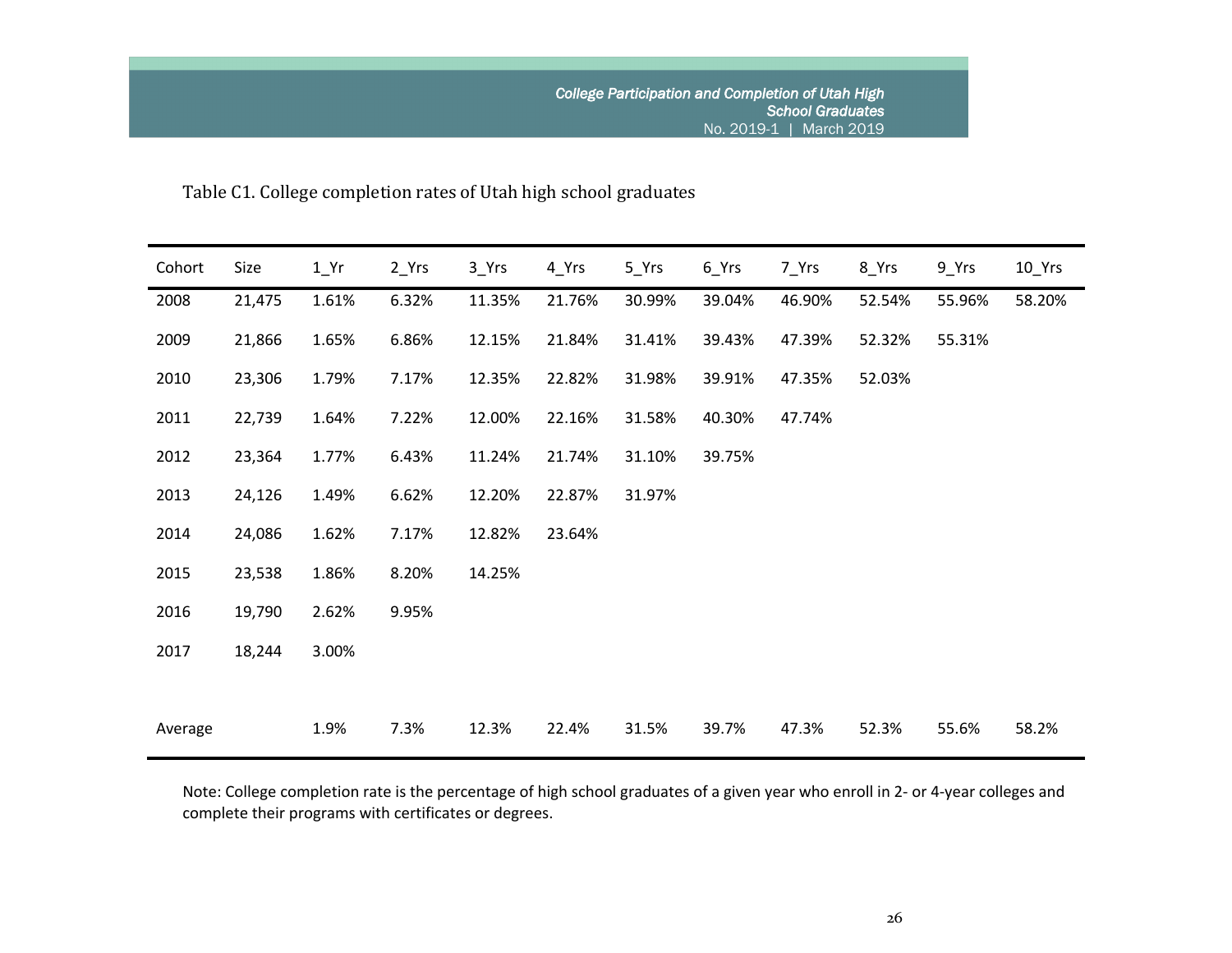Table C2. College completion rates of Utah high school graduates by gender

| Cohort | Gender | Size   | 1 Yr               | 2 Yrs               | 3 Yrs  | 4 Yrs                | 5 Yrs         | 6 Yrs  | 7 Yrs  | 8_Yrs  | 9 Yrs  | 10 Yrs |
|--------|--------|--------|--------------------|---------------------|--------|----------------------|---------------|--------|--------|--------|--------|--------|
| 2008   | Female | 10,837 | 2.04%              | 9.88%               | 17.67% |                      | 32.37% 43.43% | 50.42% | 55.09% | 58.20% | 60.03% | 61.50% |
|        | Male   |        | 10,638 1.17% 2.69% |                     | 4.92%  | 10.95%               | 18.32%        | 27.44% | 38.55% | 46.79% | 51.81% | 54.84% |
| 2009   | Female | 11,130 |                    | 2.08% 10.45%        | 18.68% |                      | 31.64% 43.43% | 50.36% | 55.03% | 57.75% | 59.60% |        |
|        | Male   |        | 10,736 1.21% 3.13% |                     | 5.37%  |                      | 11.67% 18.95% | 28.09% | 39.47% | 46.68% | 50.85% |        |
| 2010   | Female |        |                    | 11,932 2.08% 10.84% | 18.74% | 33.02% 44.00%        |               | 50.71% | 54.94% | 57.53% |        |        |
|        | Male   |        | 11,374 1.49% 3.32% |                     | 5.64%  |                      | 12.12% 19.37% | 28.57% | 39.39% | 46.27% |        |        |
| 2011   | Female |        |                    | 11,537 1.85% 10.92% | 18.18% | 31.43% 42.49%        |               | 50.37% | 55.30% |        |        |        |
|        | Male   |        | 11,202 1.42% 3.41% |                     | 5.63%  |                      | 12.62% 20.34% | 29.93% | 39.96% |        |        |        |
| 2012   | Female |        | 11,969 2.28% 9.47% |                     | 16.38% |                      | 30.18% 40.93% | 49.08% |        |        |        |        |
|        | Male   |        | 11,395 1.23% 3.25% |                     | 5.84%  |                      | 12.88% 20.77% | 29.96% |        |        |        |        |
| 2013   | Female |        |                    | 12,446 2.20% 10.16% |        | 17.93% 31.53% 41.73% |               |        |        |        |        |        |
|        | Male   |        | 11,680 0.73% 2.85% |                     | 6.09%  |                      | 13.64% 21.57% |        |        |        |        |        |
| 2014   | Female |        |                    | 12,394 2.40% 10.84% | 18.42% | 32.04%               |               |        |        |        |        |        |
|        | Male   |        | 11,692 0.78% 3.28% |                     | 6.89%  | 14.74%               |               |        |        |        |        |        |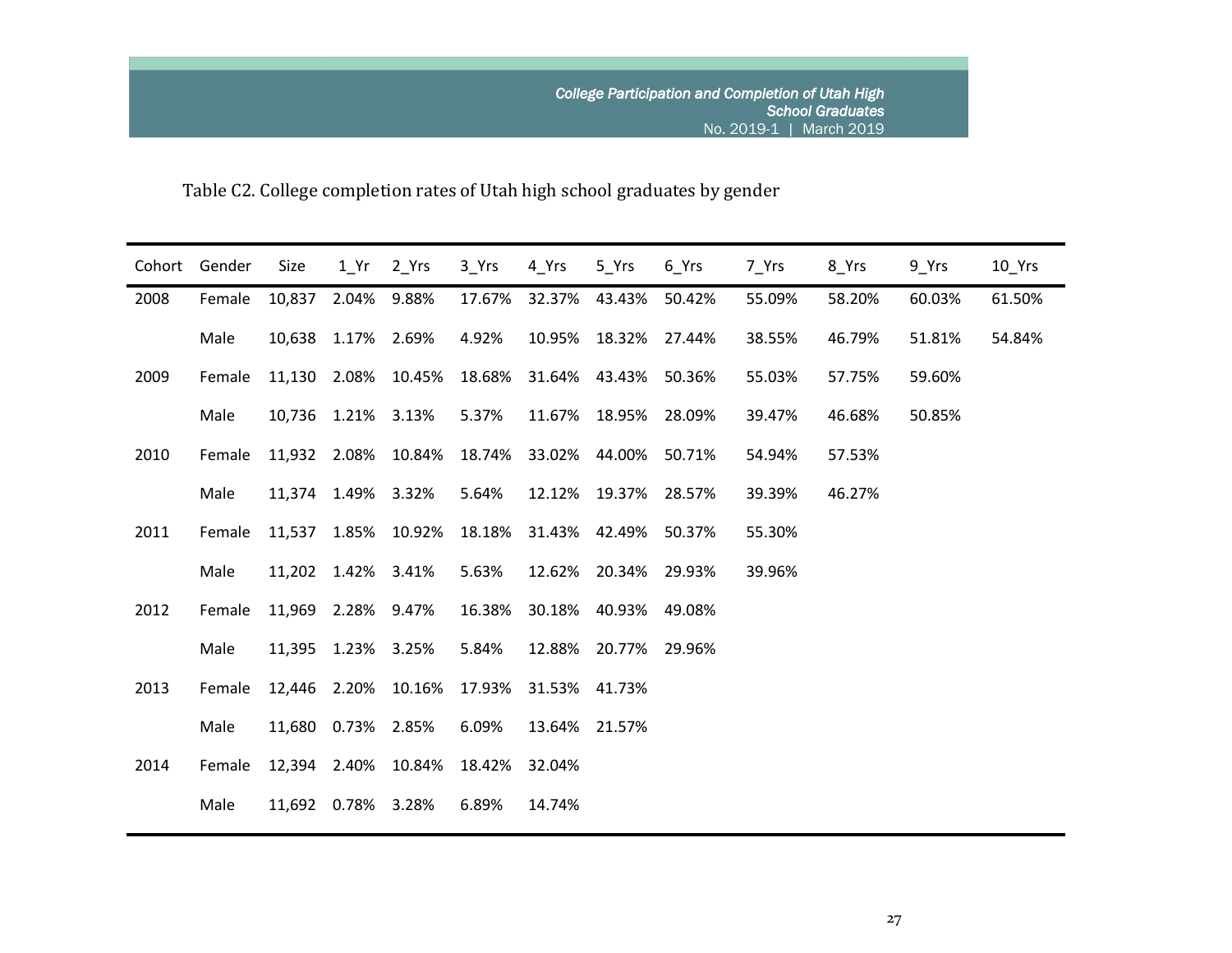|        |        |              |       |                     |        | College Participation and Completion of Utah High<br><b>School Graduates</b><br>No. 2019-1   March 2019 |       |         |       |       |       |          |  |  |  |  |
|--------|--------|--------------|-------|---------------------|--------|---------------------------------------------------------------------------------------------------------|-------|---------|-------|-------|-------|----------|--|--|--|--|
| Cohort | Gender | Size         |       | 1 Yr 2 Yrs          | 3_Yrs  | 4 Yrs                                                                                                   | 5 Yrs | $6$ Yrs | 7 Yrs | 8_Yrs | 9 Yrs | $10$ Yrs |  |  |  |  |
| 2015   | Female |              |       | 12,675 2.54% 11.50% | 19.22% |                                                                                                         |       |         |       |       |       |          |  |  |  |  |
|        | Male   | 10,863       |       | 1.06% 4.35%         | 8.46%  |                                                                                                         |       |         |       |       |       |          |  |  |  |  |
| 2016   | Female | 12,377       |       | 3.26% 12.26%        |        |                                                                                                         |       |         |       |       |       |          |  |  |  |  |
|        | Male   | 7,413        |       | 1.55% 6.10%         |        |                                                                                                         |       |         |       |       |       |          |  |  |  |  |
| 2017   | Female | 11,762 3.59% |       |                     |        |                                                                                                         |       |         |       |       |       |          |  |  |  |  |
|        | Male   | 6,482        | 1.94% |                     |        |                                                                                                         |       |         |       |       |       |          |  |  |  |  |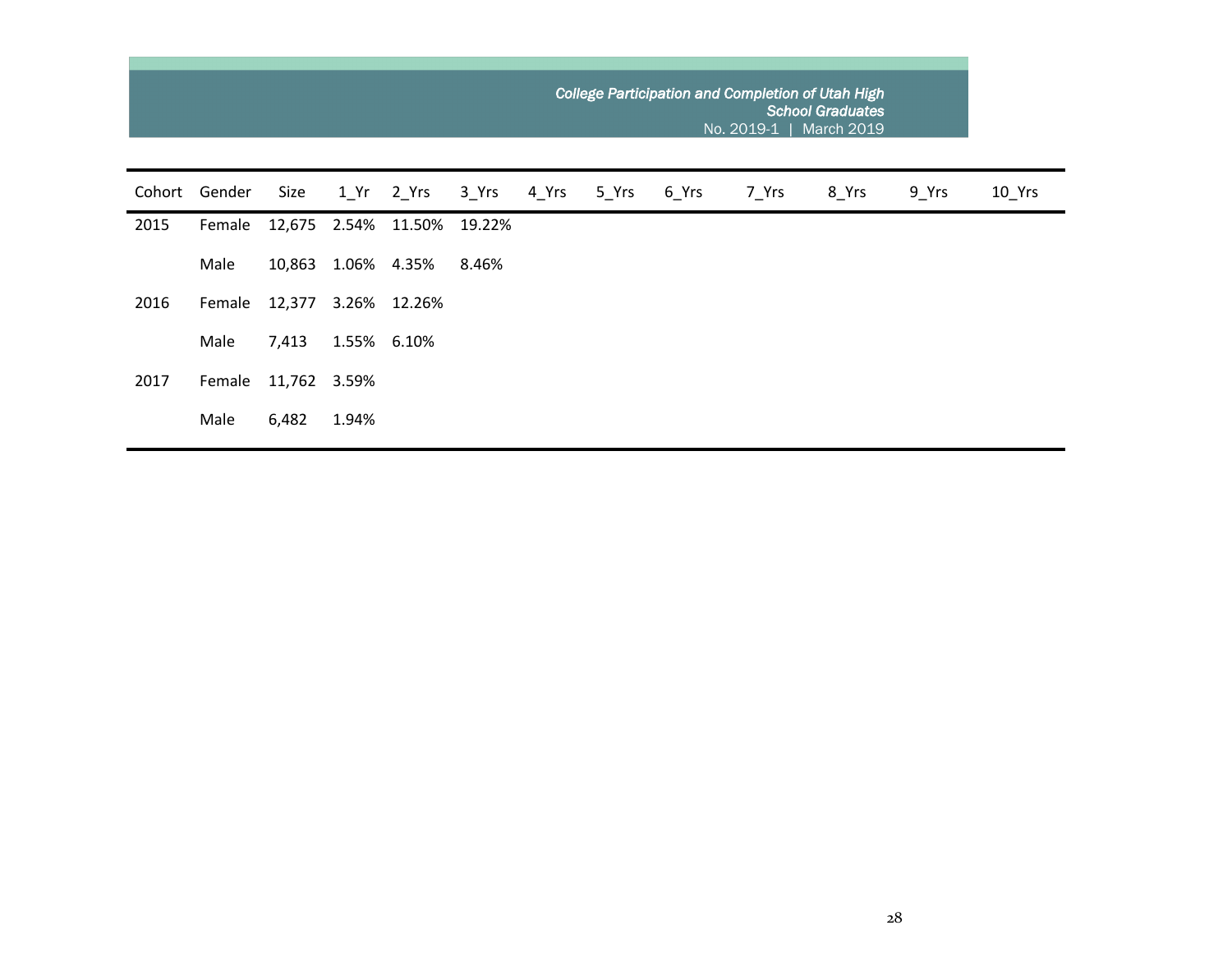| Cohort | Ethnicity     | Size   | $1_Yr$ | 2_Yrs | 3_Yrs  | 4_Yrs  | 5_Yrs  | 6_Yrs  | 7 Yrs  | 8_Yrs  | 9_Yrs  | $10$ Yrs |
|--------|---------------|--------|--------|-------|--------|--------|--------|--------|--------|--------|--------|----------|
| 2008   | Am.<br>Indian | 217    | 0.92%  | 3.69% | 8.29%  | 12.90% | 17.51% | 21.20% | 24.42% | 27.19% | 28.57% | 32.26%   |
|        | Asian         | 448    | 1.56%  | 4.91% | 10.49% | 28.57% | 43.08% | 49.33% | 56.03% | 61.38% | 64.06% | 66.74%   |
|        | <b>Black</b>  | 197    | 2.03%  | 4.06% | 9.14%  | 13.71% | 22.34% | 26.40% | 30.46% | 32.49% | 35.03% | 36.55%   |
|        | Hispanic      | 1,284  | 1.09%  | 3.82% | 8.57%  | 13.94% | 19.94% | 25.16% | 29.05% | 32.24% | 35.05% | 37.77%   |
|        | Multiple      |        |        |       |        |        |        |        |        |        |        |          |
|        | Pac. Isl.     | 281    | 1.78%  | 3.20% | 6.05%  | 11.39% | 15.66% | 21.35% | 25.27% | 29.89% | 32.03% | 33.10%   |
|        | Caucasian     | 18,992 | 1.63%  | 6.62% | 11.70% | 22.43% | 31.88% | 40.29% | 48.60% | 54.51% | 58.03% | 60.25%   |
|        | Unknown       | 56     | 5.36%  | 5.36% | 10.71% | 33.93% | 46.43% | 51.79% | 57.14% | 62.50% | 67.86% | 67.86%   |
| 2009   | Am.<br>Indian | 227    | 0.88%  | 7.05% | 12.78% | 19.38% | 24.23% | 29.07% | 33.48% | 34.36% | 37.00% |          |
|        | Asian         | 477    | 1.05%  | 3.98% | 8.39%  | 26.42% | 39.62% | 46.96% | 53.88% | 58.49% | 61.22% |          |
|        | <b>Black</b>  | 233    | 0.43%  | 2.15% | 5.15%  | 12.45% | 20.60% | 24.89% | 29.18% | 32.19% | 33.91% |          |
|        | Hispanic      | 1,484  | 1.21%  | 4.25% | 8.96%  | 14.82% | 21.09% | 25.88% | 30.53% | 34.50% | 38.01% |          |
|        | Multiple      |        |        |       |        |        |        |        |        |        |        |          |
|        | Pac. Isl.     | 294    | 0.68%  | 3.40% | 5.78%  | 8.84%  | 13.95% | 17.35% | 22.45% | 25.17% | 29.25% |          |

Table C3. College completion rates of Utah high school graduates by ethnicity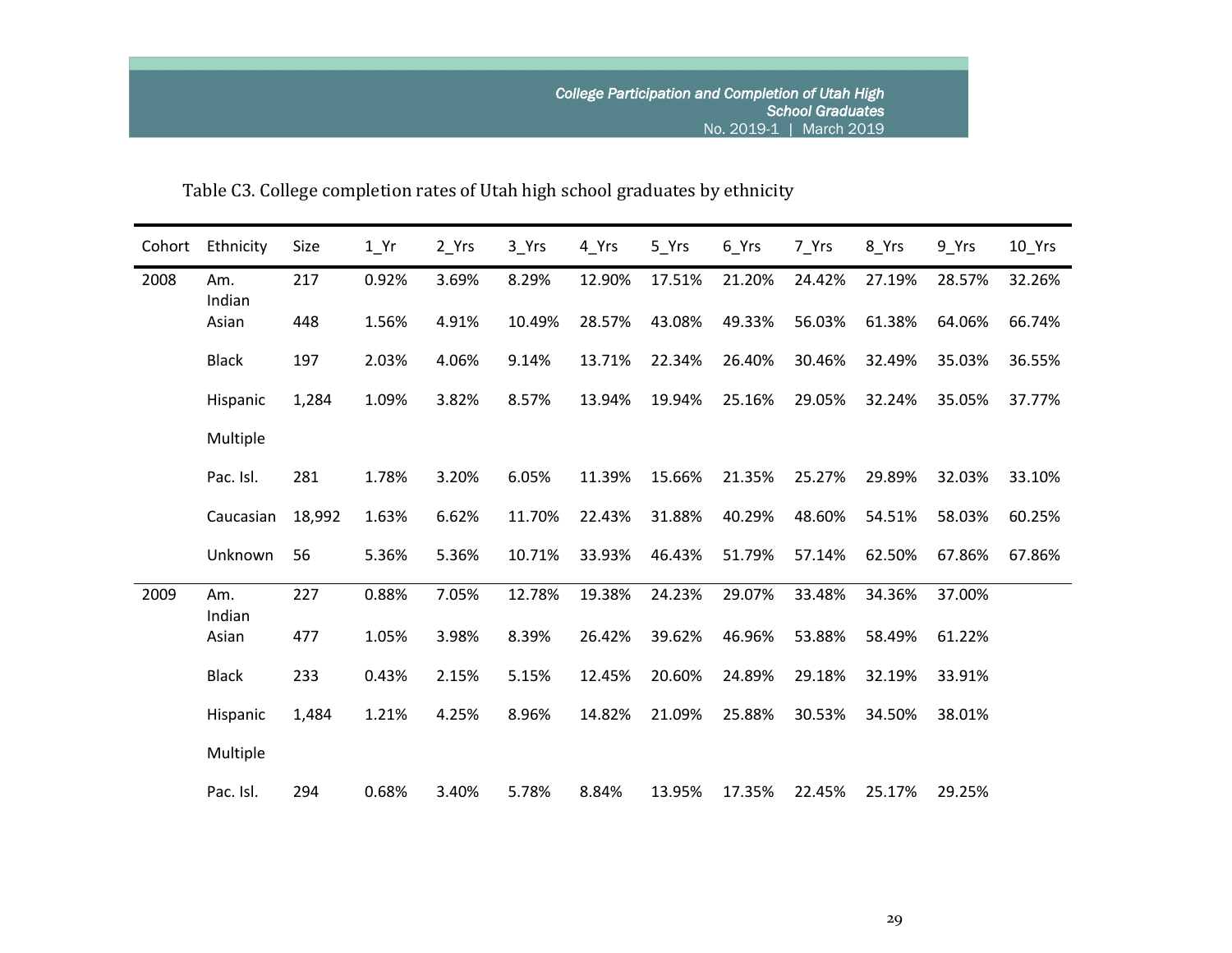|        |               |        |        |        | College Participation and Completion of Utah High |        |        |        |        |        |        |        |
|--------|---------------|--------|--------|--------|---------------------------------------------------|--------|--------|--------|--------|--------|--------|--------|
| Cohort | Ethnicity     | Size   | $1$ Yr | 2 Yrs  | 3 Yrs                                             | 4 Yrs  | 5 Yrs  | 6 Yrs  | 7 Yrs  | 8 Yrs  | 9 Yrs  | 10_Yrs |
|        | Caucasian     | 19,084 | 1.73%  | 7.22%  | 12.64%                                            | 22.59% | 32.47% | 40.90% | 49.29% | 54.39% | 57.35% |        |
|        | Unknown       | 67     | 4.48%  | 13.43% | 19.40%                                            | 28.36% | 38.81% | 49.25% | 53.73% | 62.69% | 65.67% |        |
| 2010   | Am.<br>Indian | 295    | 2.71%  | 7.12%  | 11.19%                                            | 17.29% | 20.68% | 25.42% | 27.80% | 32.20% |        |        |
|        | Asian         | 494    | 0.61%  | 3.04%  | 7.69%                                             | 22.87% | 37.04% | 47.98% | 54.66% | 58.50% |        |        |
|        | <b>Black</b>  | 257    | 1.17%  | 2.72%  | 4.67%                                             | 10.89% | 19.07% | 23.74% | 28.79% | 31.13% |        |        |
|        | Hispanic      | 1,797  | 0.61%  | 4.34%  | 8.63%                                             | 14.80% | 20.76% | 26.04% | 30.50% | 34.11% |        |        |
|        | Multiple      |        |        |        |                                                   |        |        |        |        |        |        |        |
|        | Pac. Isl.     | 346    | 0.58%  | 2.89%  | 5.78%                                             | 10.40% | 15.03% | 18.21% | 22.25% | 25.43% |        |        |
|        | Caucasian     | 20,048 | 1.93%  | 7.67%  | 13.04%                                            | 24.01% | 33.49% | 41.75% | 49.65% | 54.52% |        |        |
|        | Unknown       | 69     | 4.35%  | 4.35%  | 7.25%                                             | 15.94% | 28.99% | 39.13% | 44.93% | 46.38% |        |        |
| 2011   | Am.<br>Indian | 250    | 2.80%  | 7.60%  | 11.60%                                            | 17.20% | 23.20% | 32.00% | 34.80% |        |        |        |
|        | Asian         | 536    | 0.75%  | 3.73%  | 7.65%                                             | 26.12% | 38.62% | 46.83% | 53.92% |        |        |        |
|        | <b>Black</b>  | 258    | 0.78%  | 2.33%  | 7.75%                                             | 15.12% | 22.09% | 26.74% | 29.07% |        |        |        |
|        | Hispanic      | 1,912  | 0.99%  | 4.45%  | 8.32%                                             | 14.91% | 22.07% | 26.99% | 31.96% |        |        |        |
|        | Multiple      | 166    | 1.81%  | 4.22%  | 8.43%                                             | 25.90% | 34.34% | 36.75% | 43.98% |        |        |        |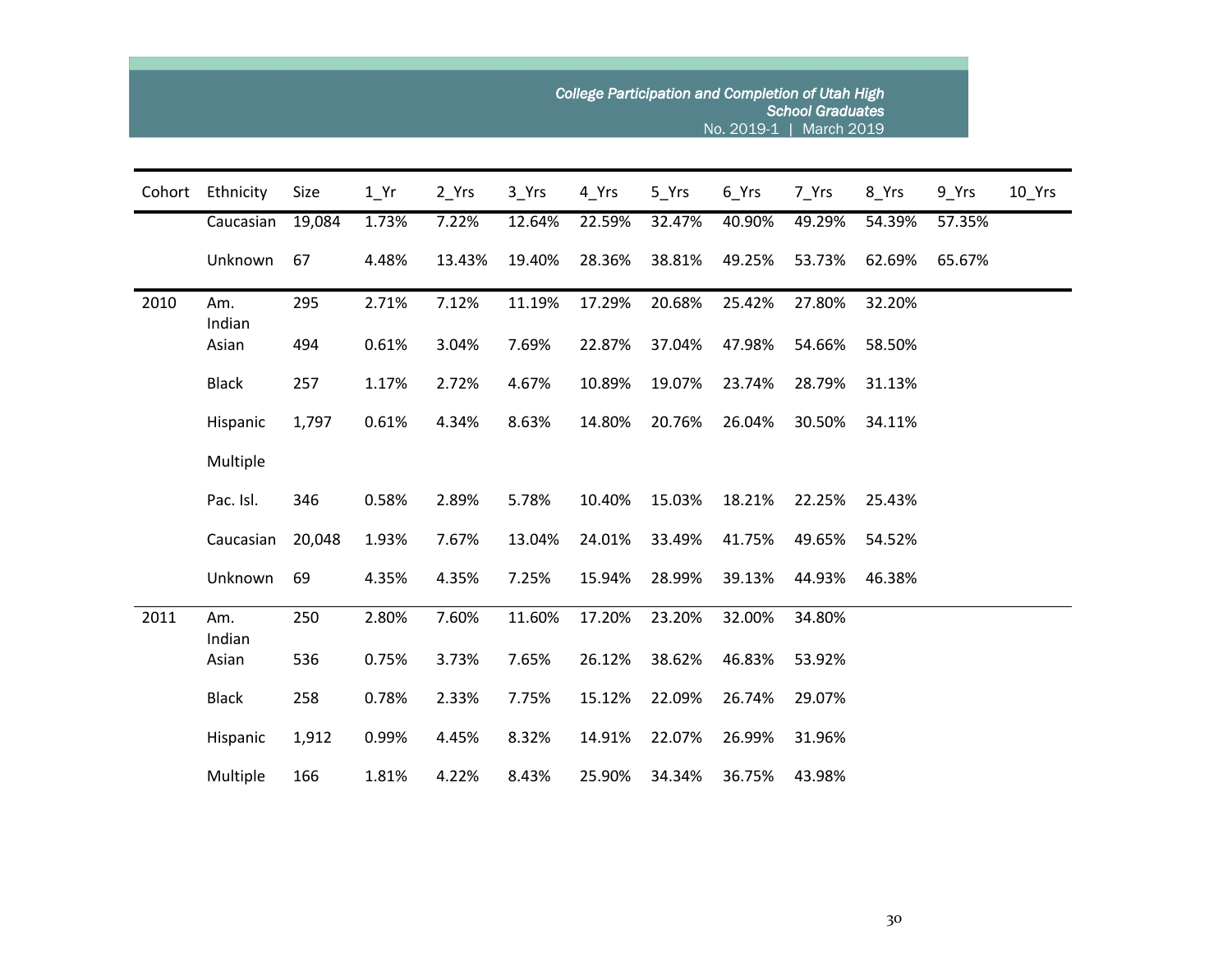|        |                 |        |        |         |        |        | College Participation and Completion of Utah High | No. 2019-1 | <b>School Graduates</b><br><b>March 2019</b> |       |       |          |
|--------|-----------------|--------|--------|---------|--------|--------|---------------------------------------------------|------------|----------------------------------------------|-------|-------|----------|
| Cohort | Ethnicity       | Size   | $1_Yr$ | $2_Yrs$ | 3_Yrs  | 4 Yrs  | 5_Yrs                                             | 6_Yrs      | 7_Yrs                                        | 8_Yrs | 9_Yrs | $10$ Yrs |
|        | Pac. Isl.       | 322    | 1.55%  | 4.97%   | 6.21%  | 9.32%  | 13.04%                                            | 16.77%     | 22.05%                                       |       |       |          |
|        | Caucasian       | 19,295 | 1.72%  | 7.72%   | 12.68% | 23.11% | 32.85%                                            | 42.15%     | 50.01%                                       |       |       |          |
|        | Unknown         |        |        |         |        |        |                                                   |            |                                              |       |       |          |
| 2012   | Am.             | 251    | 1.59%  | 3.98%   | 6.77%  | 12.35% | 15.54%                                            | 20.32%     |                                              |       |       |          |
|        | Indian<br>Asian | 528    | 1.70%  | 5.30%   | 10.61% | 25.38% | 39.39%                                            | 48.86%     |                                              |       |       |          |
|        | <b>Black</b>    | 265    | 0.75%  | 3.40%   | 6.79%  | 12.83% | 18.87%                                            | 23.40%     |                                              |       |       |          |
|        | Hispanic        | 2,295  | 1.31%  | 4.79%   | 9.28%  | 15.47% | 22.18%                                            | 27.32%     |                                              |       |       |          |
|        | Multiple        | 249    | 1.20%  | 3.21%   | 6.83%  | 16.06% | 25.70%                                            | 33.73%     |                                              |       |       |          |
|        | Pac. Isl.       | 302    | 0.33%  | 5.30%   | 7.28%  | 11.59% | 15.89%                                            | 19.87%     |                                              |       |       |          |
|        | Caucasian       | 19,474 | 1.87%  | 6.79%   | 11.72% | 22.86% | 32.60%                                            | 41.83%     |                                              |       |       |          |
|        | Unknown         |        |        |         |        |        |                                                   |            |                                              |       |       |          |
| 2013   | Am.<br>Indian   | 221    | 0.90%  | 8.14%   | 13.57% | 20.36% | 21.72%                                            |            |                                              |       |       |          |
|        | Asian           | 526    | 0.76%  | 2.85%   | 8.17%  | 26.43% | 37.64%                                            |            |                                              |       |       |          |
|        | <b>Black</b>    | 290    | 0.34%  | 2.76%   | 5.52%  | 13.79% | 18.97%                                            |            |                                              |       |       |          |
|        | Hispanic        | 2,379  | 1.01%  | 4.75%   | 9.08%  | 15.93% | 22.15%                                            |            |                                              |       |       |          |

 $\sim$ 

and the control of the control of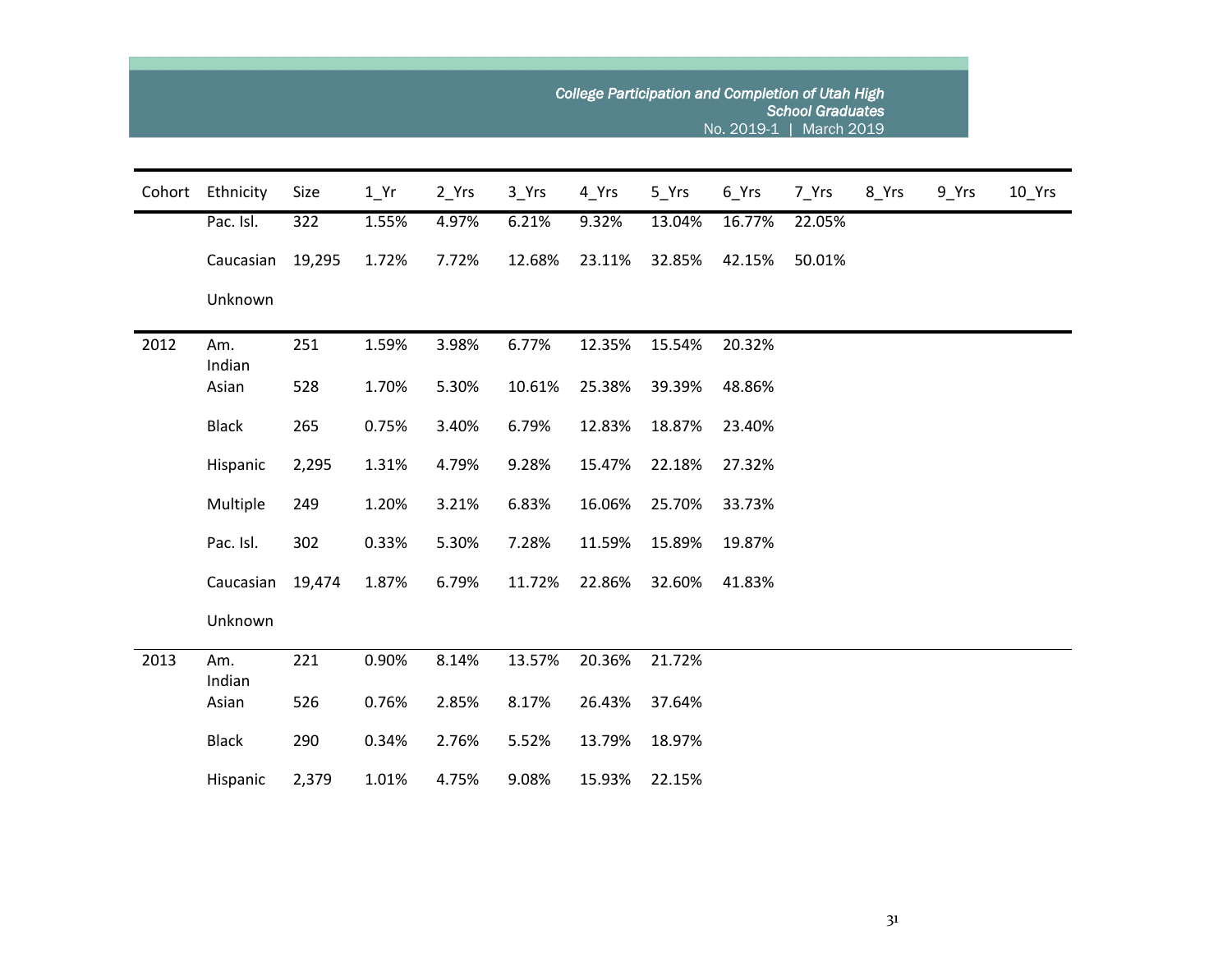|        |               |        |        |       | <b>College Participation and Completion of Utah High</b> |        |        |                    |       |       |                    |          |
|--------|---------------|--------|--------|-------|----------------------------------------------------------|--------|--------|--------------------|-------|-------|--------------------|----------|
| Cohort | Ethnicity     | Size   | $1$ Yr | 2_Yrs | 3_Yrs                                                    | 4_Yrs  | 5_Yrs  | $6$ <sup>Yrs</sup> | 7_Yrs | 8_Yrs | $9$ <sup>Yrs</sup> | $10$ Yrs |
|        | Multiple      | 354    | 1.41%  | 4.80% | 8.76%                                                    | 19.49% | 27.97% |                    |       |       |                    |          |
|        | Pac. Isl.     | 303    | 0.33%  | 1.98% | 3.63%                                                    | 8.58%  | 17.16% |                    |       |       |                    |          |
|        | Caucasian     | 20,053 | 1.61%  | 7.09% | 12.95%                                                   | 24.03% | 33.58% |                    |       |       |                    |          |
|        | Unknown       |        |        |       |                                                          |        |        |                    |       |       |                    |          |
| 2014   | Am.<br>Indian | 218    | 1.38%  | 8.26% | 12.39%                                                   | 18.81% |        |                    |       |       |                    |          |
|        | Asian         | 555    | 0.72%  | 5.23% | 10.27%                                                   | 32.07% |        |                    |       |       |                    |          |
|        | <b>Black</b>  | 252    | 0.79%  | 5.56% | 10.32%                                                   | 18.25% |        |                    |       |       |                    |          |
|        | Hispanic      | 2,513  | 1.07%  | 5.69% | 11.38%                                                   | 19.70% |        |                    |       |       |                    |          |
|        | Multiple      | 426    | 1.17%  | 5.63% | 11.50%                                                   | 23.00% |        |                    |       |       |                    |          |
|        | Pac. Isl.     | 322    | 0.62%  | 2.80% | 5.28%                                                    | 9.94%  |        |                    |       |       |                    |          |
|        | Caucasian     | 19,800 | 1.75%  | 7.53% | 13.26%                                                   | 24.26% |        |                    |       |       |                    |          |
|        | Unknown       |        |        |       |                                                          |        |        |                    |       |       |                    |          |
| 2015   | Am.<br>Indian | 211    | 1.90%  | 6.64% | 12.80%                                                   |        |        |                    |       |       |                    |          |
|        | Asian         | 530    | 1.70%  | 7.74% | 12.26%                                                   |        |        |                    |       |       |                    |          |
|        | <b>Black</b>  | 273    | 0.37%  | 4.40% | 11.72%                                                   |        |        |                    |       |       |                    |          |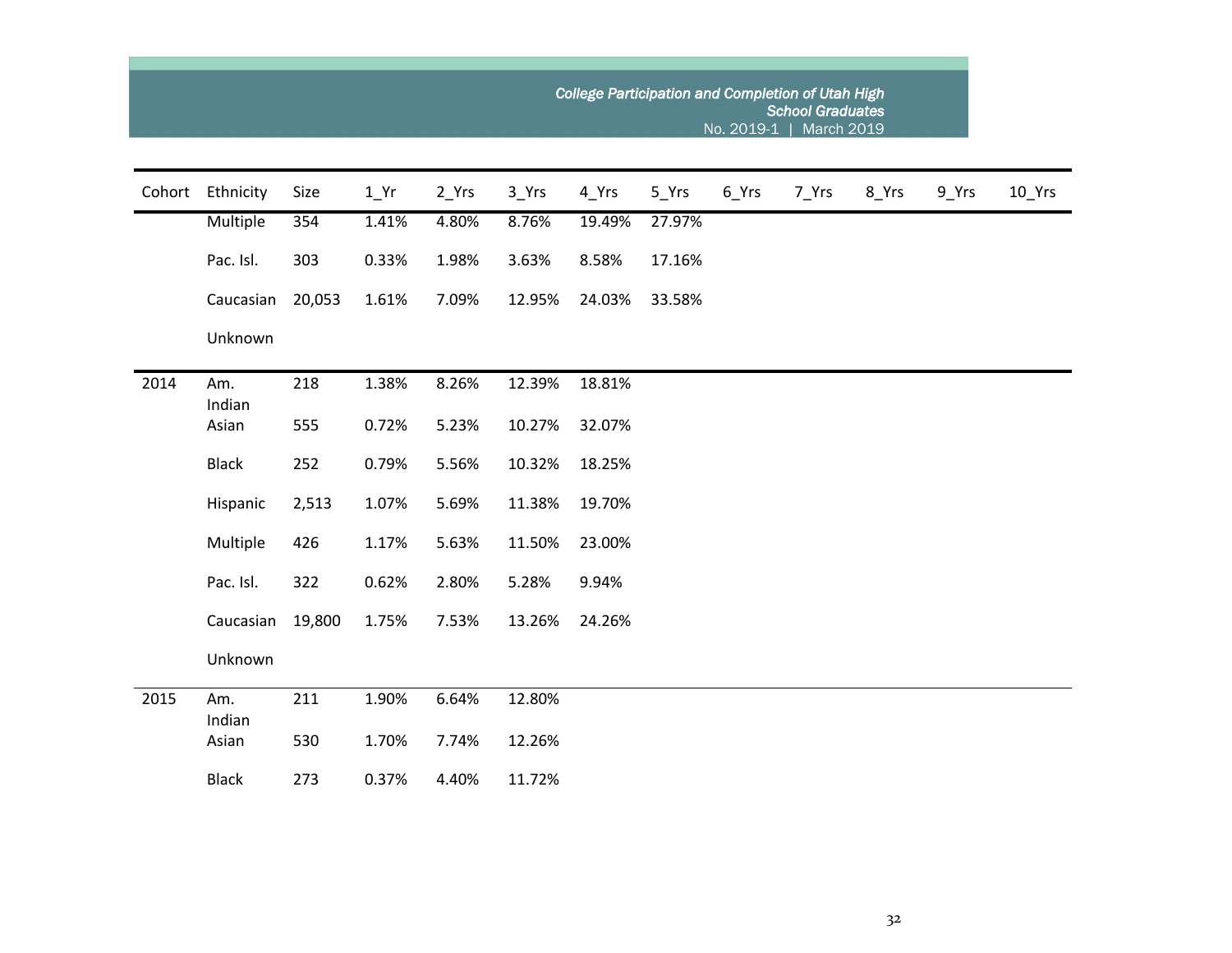|      |                  |        |        |         | College Participation and Completion of Utah High<br><b>School Graduates</b><br>No. 2019-1   March 2019 |       |       |         |       |       |                    |          |  |  |  |  |
|------|------------------|--------|--------|---------|---------------------------------------------------------------------------------------------------------|-------|-------|---------|-------|-------|--------------------|----------|--|--|--|--|
|      | Cohort Ethnicity | Size   | $1_Yr$ | $2_Yrs$ | 3_Yrs                                                                                                   | 4_Yrs | 5_Yrs | $6_Yrs$ | 7_Yrs | 8_Yrs | $9$ <sup>Yrs</sup> | $10$ Yrs |  |  |  |  |
|      | Hispanic         | 2,587  | 1.47%  | 6.61%   | 11.91%                                                                                                  |       |       |         |       |       |                    |          |  |  |  |  |
|      | Multiple         | 502    | 1.59%  | 6.57%   | 11.55%                                                                                                  |       |       |         |       |       |                    |          |  |  |  |  |
|      | Pac. Isl.        | 257    | 0.00%  | 5.45%   | 8.56%                                                                                                   |       |       |         |       |       |                    |          |  |  |  |  |
|      | Caucasian        | 19,177 | 1.97%  | 8.57%   | 14.82%                                                                                                  |       |       |         |       |       |                    |          |  |  |  |  |
|      | Unknown          |        |        |         |                                                                                                         |       |       |         |       |       |                    |          |  |  |  |  |
| 2016 | Am.<br>Indian    | 215    | 1.86%  | 8.37%   |                                                                                                         |       |       |         |       |       |                    |          |  |  |  |  |
|      | Asian            | 549    | 2.00%  | 8.38%   |                                                                                                         |       |       |         |       |       |                    |          |  |  |  |  |
|      | <b>Black</b>     | 295    | 0.34%  | 4.75%   |                                                                                                         |       |       |         |       |       |                    |          |  |  |  |  |
|      | Hispanic         | 2,584  | 1.55%  | 7.20%   |                                                                                                         |       |       |         |       |       |                    |          |  |  |  |  |
|      | Multiple         | 466    | 2.79%  | 6.87%   |                                                                                                         |       |       |         |       |       |                    |          |  |  |  |  |
|      | Pac. Isl.        | 258    | 1.16%  | 6.59%   |                                                                                                         |       |       |         |       |       |                    |          |  |  |  |  |
|      | Caucasian        | 15,423 | 2.90%  | 10.74%  |                                                                                                         |       |       |         |       |       |                    |          |  |  |  |  |
|      | Unknown          |        |        |         |                                                                                                         |       |       |         |       |       |                    |          |  |  |  |  |
| 2017 | Am.<br>Indian    | 174    | 4.02%  |         |                                                                                                         |       |       |         |       |       |                    |          |  |  |  |  |
|      | Asian            | 453    | 2.21%  |         |                                                                                                         |       |       |         |       |       |                    |          |  |  |  |  |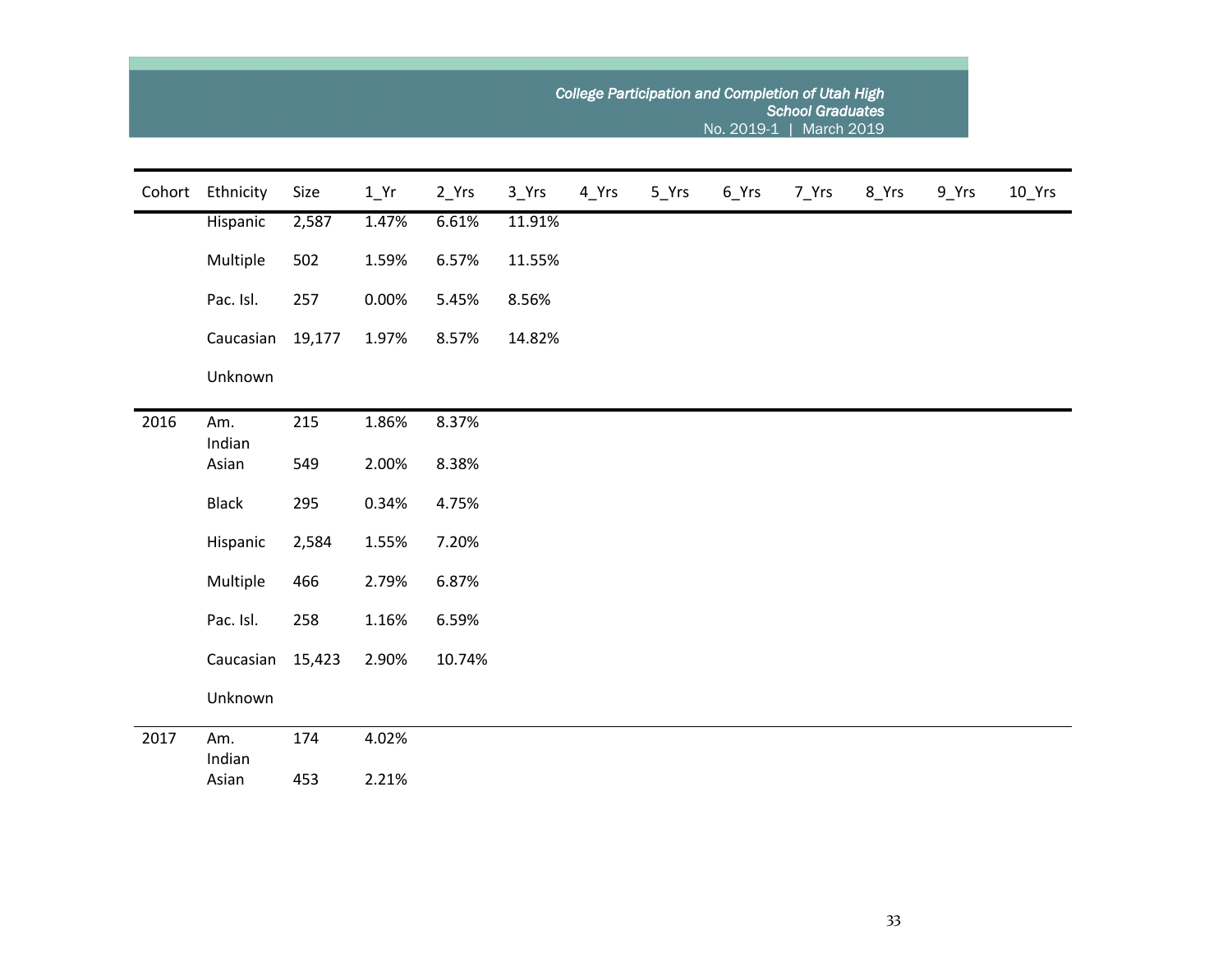|        |              |        |                   |       |       | College Participation and Completion of Utah High<br><b>School Graduates</b><br>No. 2019-1  <br><b>March 2019</b> |       |       |       |       |       |          |  |  |  |  |
|--------|--------------|--------|-------------------|-------|-------|-------------------------------------------------------------------------------------------------------------------|-------|-------|-------|-------|-------|----------|--|--|--|--|
| Cohort | Ethnicity    | Size   | $1$ <sup>Yr</sup> | 2 Yrs | 3 Yrs | 4 Yrs                                                                                                             | 5 Yrs | 6 Yrs | 7 Yrs | 8 Yrs | 9 Yrs | $10$ Yrs |  |  |  |  |
|        | <b>Black</b> | 261    | 0.77%             |       |       |                                                                                                                   |       |       |       |       |       |          |  |  |  |  |
|        | Hispanic     | 2,431  | 2.02%             |       |       |                                                                                                                   |       |       |       |       |       |          |  |  |  |  |
|        | Multiple     | 458    | 2.18%             |       |       |                                                                                                                   |       |       |       |       |       |          |  |  |  |  |
|        | Pac. Isl.    | 223    | 1.79%             |       |       |                                                                                                                   |       |       |       |       |       |          |  |  |  |  |
|        | Caucasian    | 14,244 | 3.27%             |       |       |                                                                                                                   |       |       |       |       |       |          |  |  |  |  |
|        | Unknown      |        |                   |       |       |                                                                                                                   |       |       |       |       |       |          |  |  |  |  |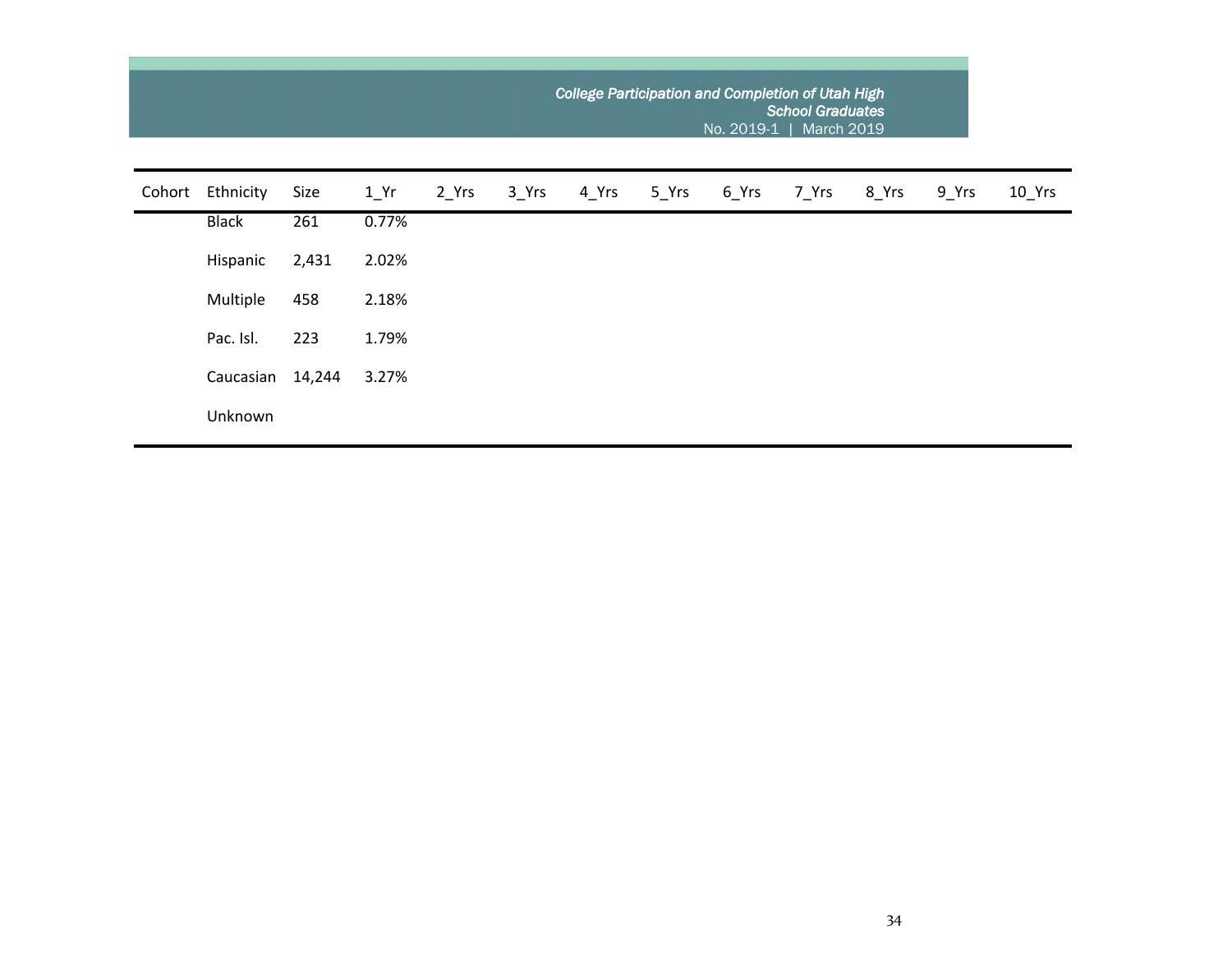Table C4. College completion rates of Utah high school graduates by family income level

| Cohort | Income          | Size   | $1$ Yr             | 2 Yrs       | 3 Yrs  | 4 Yrs  | 5 Yrs                | 6 Yrs  | 7 Yrs  | 8 Yrs  | $9$ Yrs | $10$ Yrs |
|--------|-----------------|--------|--------------------|-------------|--------|--------|----------------------|--------|--------|--------|---------|----------|
| 2008   | Low Income      | 3,115  | 1.35%              | 5.30%       | 10.05% | 16.40% | 23.21%               | 28.96% | 33.93% | 38.11% | 41.61%  | 43.72%   |
|        | Non-Low<br>Inc. | 18,360 |                    | 1.65% 6.49% | 11.57% | 22.67% | 32.31%               | 40.75% | 49.10% | 54.99% | 58.39%  | 60.66%   |
| 2009   | Low Income      | 3,438  | 1.08%              | 5.24%       | 10.62% | 17.48% | 23.65%               | 28.45% | 33.86% | 38.13% | 41.24%  |          |
|        | Non-Low<br>Inc. |        | 18,428 1.76% 7.16% |             | 12.43% |        | 22.65% 32.86% 41.47% |        | 49.91% | 54.97% | 57.93%  |          |
| 2010   | Low Income      | 4,332  |                    | 1.50% 6.46% | 10.69% | 17.45% | 23.78%               | 28.55% | 33.36% | 36.77% |         |          |
|        | Non-Low<br>Inc. | 18,974 |                    | 1.86% 7.33% | 12.73% | 24.04% | 33.85%               | 42.50% | 50.55% | 55.52% |         |          |
| 2011   | Low Income      | 4,685  |                    | 1.52% 6.10% | 10.05% | 16.48% | 23.56%               | 29.43% | 34.56% |        |         |          |
|        | Non-Low<br>Inc. |        | 18,054 1.67% 7.51% |             | 12.51% | 23.64% | 33.66%               | 43.12% | 51.16% |        |         |          |
| 2012   | Low Income      | 5,176  |                    | 1.37% 5.02% | 9.23%  |        | 15.92% 22.89%        | 28.88% |        |        |         |          |
|        | Non-Low<br>Inc. | 18,188 |                    | 1.88% 6.83% | 11.81% | 23.40% | 33.43%               | 42.85% |        |        |         |          |
| 2013   | Low Income      | 5,118  |                    | 1.15% 5.20% | 9.57%  |        | 16.69% 23.37%        |        |        |        |         |          |
|        | Non-Low<br>Inc. |        | 19,008 1.58% 7.01% |             | 12.91% |        | 24.53% 34.29%        |        |        |        |         |          |
| 2014   | Low Income      | 4,339  |                    | 1.54% 6.48% | 11.27% | 19.04% |                      |        |        |        |         |          |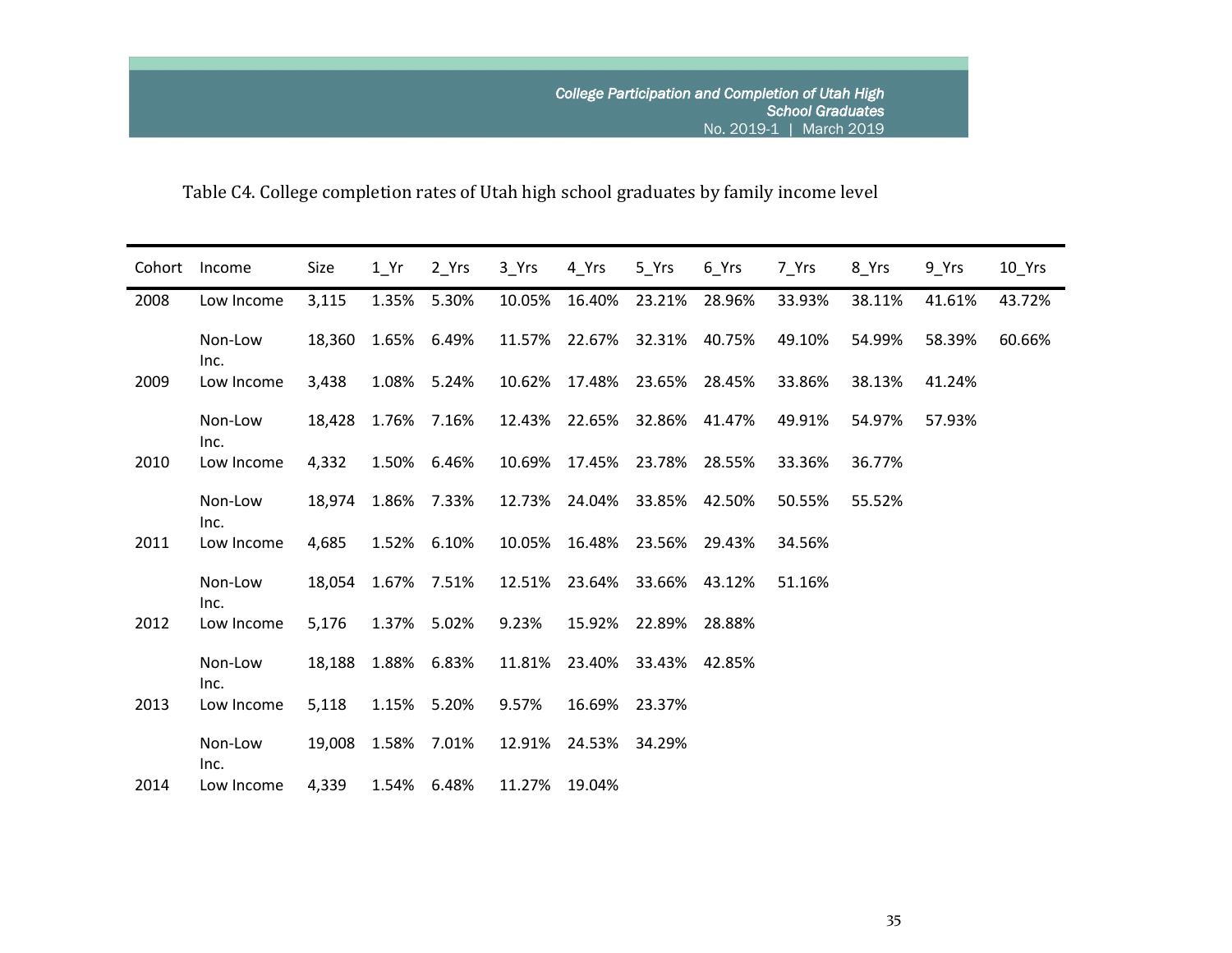|        |                 |        |       |             |        |        |       | No. 2019-1 | College Participation and Completion of Utah High<br><b>School Graduates</b> | March 2019 |       |        |
|--------|-----------------|--------|-------|-------------|--------|--------|-------|------------|------------------------------------------------------------------------------|------------|-------|--------|
| Cohort | Income          | Size   | 1 Yr  | 2 Yrs       | 3 Yrs  | 4 Yrs  | 5 Yrs | 6 Yrs      | 7 Yrs                                                                        | 8_Yrs      | 9_Yrs | 10_Yrs |
|        | Non-Low<br>Inc. | 19,747 |       | 1.63% 7.32% | 13.16% | 24.65% |       |            |                                                                              |            |       |        |
| 2015   | Low Income      | 4,916  | 1.65% | 7.47%       | 12.84% |        |       |            |                                                                              |            |       |        |
|        | Non-Low<br>Inc. | 18,622 |       | 1.91% 8.39% | 14.63% |        |       |            |                                                                              |            |       |        |
| 2016   | Low Income      | 4,357  |       | 1.86% 8.24% |        |        |       |            |                                                                              |            |       |        |
|        | Non-Low<br>Inc. | 15,433 | 2.84% | 10.44%      |        |        |       |            |                                                                              |            |       |        |
| 2017   | Low Income      | 4,071  | 2.36% |             |        |        |       |            |                                                                              |            |       |        |
|        | Non-Low<br>Inc. | 14,173 | 3.19% |             |        |        |       |            |                                                                              |            |       |        |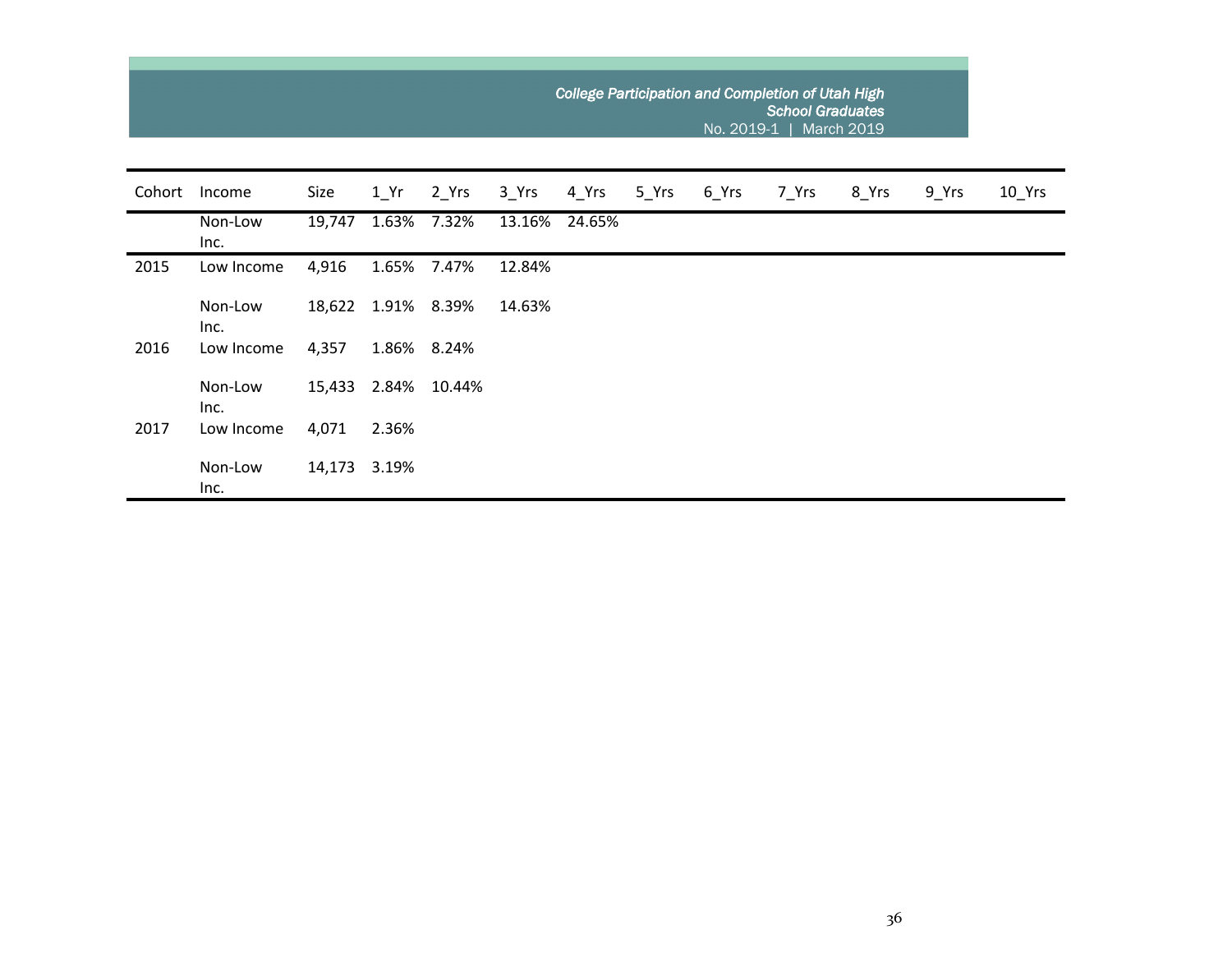# Table C5. College completion rates of Utah high school graduates by English proficiency

| Cohort | English     | Size   | $1_Yr$ | $2_Yrs$ | $3$ <sup>Yrs</sup> | 4_Yrs  | 5 Yrs  | 6 Yrs  | 7 Yrs  | 8_Yrs  | 9 Yrs  | $10$ Yrs |
|--------|-------------|--------|--------|---------|--------------------|--------|--------|--------|--------|--------|--------|----------|
|        | Limited     | 305    | 0.33%  | 0.98%   | 4.26%              | 6.56%  | 13.11% | 18.36% | 20.66% | 24.26% | 26.56% | 29.18%   |
| 2008   | Non-Limited | 21,170 | 1.62%  | 6.40%   | 11.45%             | 21.98% | 31.25% | 39.33% | 47.27% | 52.95% | 56.38% | 58.62%   |
|        | Limited     | 282    | 0.35%  | 2.48%   | 7.80%              | 13.48% | 18.09% | 20.57% | 24.11% | 27.30% | 28.37% |          |
| 2009   | Non-Limited | 21,584 | 1.67%  | 6.91%   | 12.20%             | 21.95% | 31.59% | 39.67% | 47.69% | 52.65% | 55.66% |          |
|        | Limited     | 306    | 0.98%  | 2.29%   | 7.19%              | 11.44% | 16.01% | 18.95% | 24.84% | 26.47% |        |          |
| 2010   | Non-Limited | 23,000 | 1.80%  | 7.23%   | 12.42%             | 22.97% | 32.19% | 40.19% | 47.65% | 52.37% |        |          |
| 2011   | Limited     | 288    | 1.04%  | 3.47%   | 5.56%              | 9.72%  | 14.24% | 19.10% | 21.88% |        |        |          |
|        | Non-Limited | 22,451 | 1.64%  | 7.27%   | 12.08%             | 22.32% | 31.80% | 40.57% | 48.07% |        |        |          |
| 2012   | Limited     | 252    | 0.40%  | 1.19%   | 4.76%              | 9.52%  | 17.06% | 21.03% |        |        |        |          |
|        | Non-Limited | 23,112 | 1.78%  | 6.49%   | 11.31%             | 21.88% | 31.25% | 39.96% |        |        |        |          |
| 2013   | Limited     | 525    | 0.19%  | 2.29%   | 5.90%              | 11.81% | 16.38% |        |        |        |        |          |
|        | Non-Limited | 23,601 | 1.52%  | 6.72%   | 12.34%             | 23.11% | 32.32% |        |        |        |        |          |
|        | Limited     | 483    | 1.04%  | 4.14%   | 7.87%              | 13.66% |        |        |        |        |        |          |
| 2014   | Non-Limited | 23,603 | 1.63%  | 7.23%   | 12.92%             | 23.84% |        |        |        |        |        |          |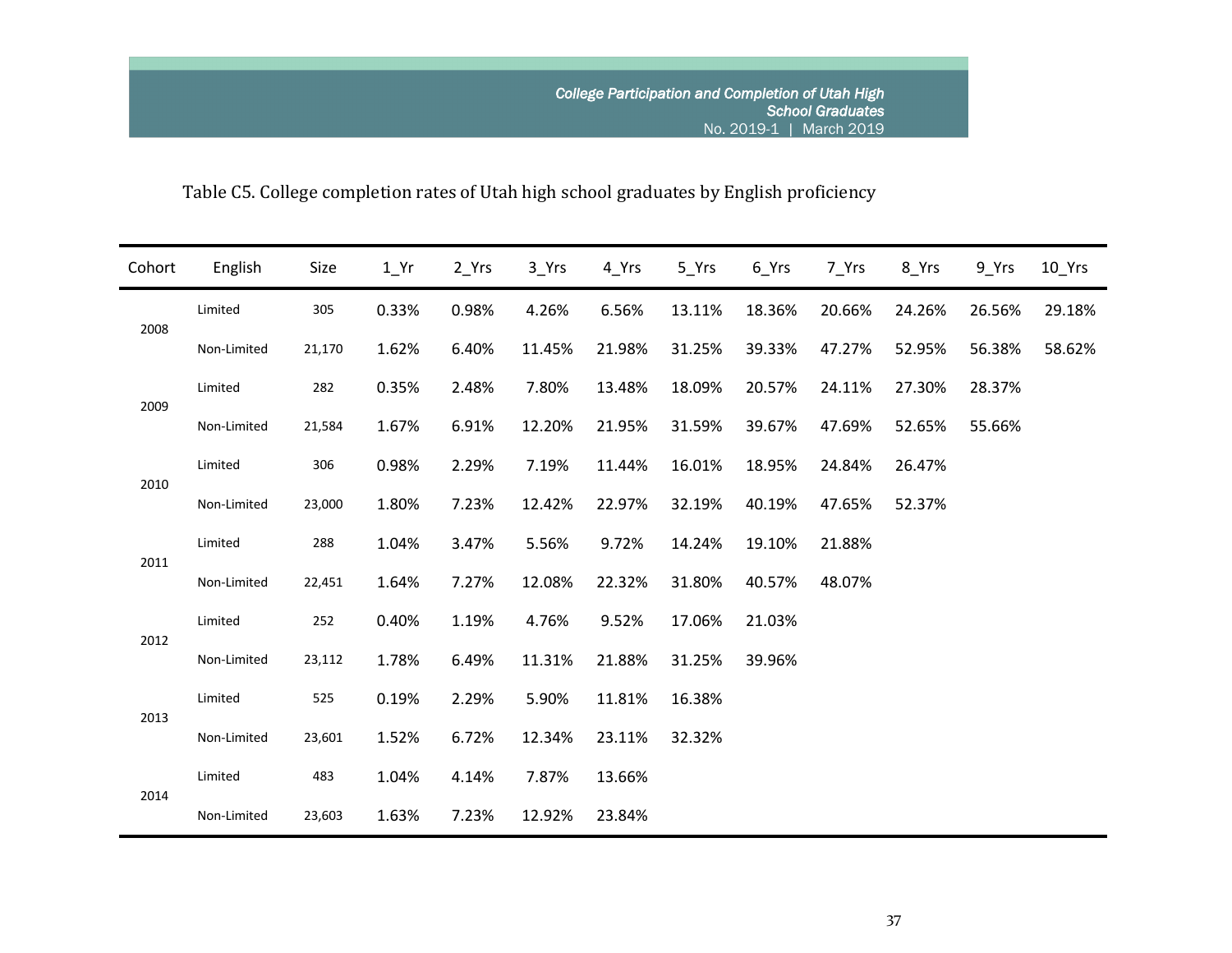|        |             |        |       |        | College Participation and Completion of Utah High<br><b>School Graduates</b><br>No. 2019-1  <br>March 2019 |       |       |       |       |       |       |          |  |  |
|--------|-------------|--------|-------|--------|------------------------------------------------------------------------------------------------------------|-------|-------|-------|-------|-------|-------|----------|--|--|
| Cohort | English     | Size   | 1 Yr  | 2 Yrs  | 3 Yrs                                                                                                      | 4 Yrs | 5 Yrs | 6_Yrs | 7 Yrs | 8_Yrs | 9 Yrs | $10$ Yrs |  |  |
| 2015   | Limited     | 450    | 1.11% | 3.78%  | 8.44%                                                                                                      |       |       |       |       |       |       |          |  |  |
|        | Non-Limited | 23,088 | 1.87% | 8.29%  | 14.37%                                                                                                     |       |       |       |       |       |       |          |  |  |
| 2016   | Limited     | 486    | 1.23% | 4.94%  |                                                                                                            |       |       |       |       |       |       |          |  |  |
|        | Non-Limited | 19,304 | 2.66% | 10.08% |                                                                                                            |       |       |       |       |       |       |          |  |  |
| 2017   | Limited     | 347    | 1.15% |        |                                                                                                            |       |       |       |       |       |       |          |  |  |
|        | Non-Limited | 17,897 | 3.04% |        |                                                                                                            |       |       |       |       |       |       |          |  |  |

**College**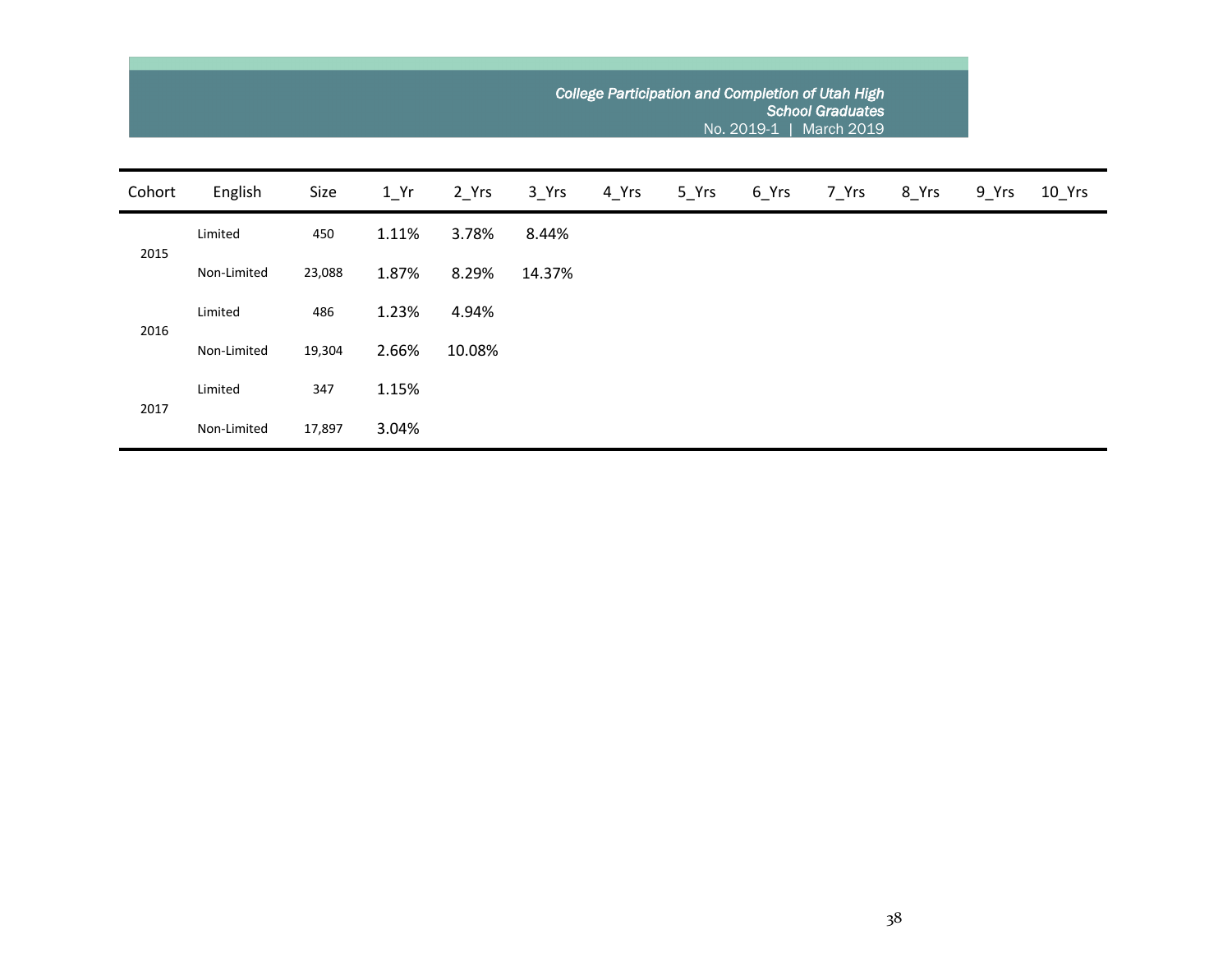Table C6. College completion rates of Utah high school graduates by ACT scores

| Cohort | ACT       | Size  | $1$ <sup>Yr</sup> | $2_Yrs$ | $3$ <sup>Yrs</sup> | 4_Yrs  | $5$ <sup>Yrs</sup> | $6$ <sup>Yrs</sup> | 7_Yrs  | 8_Yrs  | $9$ <sup>Yrs</sup> | $10$ Yrs |
|--------|-----------|-------|-------------------|---------|--------------------|--------|--------------------|--------------------|--------|--------|--------------------|----------|
|        | No Score  | 6,739 | 1.26%             | 3.71%   | 6.78%              | 12.24% | 18.13%             | 24.07%             | 29.50% | 34.23% | 37.39%             | 39.86%   |
| 2008   | $\leq 18$ | 3,266 | 1.35%             | 5.21%   | 10.44%             | 16.69% | 23.97%             | 30.13%             | 34.87% | 40.17% | 43.91%             | 46.17%   |
|        | 19 to 21  | 3,583 | 1.34%             | 7.73%   | 14.40%             | 24.81% | 35.28%             | 43.23%             | 51.02% | 56.77% | 60.26%             | 62.38%   |
|        | 22 to 24  | 3,410 | 1.88%             | 9.71%   | 16.28%             | 29.06% | 41.03%             | 50.03%             | 59.21% | 65.72% | 69.79%             | 72.23%   |
|        | 25 to 29  | 3,472 | 2.48%             | 8.32%   | 14.11%             | 32.60% | 45.25%             | 55.62%             | 67.51% | 74.34% | 77.45%             | 79.29%   |
|        | 30 to 36  | 1,005 | 1.79%             | 3.98%   | 7.86%              | 28.96% | 41.39%             | 58.81%             | 74.93% | 80.50% | 83.08%             | 84.98%   |
|        | No Score  | 5,999 | 1.23%             | 3.72%   | 6.82%              | 11.89% | 17.22%             | 22.12%             | 27.09% | 31.42% | 34.49%             |          |
|        | $\leq 18$ | 3,531 | 1.30%             | 5.52%   | 11.05%             | 16.91% | 23.59%             | 29.37%             | 34.32% | 38.06% | 41.04%             |          |
|        | 19 to 21  | 3,840 | 1.59%             | 7.84%   | 14.84%             | 24.06% | 34.97%             | 42.66%             | 50.42% | 55.49% | 58.36%             |          |
| 2009   | 22 to 24  | 3,646 | 2.22%             | 10.78%  | 16.95%             | 28.52% | 40.84%             | 50.38%             | 59.54% | 65.06% | 68.21%             |          |
|        | 25 to 29  | 3,766 | 2.18%             | 9.08%   | 15.53%             | 31.15% | 45.22%             | 56.37%             | 68.91% | 74.83% | 77.80%             |          |
|        | 30 to 36  | 1,084 | 1.57%             | 4.15%   | 7.75%              | 30.26% | 43.17%             | 60.79%             | 75.92% | 82.10% | 84.59%             |          |
| 2010   | No Score  | 7,905 | 1.19%             | 4.26%   | 7.98%              | 15.37% | 22.23%             | 28.34%             | 34.17% | 38.19% |                    |          |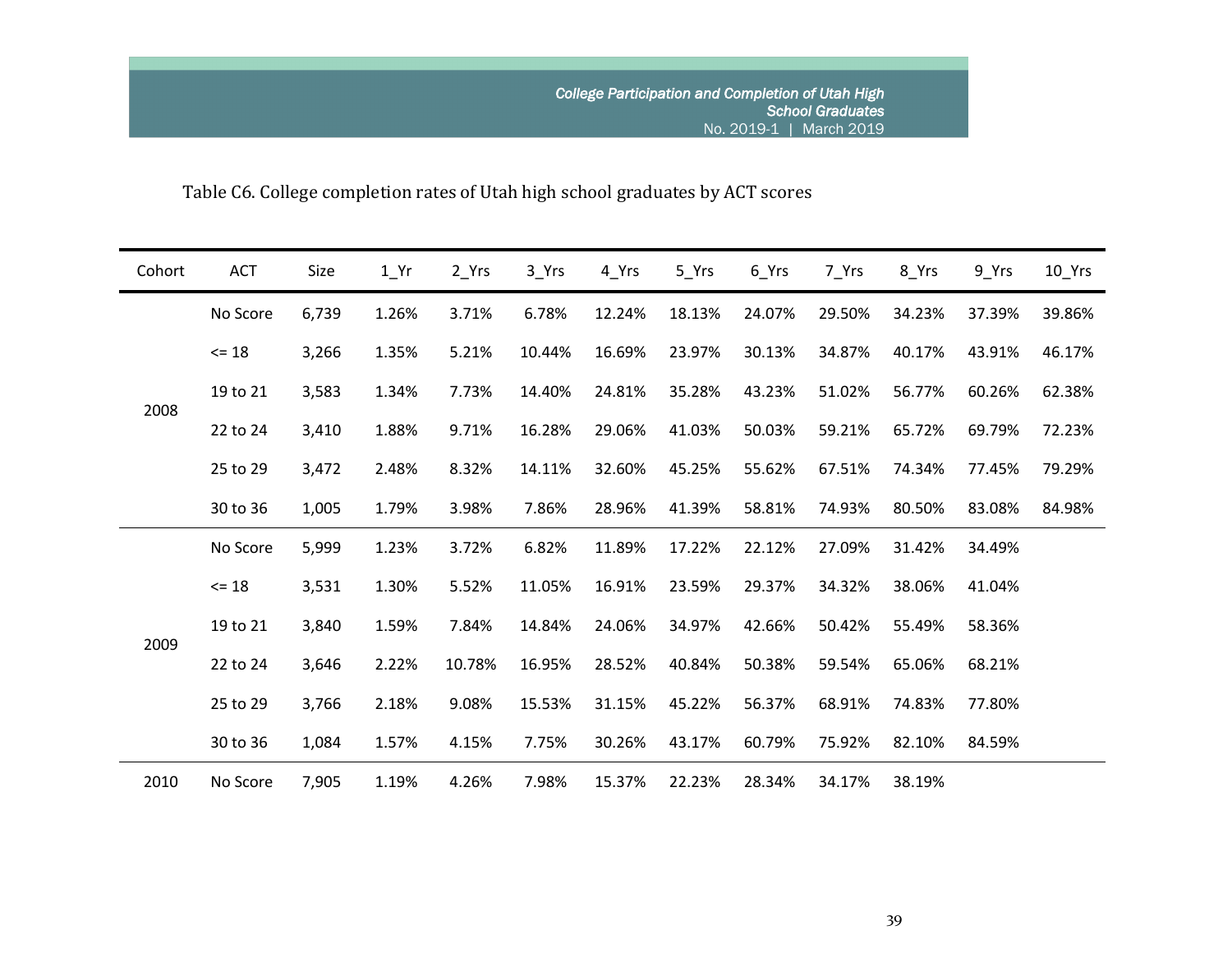|        | College Participation and Completion of Utah High<br><b>School Graduates</b><br>No. 2019-1  <br><b>March 2019</b> |       |                   |         |        |        |        |        |        |        |       |                     |  |  |
|--------|-------------------------------------------------------------------------------------------------------------------|-------|-------------------|---------|--------|--------|--------|--------|--------|--------|-------|---------------------|--|--|
| Cohort | ACT                                                                                                               | Size  | $1$ <sup>Yr</sup> | $2_Yrs$ | 3_Yrs  | 4 Yrs  | 5_Yrs  | 6_Yrs  | 7_Yrs  | 8_Yrs  | 9_Yrs | $10$ <sup>Yrs</sup> |  |  |
|        | $= 18$                                                                                                            | 3,417 | 0.91%             | 5.21%   | 10.01% | 15.92% | 22.10% | 27.71% | 32.75% | 36.46% |       |                     |  |  |
|        | 19 to 21                                                                                                          | 3,646 | 1.81%             | 8.56%   | 14.51% | 24.03% | 33.85% | 41.25% | 48.33% | 53.40% |       |                     |  |  |
|        | 22 to 24                                                                                                          | 3,665 | 2.67%             | 12.17%  | 18.96% | 30.83% | 42.67% | 50.56% | 58.55% | 64.07% |       |                     |  |  |
|        | 25 to 29                                                                                                          | 3,589 | 3.20%             | 10.00%  | 16.58% | 33.94% | 46.17% | 57.65% | 68.74% | 74.51% |       |                     |  |  |
|        | 30 to 36                                                                                                          | 1,084 | 1.20%             | 3.60%   | 7.93%  | 30.90% | 44.83% | 63.47% | 77.58% | 82.38% |       |                     |  |  |
|        | No Score                                                                                                          | 5,262 | 1.48%             | 4.22%   | 7.26%  | 12.66% | 17.90% | 23.19% | 27.54% |        |       |                     |  |  |
|        | $<= 18$                                                                                                           | 3,766 | 1.01%             | 4.94%   | 9.21%  | 14.79% | 20.92% | 27.03% | 32.10% |        |       |                     |  |  |
| 2011   | 19 to 21                                                                                                          | 4,104 | 1.36%             | 8.65%   | 14.23% | 23.15% | 32.92% | 40.38% | 47.34% |        |       |                     |  |  |
|        | 22 to 24                                                                                                          | 4,147 | 2.05%             | 10.80%  | 17.22% | 29.20% | 41.38% | 50.83% | 58.86% |        |       |                     |  |  |
|        | 25 to 29                                                                                                          | 4,214 | 2.35%             | 9.07%   | 14.38% | 30.80% | 44.40% | 57.07% | 67.92% |        |       |                     |  |  |
|        | 30 to 36                                                                                                          | 1,246 | 1.28%             | 3.93%   | 7.70%  | 28.73% | 41.17% | 60.67% | 76.40% |        |       |                     |  |  |
|        | No Score                                                                                                          | 4,504 | 1.18%             | 4.20%   | 7.15%  | 13.63% | 20.07% | 25.49% |        |        |       |                     |  |  |
| 2012   | $= 18$                                                                                                            | 4,613 | 1.11%             | 3.99%   | 7.44%  | 12.90% | 19.62% | 24.47% |        |        |       |                     |  |  |
|        | 19 to 21                                                                                                          | 4,323 | 1.57%             | 7.12%   | 13.14% | 22.44% | 32.62% | 40.06% |        |        |       |                     |  |  |
|        | 22 to 24                                                                                                          | 4,105 | 2.22%             | 9.55%   | 15.81% | 27.28% | 38.22% | 47.92% |        |        |       |                     |  |  |

 $\sim 10$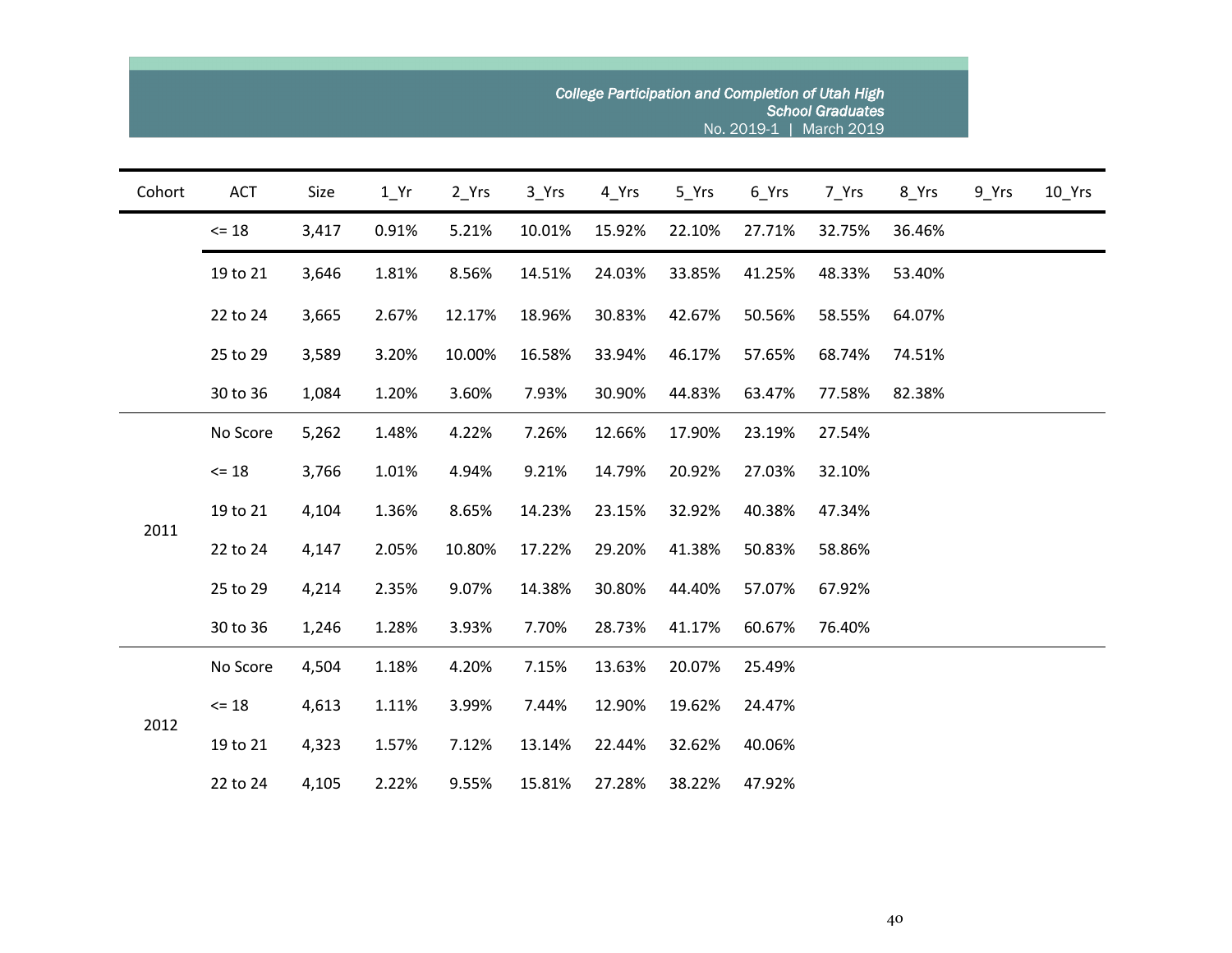|        | College Participation and Completion of Utah High<br><b>School Graduates</b><br>No. 2019-1   March 2019 |       |        |         |        |        |        |        |       |       |       |                     |  |  |
|--------|---------------------------------------------------------------------------------------------------------|-------|--------|---------|--------|--------|--------|--------|-------|-------|-------|---------------------|--|--|
| Cohort | ACT                                                                                                     | Size  | $1$ Yr | $2_Yrs$ | 3_Yrs  | 4_Yrs  | 5_Yrs  | 6_Yrs  | 7_Yrs | 8_Yrs | 9_Yrs | $10$ <sup>Yrs</sup> |  |  |
|        | 25 to 29                                                                                                | 4,489 | 2.70%  | 8.35%   | 14.28% | 30.81% | 42.93% | 55.36% |       |       |       |                     |  |  |
|        | 30 to 36                                                                                                | 1,330 | 2.18%  | 4.14%   | 7.74%  | 29.92% | 41.43% | 62.18% |       |       |       |                     |  |  |
|        | No Score                                                                                                | 1,905 | 1.10%  | 4.04%   | 6.56%  | 10.97% | 16.38% |        |       |       |       |                     |  |  |
| 2013   | $= 18$                                                                                                  | 5,642 | 0.85%  | 4.01%   | 8.45%  | 14.23% | 19.71% |        |       |       |       |                     |  |  |
|        | 19 to 21                                                                                                | 4,925 | 1.32%  | 7.35%   | 13.40% | 23.21% | 32.37% |        |       |       |       |                     |  |  |
|        | 22 to 24                                                                                                | 4,821 | 1.72%  | 9.04%   | 16.35% | 28.23% | 38.93% |        |       |       |       |                     |  |  |
|        | 25 to 29                                                                                                | 5,201 | 2.40%  | 8.52%   | 14.94% | 30.13% | 41.78% |        |       |       |       |                     |  |  |
|        | 30 to 36                                                                                                | 1,632 | 1.04%  | 3.31%   | 7.11%  | 26.59% | 39.52% |        |       |       |       |                     |  |  |
|        | No Score                                                                                                | 1,806 | 1.33%  | 3.27%   | 7.03%  | 14.45% |        |        |       |       |       |                     |  |  |
|        | $= 18$                                                                                                  | 5,706 | 0.89%  | 4.26%   | 8.96%  | 14.63% |        |        |       |       |       |                     |  |  |
|        | 19 to 21                                                                                                | 4,805 | 1.37%  | 8.64%   | 15.15% | 24.16% |        |        |       |       |       |                     |  |  |
| 2014   | 22 to 24                                                                                                | 4,652 | 2.24%  | 10.06%  | 17.15% | 29.54% |        |        |       |       |       |                     |  |  |
|        | 25 to 29                                                                                                | 5,379 | 2.23%  | 8.92%   | 14.76% | 29.95% |        |        |       |       |       |                     |  |  |
|        | 30 to 36                                                                                                | 1,738 | 1.38%  | 3.57%   | 7.48%  | 26.01% |        |        |       |       |       |                     |  |  |
| 2015   | No Score                                                                                                | 740   | 0.81%  | 3.65%   | 6.49%  |        |        |        |       |       |       |                     |  |  |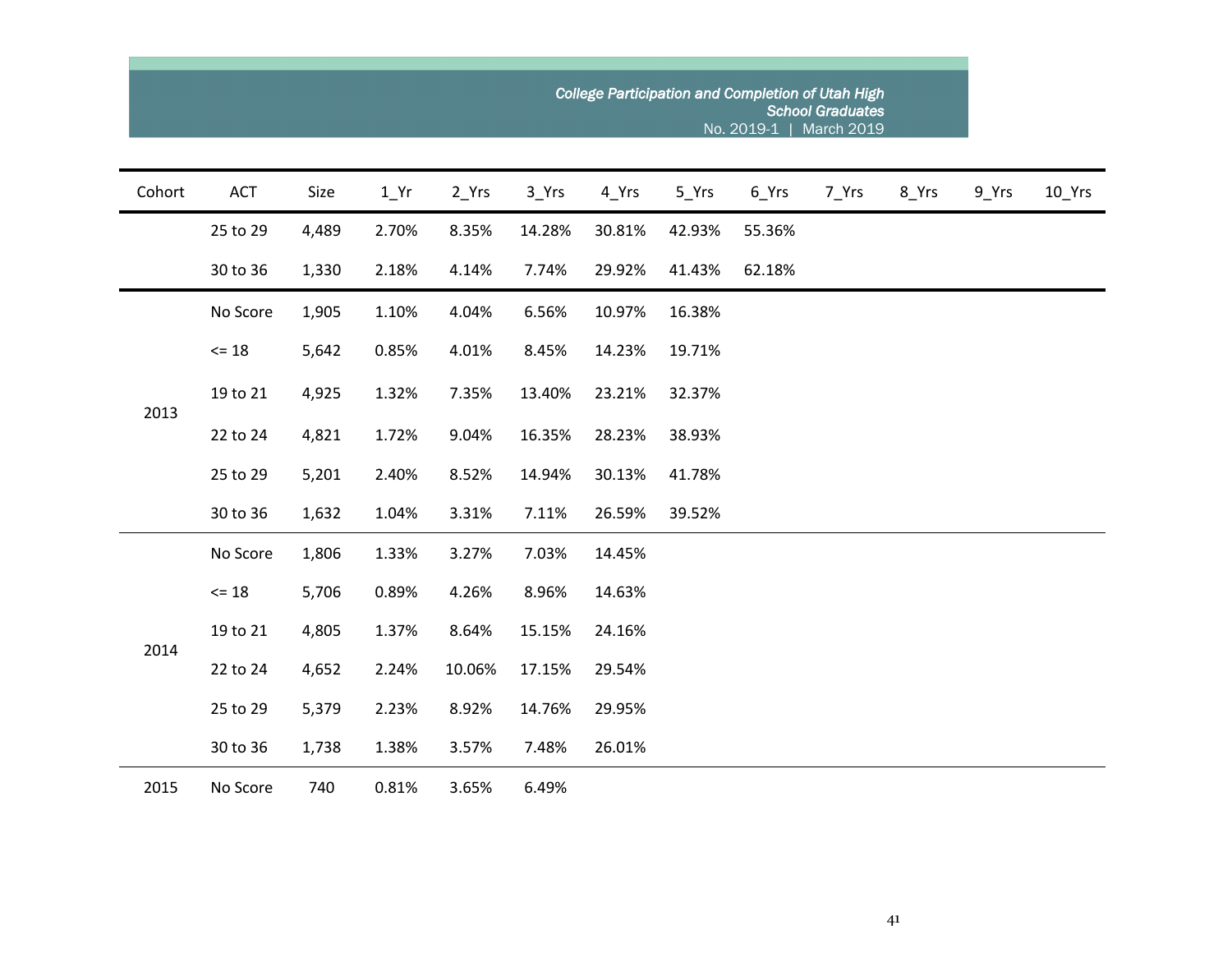| Cohort | ACT             | Size  | $1$ <sup>Yr</sup> | $2_Yrs$ | $3$ <sup>Yrs</sup> | 4_Yrs | $5$ <sup>Yrs</sup> | 6_Yrs | 7_Yrs | 8_Yrs | 9_Yrs | $10$ <sup>Yrs</sup> |
|--------|-----------------|-------|-------------------|---------|--------------------|-------|--------------------|-------|-------|-------|-------|---------------------|
|        | $\Leftarrow$ 18 | 5,866 | 1.19%             | 5.46%   | 10.84%             |       |                    |       |       |       |       |                     |
|        | 19 to 21        | 5,012 | 1.88%             | 9.46%   | 16.66%             |       |                    |       |       |       |       |                     |
|        | 22 to 24        | 4,657 | 2.13%             | 10.87%  | 17.59%             |       |                    |       |       |       |       |                     |
|        | 25 to 29        | 5,380 | 2.53%             | 9.42%   | 15.63%             |       |                    |       |       |       |       |                     |
|        | 30 to 36        | 1,883 | 1.70%             | 5.10%   | 9.35%              |       |                    |       |       |       |       |                     |
|        | No Score        | 672   | 2.23%             | 5.06%   |                    |       |                    |       |       |       |       |                     |
|        | $\Leftarrow$ 18 | 5,329 | 1.63%             | 6.31%   |                    |       |                    |       |       |       |       |                     |
| 2016   | 19 to 21        | 4,241 | 1.84%             | 10.14%  |                    |       |                    |       |       |       |       |                     |
|        | 22 to 24        | 3,886 | 3.14%             | 13.61%  |                    |       |                    |       |       |       |       |                     |
|        | 25 to 29        | 4,186 | 4.25%             | 13.00%  |                    |       |                    |       |       |       |       |                     |
|        | 30 to 36        | 1,476 | 2.64%             | 6.57%   |                    |       |                    |       |       |       |       |                     |
|        | No Score        | 448   | 1.79%             |         |                    |       |                    |       |       |       |       |                     |
| 2017   | $\Leftarrow$ 18 | 4,732 | 1.92%             |         |                    |       |                    |       |       |       |       |                     |
|        | 19 to 21        | 3,895 | 2.67%             |         |                    |       |                    |       |       |       |       |                     |
|        | 22 to 24        | 3,551 | 3.38%             |         |                    |       |                    |       |       |       |       |                     |